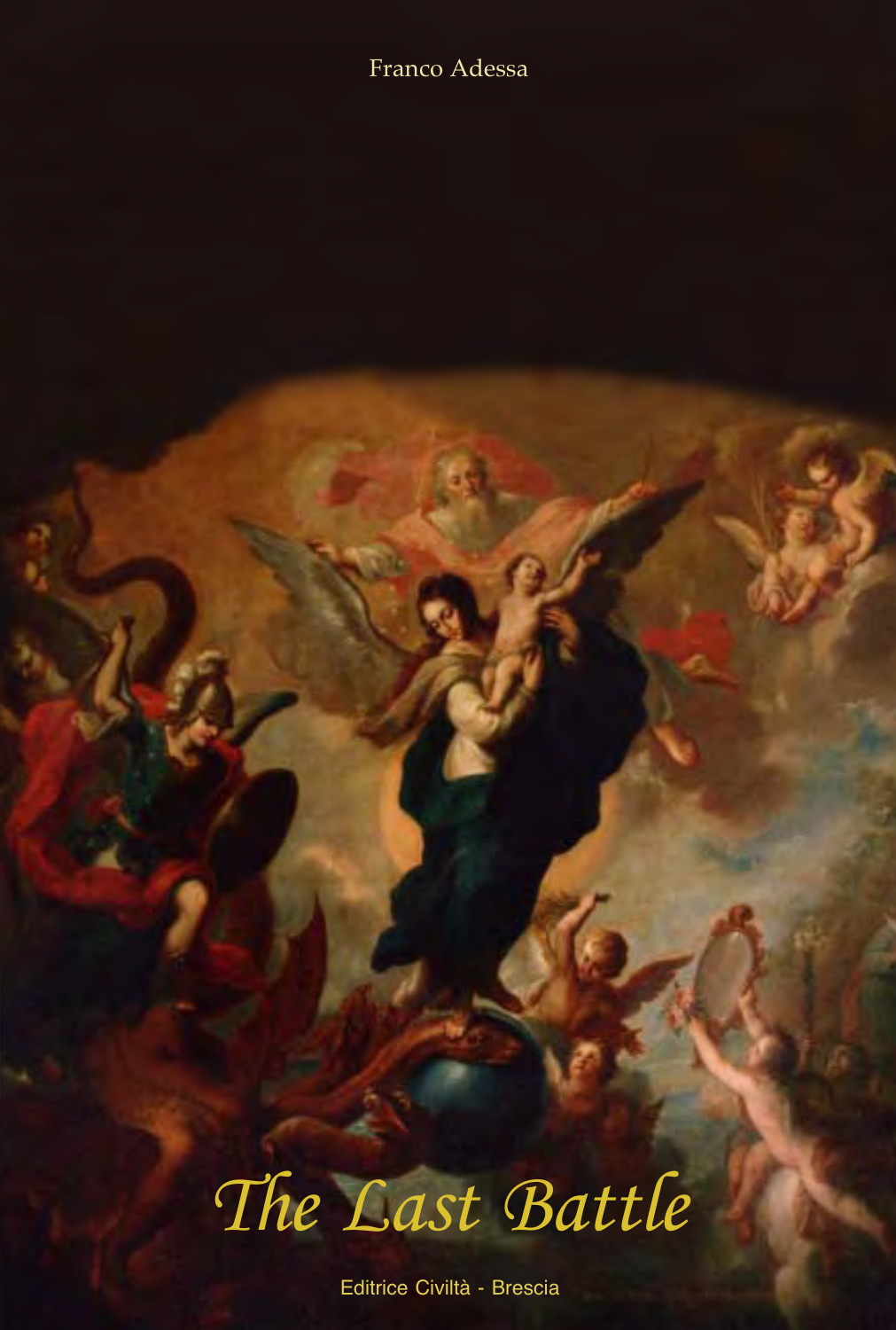

From a mountain peak, with the sun setting in the background, Jesus casts away the devil, whose eyes roll back and falls amidst a hellish glow, while Satan, the ancient serpent, already has entwined him between its coils – Mattia Preti.

**The Apostolate of Our Lady of Good Success**  1288 Summit Ave Suite 107 Oconomowoc, WI. 53066 USA Phone 262-567-0920

website: www.ourladyofgoodsuccess.com e-mail: ladyofgoodsuccess@sbcglobal.net The dossier of the text was published in three installments in the magazine "Chiesa viva" nn. 500-501-502.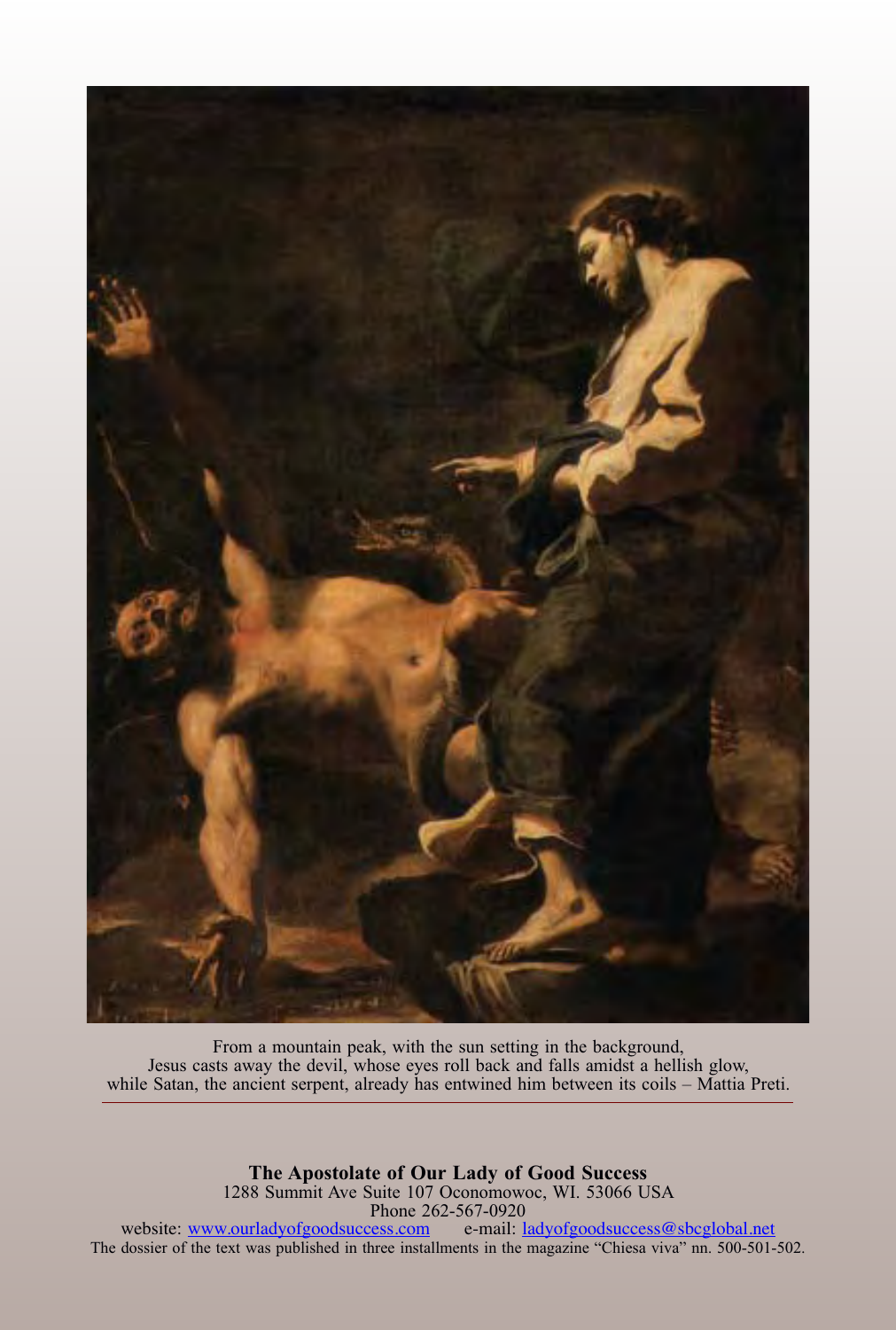# **The Last Battle**

by **Dr. Franco Adessa**

 $\overline{I}$  hy does the last battle, that Our Lady is calling on us to fight, have as a battleground the chain of the Sibillini Mountains and the surrounding areas? Why are these lands shaken by earthquakes, and churches destroyed? Why was the Basilica of the Patron of Europe, Saint Benedict of Norcia, razed to the ground?

**Marco Ribechi** writes, «Since ancient times, the Sibillini Mountains, **have been considered magical, mysterious, occultic, and considered a destination for secret pilgrimages and blasphemous meetings between sorcerers and demons.** A sanctuary for creatures that are midway between the mythological and diabolical.

Many names of places seem to confirm these legends: **Devil's Cave, Devil's Peak, the Pit of Hell, Hell's Gulch, Bad Pass, Lake Pilate,** the **Fairy Grotto** or **Cave of Sibyl.**

In 1420, **Antoine de La Sale** gathered information on a legend about a cave on Mount Sibilla in which one would be entering the realm of **the goddess of love. Necromancers, wizards, demons** would dwell on Mount Sibilla and in the cave. But nearby, there is a no less gloomy and enigmatic place: **Lake Pilate,** at the foot of **Pizzo del Diavolo,** dominated by the peak of **Mount Vettore.»**

**Luigi Paolucci** wrote, in his book "The Apennine Sibyl," «The oldest evidence related to our mountain, dates back to 1300. It concerns **Lake Pilate** where the fame of the enchanted waters populated by demons in the form of fish, draws the attention of **necromancers who flock there to consecrate magic books** (**grimoires**) as the most suitable venue where summoned spirits are ready to obey them in exchange for their soul.»

**Marco Ribechi:** «Right there on Lake Pilate – according to legend – **the demons that infest it, would require an annual human sacrifice.»**

**Antoine de La Sale** speaks of a strong reaction from the local people against the necromancers and a suspicious attitude towards foreign visitors. He tells of two men who were captured in the vicinity of the lake and then brutally killed. A priest dragged to Norcia there and burned at the stake, and his companion cut to pieces on the spot and thrown into the lake.

Still **La Sale** collected testimonies of the locals who claimed that the necromantic practices had resulted in the unleashing of terrible storms. Conversely, in the sixteenth century, **Benvenuto Cellini,** in his autobiography, tells of a necromancer who would recommend Lake Norcia (Lake Pilate) as **the most suitable place to dedicate**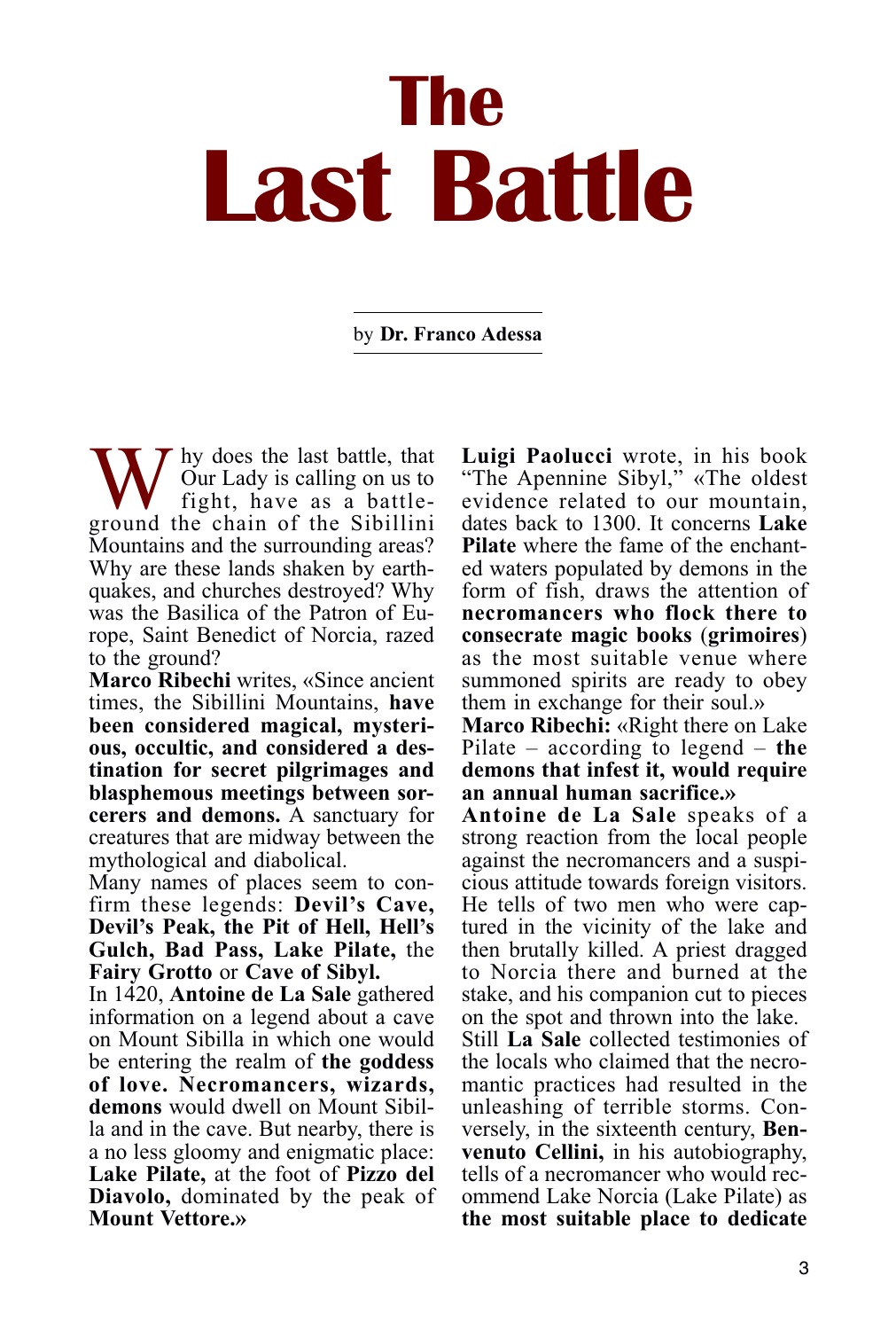**books to the devil, and that the residents were willing to collaborate in this practice.** This apparent contradiction may be due to economic interests on the part of the locals. In those centuries, the lake was alternately called "Pilate's" or "Sibyl."

In the first case, the name, so evocative, brings back memories of the days when Rome was the capital of the ancient world. It handed down an ancient legend that the Emperor Vespasian, after having set fire to Jerusalem, summoned Pilate, an old man, accusing him of failing to prevent thirty-seven years before the crucifixion of **Christ the Redeemer,** at the time when he was Procurator of Judea. For this, Pilate was sentenced to death, but he was granted a last wish. The old Roman asked that his body be placed on a cart pulled by water buffalo and abandoned to fate. The request was granted, but the Emperor, intrigued by the unusual request, instructed soldiers to follow the wagon. The animals wandered up to the mountains of Norcia dragging the cart and, arriving on the shore of the small lake, hurled themselves and the cart they had dragged along with his body into the icy waters, reddening the waters (...)

The association of the Lake with Sibyl's name, however, could be linked to the **prophetic powers that the place gave to wizards and sorcerers.** It was still again **Benvenuto Cellini** who confirmed that alchemy practiced in the Sibilla Mountains and near Lake Pilate **was intended to evoke the demons** that could point out treasures hidden underground.

The testimonies of an Observant Franciscan friar, **Bernardino Benavoglia,** were also reported that told of **"evil men"** who built **"altars with three circles"** and **"placed themselves as an offering in the third circle", evoking the devil,** by reading his name from a book.



In classical antiquity, **Sibyl was a woman,** named after the daughter of Dardano and Neso, **who, inspired by the gods, gave responses and predictions,** writing them on leaves that were then piled up at random, so that it was very difficult to interpret. By prophetic virtues, the Sibyls were distinguished by the name of their country: **Persian** or **Chaldean, Libyan, Delphic, Samia,** to **Thesprotia, Samos,** the **Ellespontica** or **Gergitica** or **Trojan, Phrygia,** the **Albunea** or **Tiburtina,** the **Ephesia** or **Sardinians,** the **Rodia,** the **Egyptian, Eritrea;** the latter is often identified with the **Cumana** or **Italica.** It is said that the Sibyl Cumana, from Cuma had then moved to the Apennines, living in a cave on Mount Sibilla, where she had founded a kingdom where she was **Queen.**

**Nicholas Peranzoni** confirms this practice by writing: **«There are two circles with some characters engraved on the stones near the bank of the lake»,** meanwhile, **Francesco Panfilo** speaks of the presence of an **internal circle** of which **«is pronounced: Tau, Erux and a different character, which indicate the names of the "Supreme God".** For the principle of the inversion of the symbols used in black magic, the **"Supreme**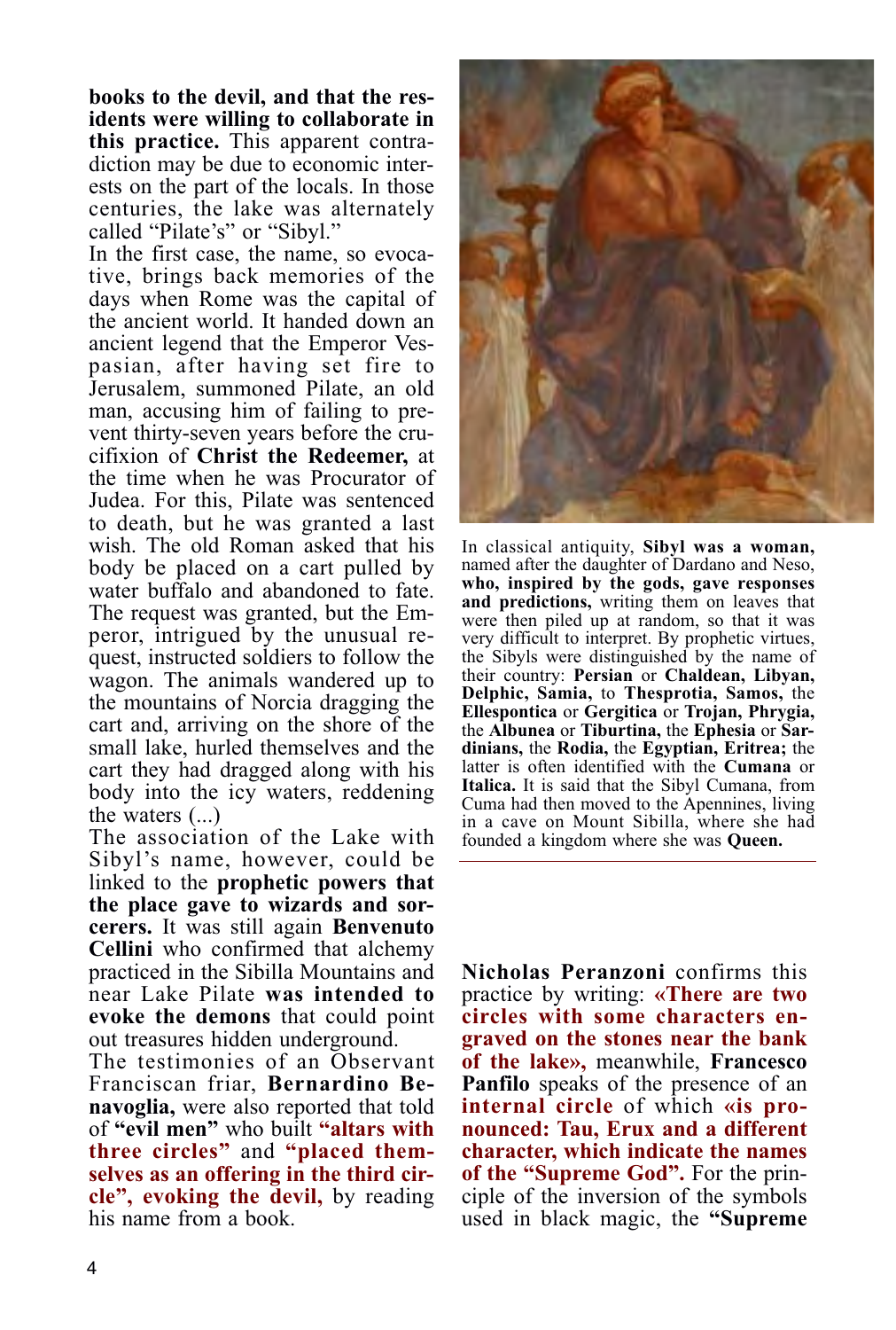

The peak of the Sibyl, on Mount Sibilla.

**God"** is represented by the most powerful demon, perhaps, **Lucifer,** himself.»

**Antoine de la Sale,** in his work "The Paradise of Queen Sibyl" (about 1420) writes that **Pope Innocent** (1352) and **Pope Urbino** (1362) **had the Cave of the Sibyl destroyed to prevent access.** The practice of erecting **gallows,**

at the steps of the passageway to Lake Pilate, appeared to have a prior date ... the motivation, however, is clear: **to discourage necromantic practices around the lake.**

Hence the origin of the names of places: **Forca di Presta** (Gallow's Point) and **Forca Viola** (Purple Gallows) on the Mount Vettore.



The entrance to the cave of the Sibyl, near the peak of the Sibyl.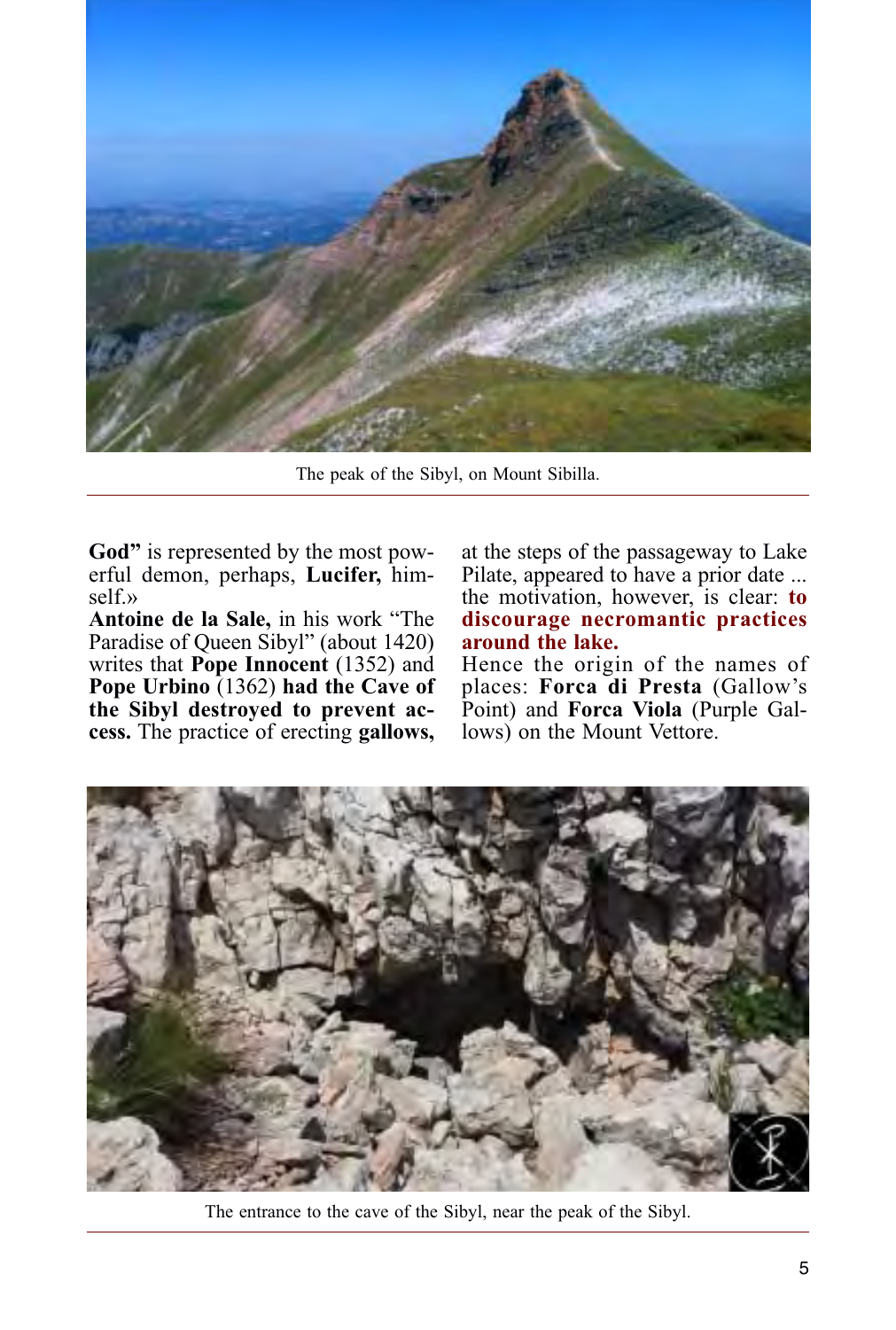

**Lake Pilate,** also called Sibyl Lake, a place chosen by necromancers, wizards and sorcerers, to summon the devil and consecrate spell books (grimoires – instructional textbooks on how to cast magic spells).

**Marina Montesano,** in her "…The Sacred to Norcia's Caves" (National Institute of Medieval Studies, Ascoli Piceno 2003) reports how **Enea Silvio Piccolomini,** the future **Pope Pius II,** ... **said that he had heard of a convention of witches, demons and night shadows, as well as evocations of spirits who would teach the arts of magic.**

The presence of witches as well as necromancers in the Sibillini Mountains might be motivated by the consecration of the **"Lake of the Sibyl"** to the chthonic (subterranean or underworld) power of the prophetess in pagan legends. It was believed that **some of the "consecration" and "invocation" practices** could give the most lasting influence precisely thanks to the presence of one or more women.

In light of this, the **"stories"** heard by Piccolomini may be linked to **"Fates"** or **"handmaidens of the Sibyl"** that used to come down to Foce (a village located between the lake and the cave) to dance with the local boys.

These "fairies" were beautiful from the waist up, but they had goat's feet and this made it possible to easily recognize them. They could dance all night, but had to return to the underground kingdom, before dawn.

The dance of the "Fate" might be interpreted as a **Sabbath** or a **magical ritual of evocation,** thus giving greater substance to the presence of "witches" or "Fates" around Lake Pilate.

Another source of facts about the history and the mysteries of the chain of the Sibillini Mountains, is the "Cronologia storica della visite alla grotta della Sibilla" ("Historical Chronology of Visits to the Cave of the Sibyl") which reads:

«The first information we have, in 69 A.D. is from Suetonius Vitellius when he states that **"a sacred vigil was celebrated on the mountain range of the Apennines."** In 268 A.D., in "Scriptores Historiae Augustae," Trebellius Pollio tells us that, in that year,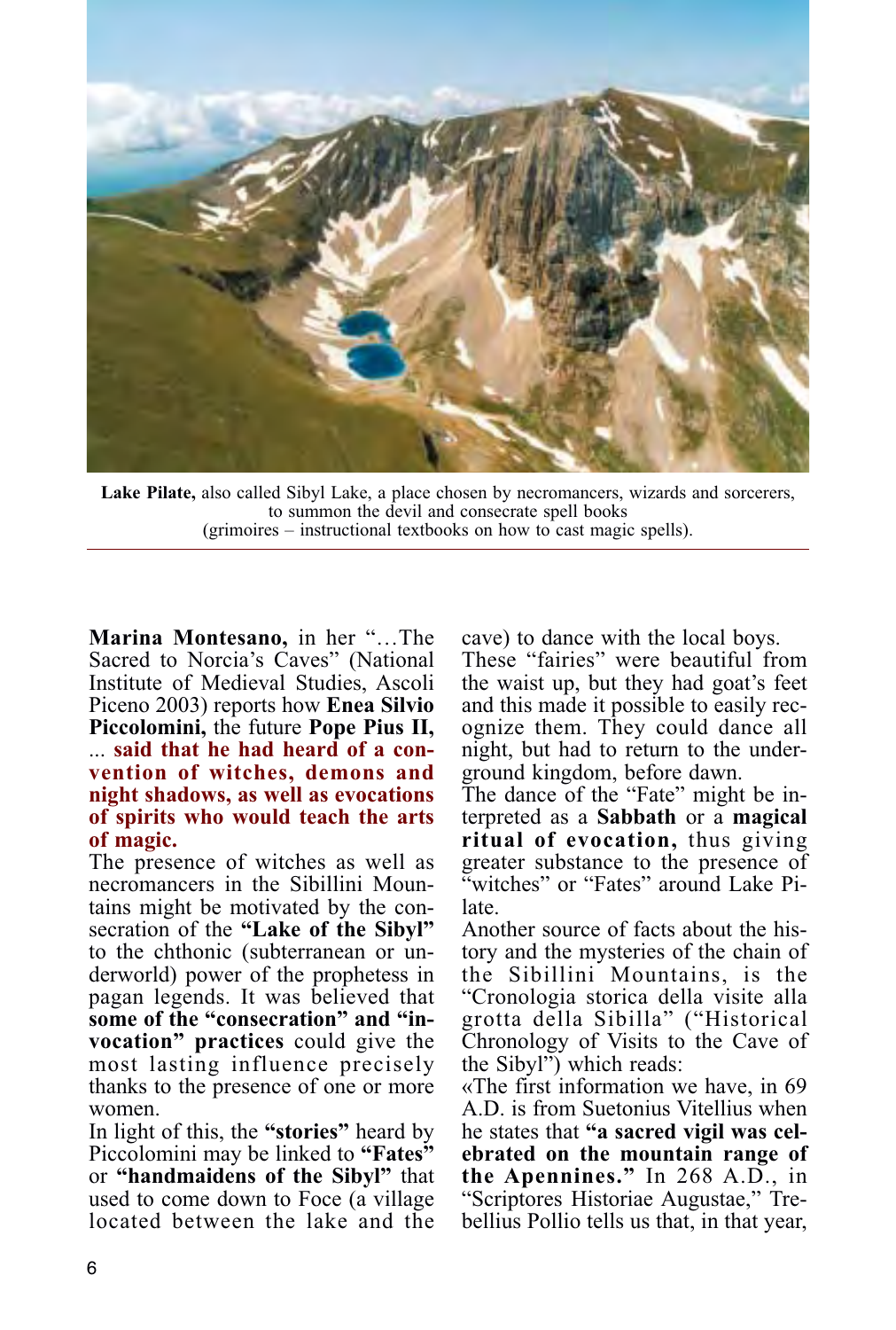

The shadow appeared on July 3, 2015 at 19:20, on Mount Regina Sibilla and photographed by three young Umbrian and given the name of **"The Scream of Sibyl".**

#### **Claudius II the Gothic relied on the responses of the prophesy of the Apennine Sibyl.** (...)

In the period of 1320-1340, landslides occurred inside the cave, also caused by the earthquake of 1328, and **the cave was closed** to political-religious actions highlighted by the historian **Falzetti (... struggles between heretics and Dominicans; and Bulls and edicts of the Church to combat the heresy of the Templars, alchemists, spiritualists, Cathars, Patarines etc., who had taken refuge in the lands of the Sibyl**).

In 1452, in a parchment (N. 40) found in the historical archives of the City of Montemonaco, there is a condemnation of Montemonaco, for the frequenting of **the Lake of the Sibyl** and the enigmatic **Sibyl cave** by knights who came from Spain and the Kingdom of Naples **to practice Alchemy**

**and consecrate magical books "to lacum Sibyllae"** ("to Sibyl Lake") (which soon would be called "Lake Pilate"). In a trial, **the entire population and the authorities of the City of Montemonaco were excommunicated, and then acquitted, for helping foreign knights to reach the Lake and the Cave of the Sibyl** (...) The year **1578** is the emblematic date engraved on the rock, near the collapsed hallway and is still visible today. The date is read, without too much difficulty even today, it is **1378,** but it is thought to be a conversion made in the seventeenth and eighteenth century when the number **five**, written in an Arabic number, becomes a **three.**

With this fancy conversion, **someone has probably wanted to connect the date of birth** (in 1378) **of the legendary Christian Rosenkreuz**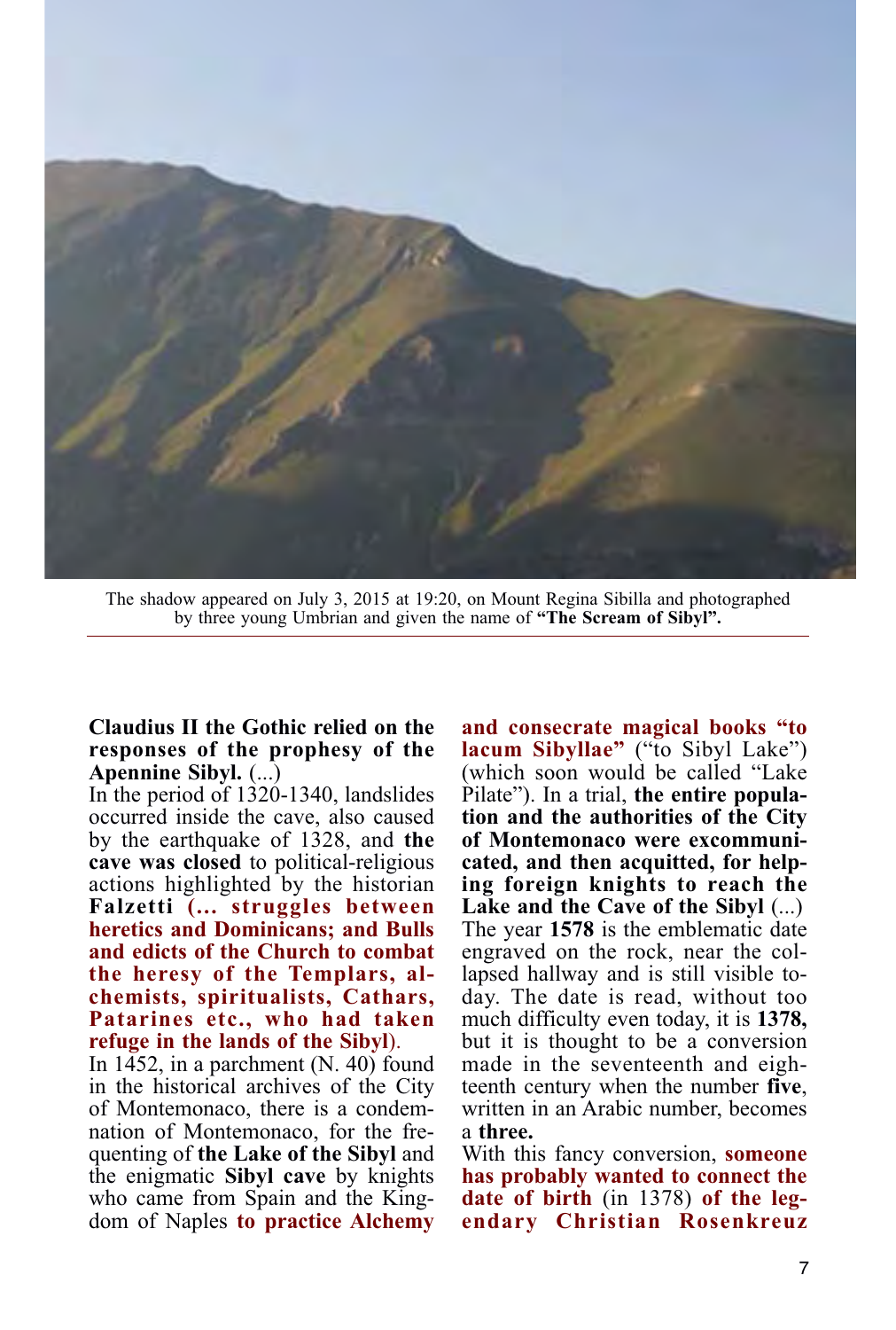(Christian Rosacroce) as has also been recently suggested, to **the presence of the Rosicrucians in Sibyl's lands and their ideal link with the legendary grotto.**

**Rose** + **crosses, carved on stone beams of windows and doorways,** had been produced, up until the seventeenth century, in numerous villages along the whole Sibillini range.»

The aim of the Rosicrucian was recalled in an ultra-secret document, drawn up in the euphoria of the Italian Freemasonry – a lithographic volume, outside of commerce, destined for the High Administrative Degrees of the Institution, published in Florence in 1945.

Speaking of the "Birth of the Masonry", the document says, «The **Rosicrucians, Giovanni Teofilo Desaguliers** and **James Anderson,** a Protestant minister and others, convened on June 24, 1717, in London with the members of the four lodges there that were active at that time. This meeting's objective was to found the Brotherhood of Free and Accepted Masons with the **Alchemical Society of Rosicrucians,** to **allow the Rosicrucians to secure their alchemical researches and their Gnostic and rationalistic ideas, under the guise of the respected Brotherhood,** and to secure the Free and Accepted Masons of the advantages that only the wealthy, influential and ambitious followers of the Rosicrucians could procure for them, given the real decline that threatened the primitive Brotherhood.»

Thus, Freemasonry was born on **June 24, 1717** from this compromise. We recall also that **the duty of the Rosicrucian Knight is to fight Catholicism** and its ultimate purpose is to **obliterate the Sacrifice of Christ on the Cross from the face of the earth.** In 1773, **Mayer Amschel Rothschild,** along with a dozen Jewish financiers,

his friends, began to plan to establish a world government to take possession of all the resources of the planet with the declared aim to decimate the world population.

A.M. Rothschild entrusted to **Adam Weishaupt** to create the Satanic **Order of the Illuminati of Bavaria** that, secretly, had to take over all the Masonic Lodges of the world.

The purpose and strategy of this world supreme direction is set out clearly by one of their leaders:

**«Our ultimate aim is that of Voltaire and the French Revolution: that is, the complete annihilation of Catholicism and even of the Christian idea;»**

**«The best dagger to assassinate the Church and strike at the heart is corruption;»**

**«We have embarked on the largest corruption, corruption of the people through the clergy and clergy through us.»**

To corrupt the clergy, however, **it was necessary that the Throne of Peter be occupied... by the Supreme Head of the Satanic Order of the Bavarian Illuminati!**

This new **"Pope,"** together with the **Head of the Rothschild family** and **Lucifer,** would form the **"triangle"** of the **Antichrist** and would know the deepest and closely guarded secret of the Hidden Heads of Freemasonry: **the Redemption of the Satanic Masonic Triple Trinity.**

The corrupting work of the Apennine Sibyl has increased significantly and required a change of name and place: the **Vatican "Sbyl"** and the **Vatican "Cave."**

Finally, we report an incident that recently happened on the Sibillini Mountains. Three young Umbrians from the group **"The X Plan"** which has always been interested in the sto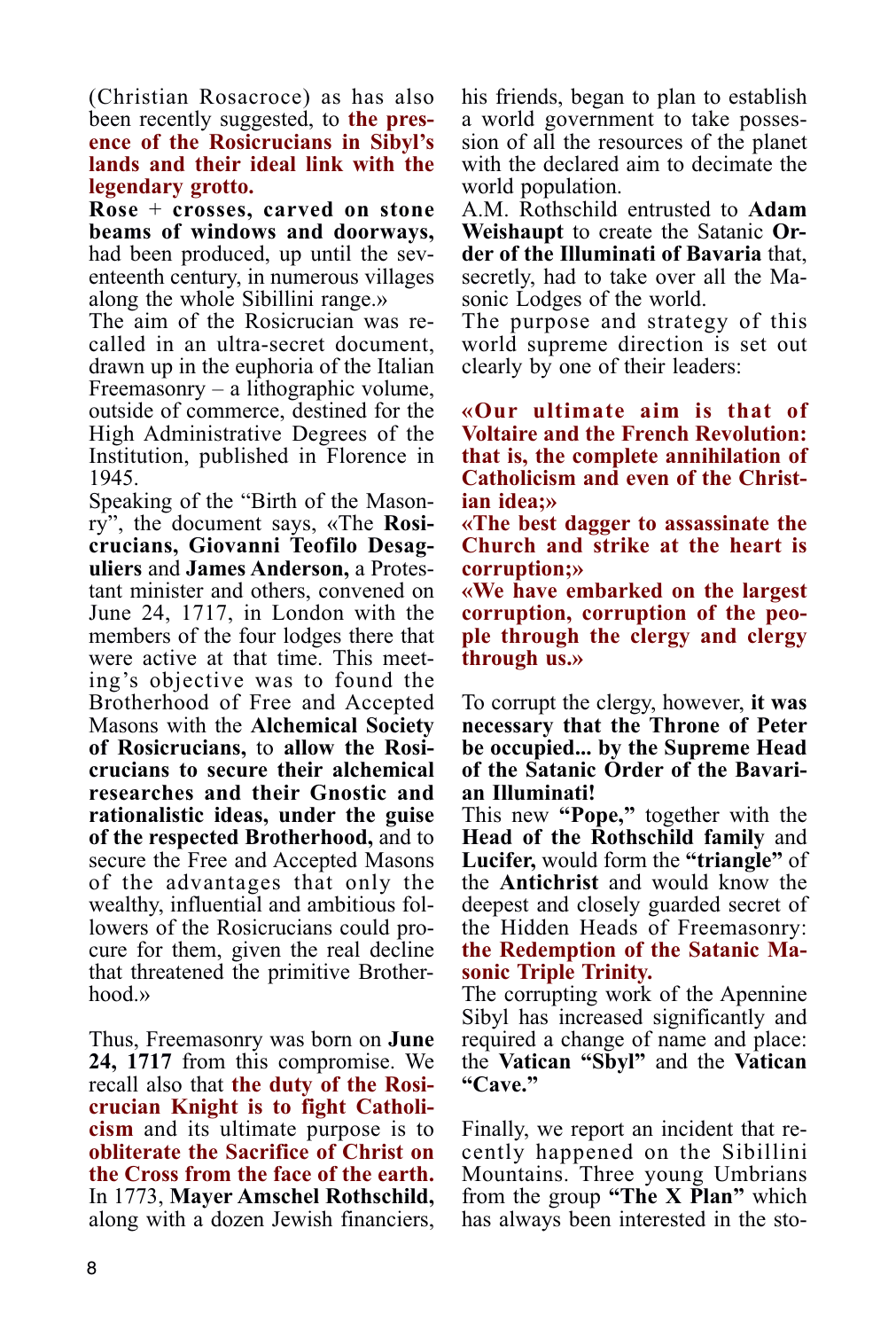ries circulating about the presence of the famous Sibyl of the Sibillini Mountains, after "astrological and numerological calculations of the place," from the results that they obtained, they decided that the best day to have a "sign" of the Sibyl would be July 3.

After reaching the Cave of the Sibyl, they continued up to Casale Lanza and, in this valley, with a clear cloudless sky, suddenly, out of nowhere, they saw, on the side of Mount Regina Sibilla, **a figure that they consider to be that of the Sibyl in the act of** **screaming.** The image remained motionless for about **8 minutes,** then blended in with the surrounding light and the shadows.

The three young people believe that, with this "apparition," the Sibyl wanted to convey the message of her presence and her suffering as an invitation to respect her natural realm.

Verified on the internet the uniqueness of this their testimony, they conclude: **«Our challenge is to figure out if one will experience the same phenomenon next year, on the same day and at the same time.»**



This is the map of the geographical area of the Sibillini Mountains that three young Umbrian published on the internet, after an excursion on Mount Sibilla, in early July 2015.

On July 3, at 19:20, **they photographed the giant shadow of a face that screams,** projected on Mount Regina Sibilla under the Pizzo della Regina, which they called **"The Scream of the Sibyl."**

The interesting aspects of the lines drawn on this map are some reference points (landmarks) and the result which led to the formation of **three triangles intertwined** with each other, with special geometric characteristics.

I thank these three young people because, despite the uncertainty of the partial tracing of the **three triangles** and despite **their hypotheses about the reasons of Sibyl's Scream,** they played a decisive role in fostering insights that led us to define **the awful Satanic reality imposed for centuries on the Sibillini Mountains.**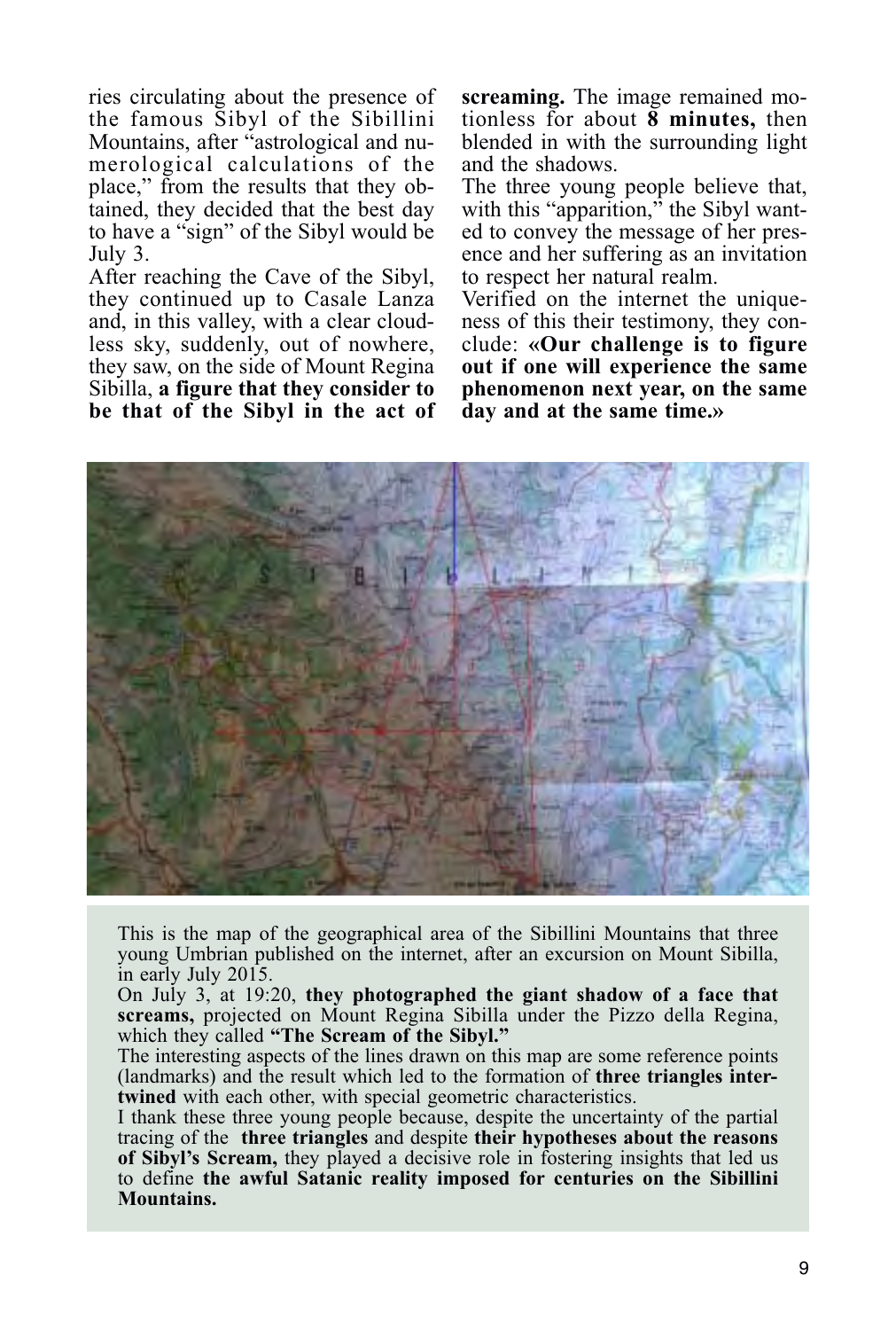## **Grimoire: The Book of Shadows**





he Grimoire, also known as **"The Book of Shadows,"** is a kind of **magic "diary"** where one writes down insights that may be of help to posterity one day.

The French, English and German origin of the word Grimoire include the terms: **"a book containing instructions," "cruel, painful, savage," "mystical teaching."** The creation of a Grimoire requires the customization of the **first page** that is signed with one's **"magic" name** and even better, it is preferred that it is decorated and edited by hand.

Among the most famous grimoires is the **Picatrix,** considered the most important magical manual of medieval times. In Andrea Pellegrino's blog, on the subject of Picatrix, one reads:

**«The knowledge of Magic** is an infinite process, which is always increasing and has extraordinary and unlimited power. The emphasis is on the principle that, in the mind, there is a dark and forgotten side for **potentially exceptional initiatives, beyond the established order, activated and performed by spiritual acts which make the man the creator who joins his hidden heavenly energy powers with the power of the elements.** The man becomes a universe unto itself, a microcosm that can operate by combining the forces of nature and, in this way, **he can dominate and transform, at will, the natural course of men and matter.** He becomes the **Knower,** the one **who knows the energies of heaven, of water, of climates, the stars and their influ-**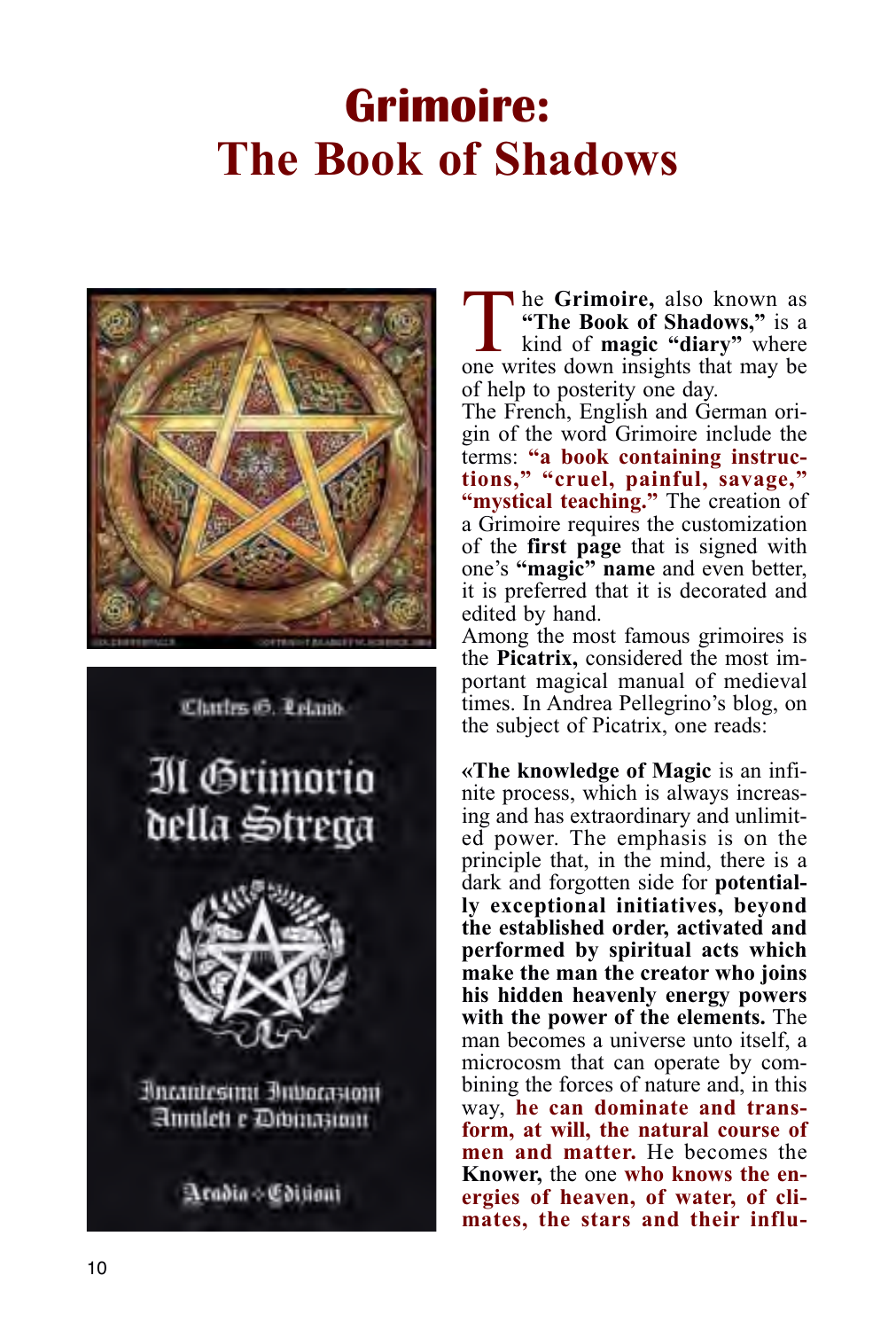**ences,** and subdues them with means such as **rituals, prayers, talismans,** or opposes them with their cunning and their knowledge.»

**The grimoires include both High and White magic manuals, thus, they are positive, than that of the Low or Black Magic.** The common element is the collection of useful insights, incantations, and prayers for different purposes.

Different categories of grimoires are recognized, depending on the characteristics. There are those that have been destroyed or dispersed for various reasons, in some cases, because they were considered too dangerous. There were others that seem to have existed, but, there is not enough evidence to prove it; grimoires that exist, but are hidden or that were censored; grimoires of common people interested in magic, witchcraft or different types of esoteric practices.

Covers of some of the most famous grimoires. It is interesting to note that in many cases, such as those illustrated, the two most frequently used elements for the cover are: The **5-pointed star,** with the tip pointing upwards, symbolizing the **Man-God** of Freemasonry and the **Head of the Goat** which symbolizes the **Baphomet,** the **god of Freemasonry.**





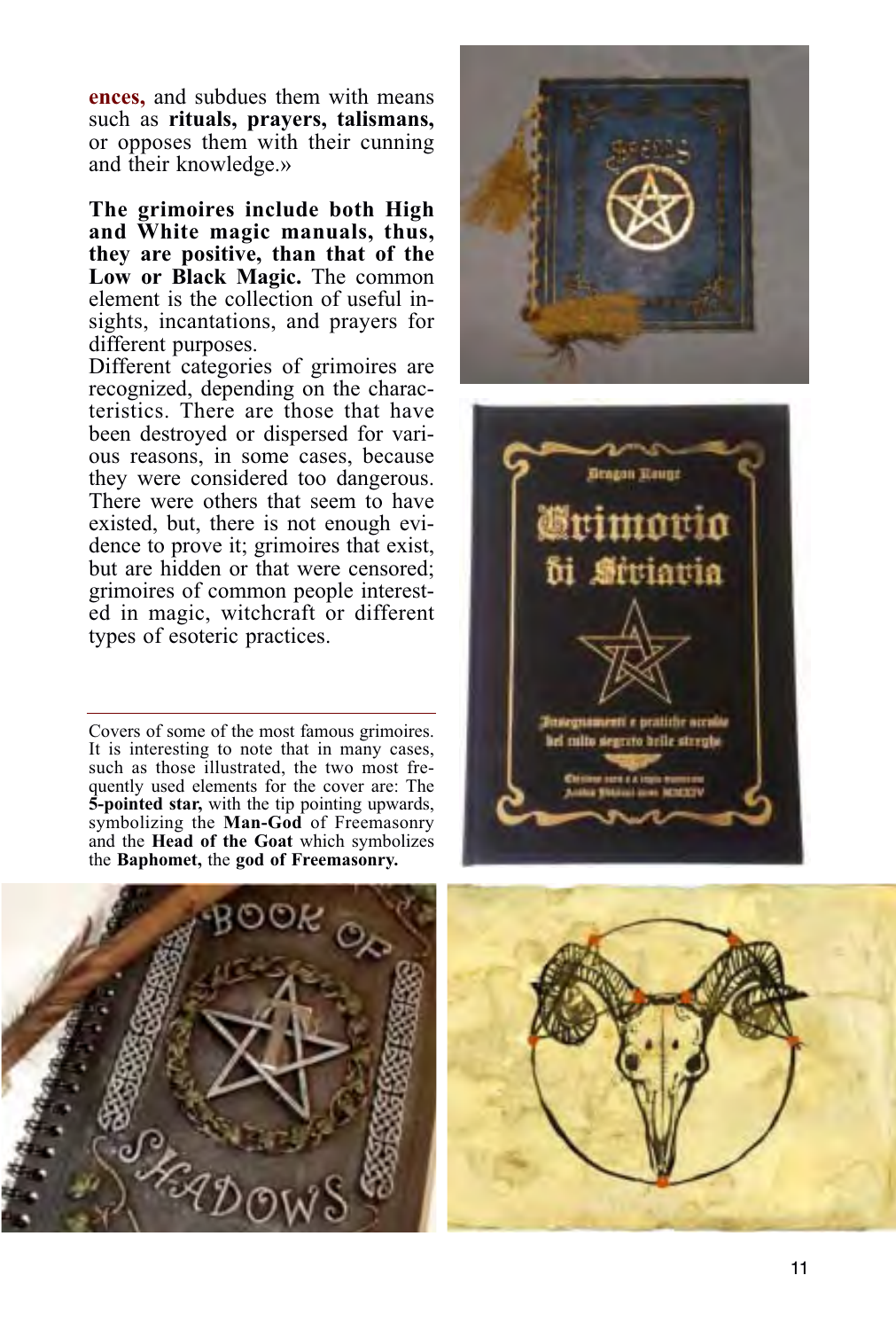

A photograph of the Sibillini Mountains which has helped us to discover the ancient and terrible secret that is hidden in these beautiful mountains.

## **The Secret of the Sibillini Mountains**

**Human** istorically, **Redeemer's Sum-**<br>
it was called "Vettore", as<br>
of the group, although it was 28 me**mit** was called **"Vettore",** as of the group, although it was 28 meters lower. While **Redeemer's Summit** clearly expresses the significance of **Christ's Redemption on the Cross, Mount Vettore** hides the terrible secret of Satanic symbolism of the **redemption of Lucifer.**

Since 2006, our magazine "Chiesa viva" has denounced the presence of the redemption of Lucifer and the Satanic and blasphemous **Masonic Triple Trinity,** in the **Satanic Temple dedicated to St. Padre Pio,** on the **tomb of the mother** of Paul VI, in the **Satanic Temple of Padergnone** (Brescia,) on the **liturgical insignia and** **the coat of arms of Pope Benedict XVI** and more recently, on the **Logo of Mercy,** on the **Logo Mater Misericordiae** and the altered **Miraculous Medal** Our Lady gave us, in 1830 in Paris.

The Redemption of the Satanic **Triple Trinity** is the deepest and closely guarded secret of the Secret Heads of Freemasonry world-wide; a terrible secret that has found on the Sibillini Mountains, the favourable references to be imprinted on these beautiful mountains.

**This Satanic redemption,** like a cancer not known to exist, but whose effects are felt, **is the occult center of the mystery that has plagued these lands for centuries.**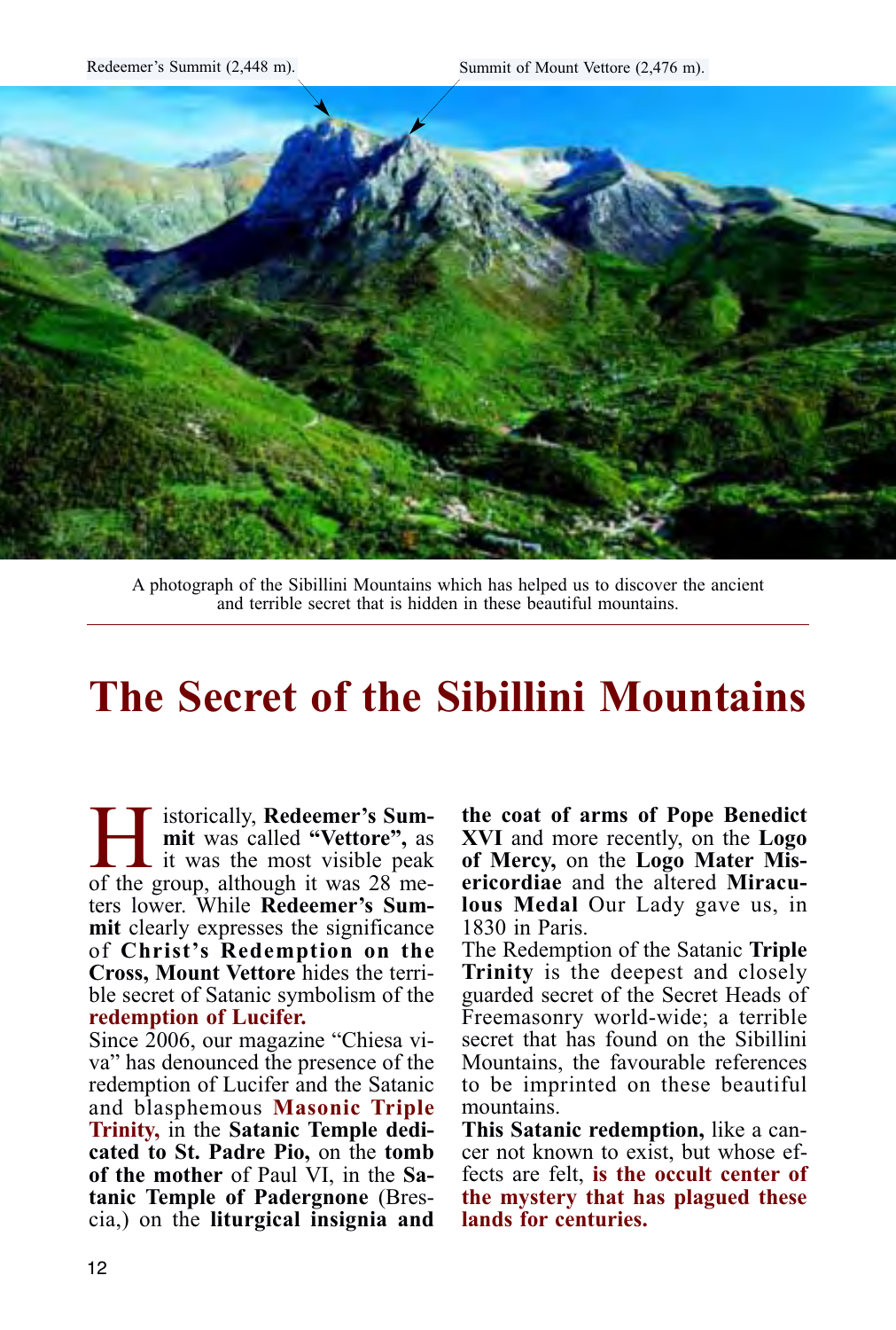

Triangle that seems to represent the result of the work made on the slopes, valleys and meadows underneath by the figure whose face, eyes, nose and arms are visible.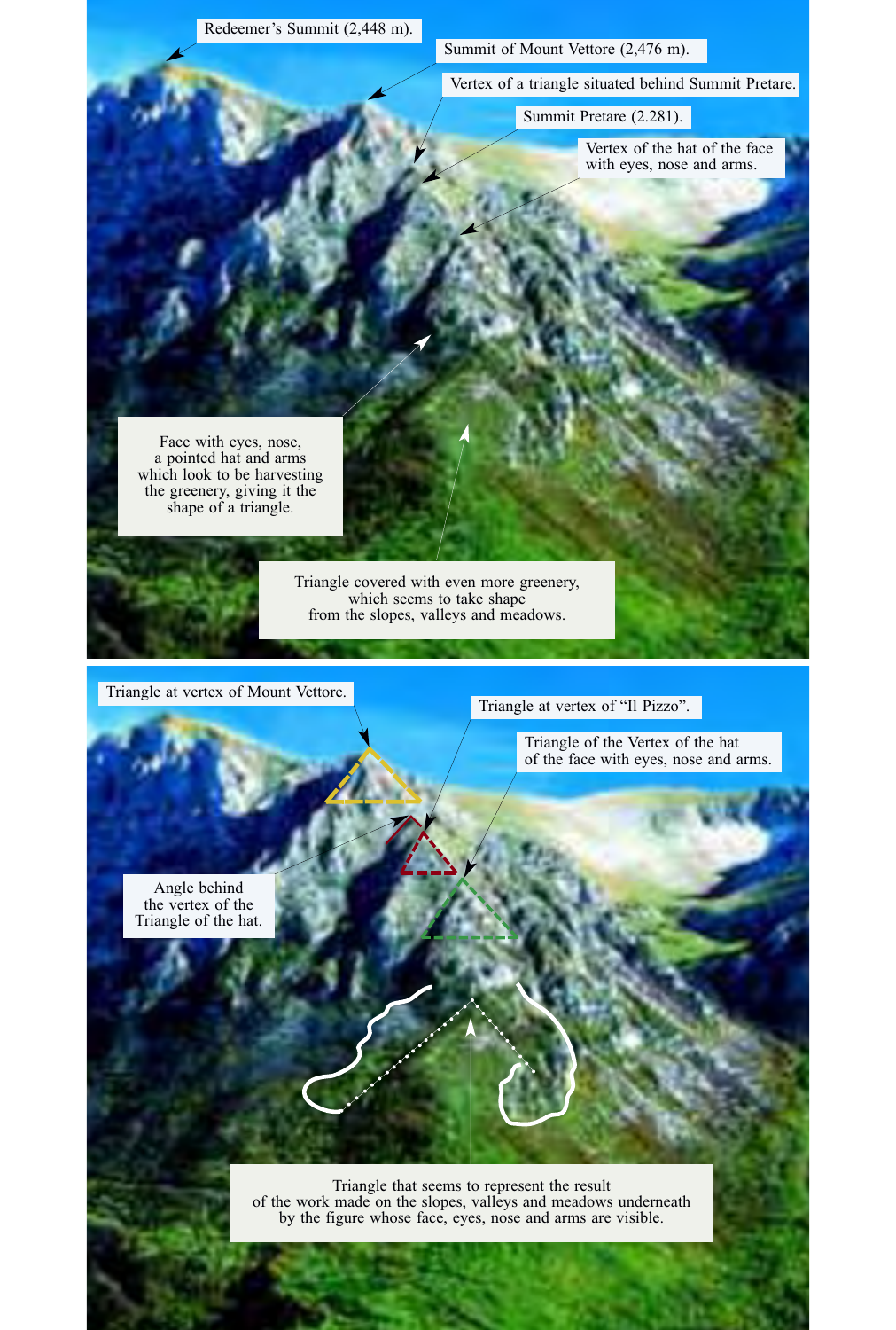### **THE REDEMPTION OF THE SATANIC MASONIC TRIPLE TRINITY**

The **3 circles** of the 3 satanic spirits.

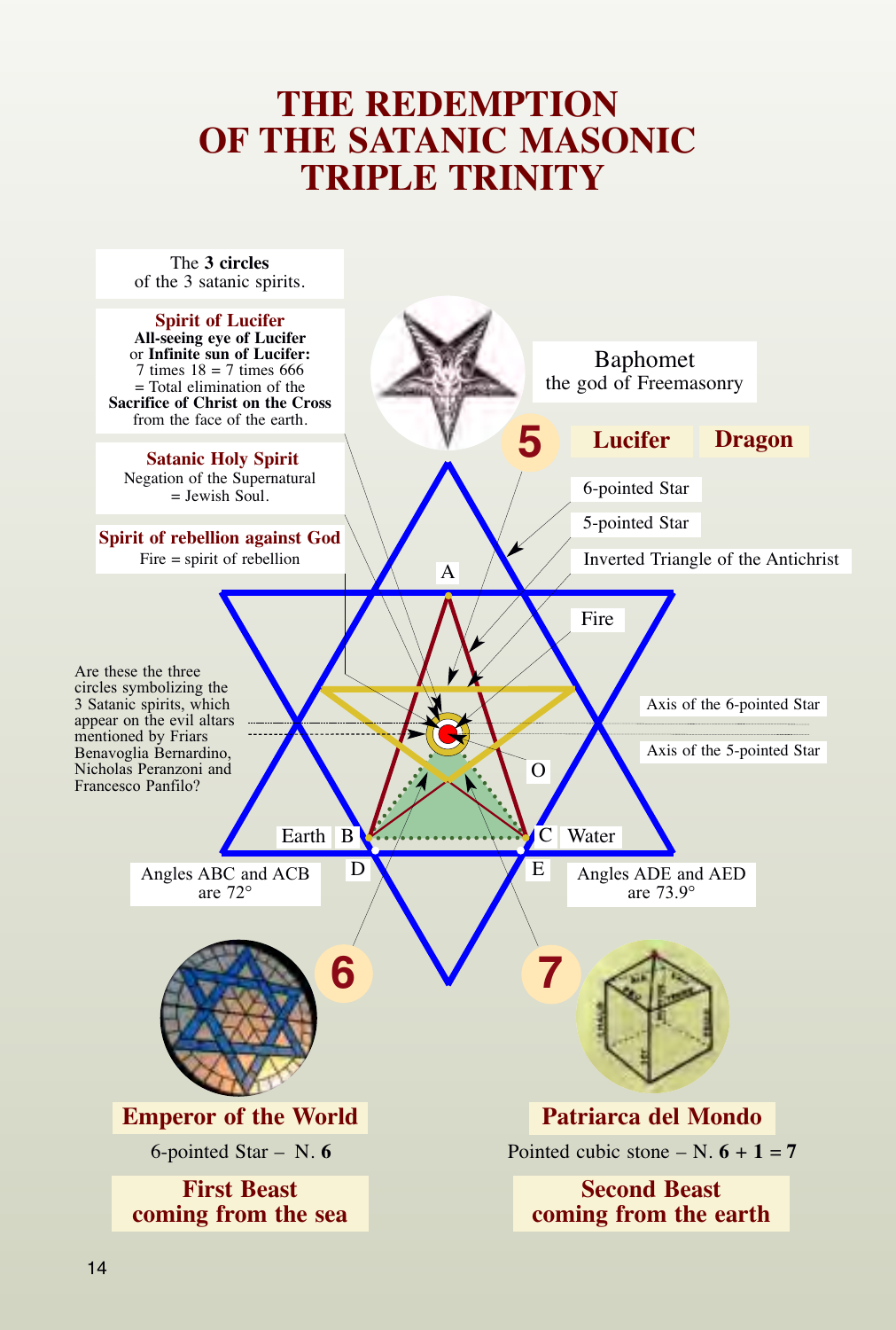### **1st Satanic Trinity**

#### **The impious man wicked rebel against God,**

symbolized by the number **6;** he is the Mason of the **1st** degree of the Ancient and Accepted Scottish Rite. This Trinity is symbolized by the three vertices of the green triangle, whose tip symbolizes Fire: **the "Fire" of the spirit of rebellion against God.**

### **2nd Satanic Trinity**

**The Man-God** 

of the **15th** degree of the Ancient and Accepted Scottish Rite, symbolized by the number **15** and the **3 elements: 5-pointed Star** (Obtained from the **3** vertices of the green triangle plus the **2** sexes of the Deity), **6-pointed star** and **Central point** or Satanic Holy Spirit representing

**the Spirit of negation of the Supernatural**  that forms the **"Jewish Soul."**

### **3rd Satanic Trinity**

**The Antichrist**

**(Lucifer, Emperor of the World** and **Patriarch of the World),**  symbolized by the **3 sides** of the **Inverted Triangle** highlighted in yellow. The **yellow circle** in the center is called **"All-seeing eye of Lucifer"** or **Infinite Sun of Lucifer** characterized by **7 times 666** symbolizing the **spirit of Lucifer** which means: **the Total elimination of the Sacrifice of Christ on the Cross from the face of the earth.**

**\*\*\***

The **3 vertices, 3 elements** and **3 sides** of the three Trinities described above can be symbolized by **a set of 3 triangles.**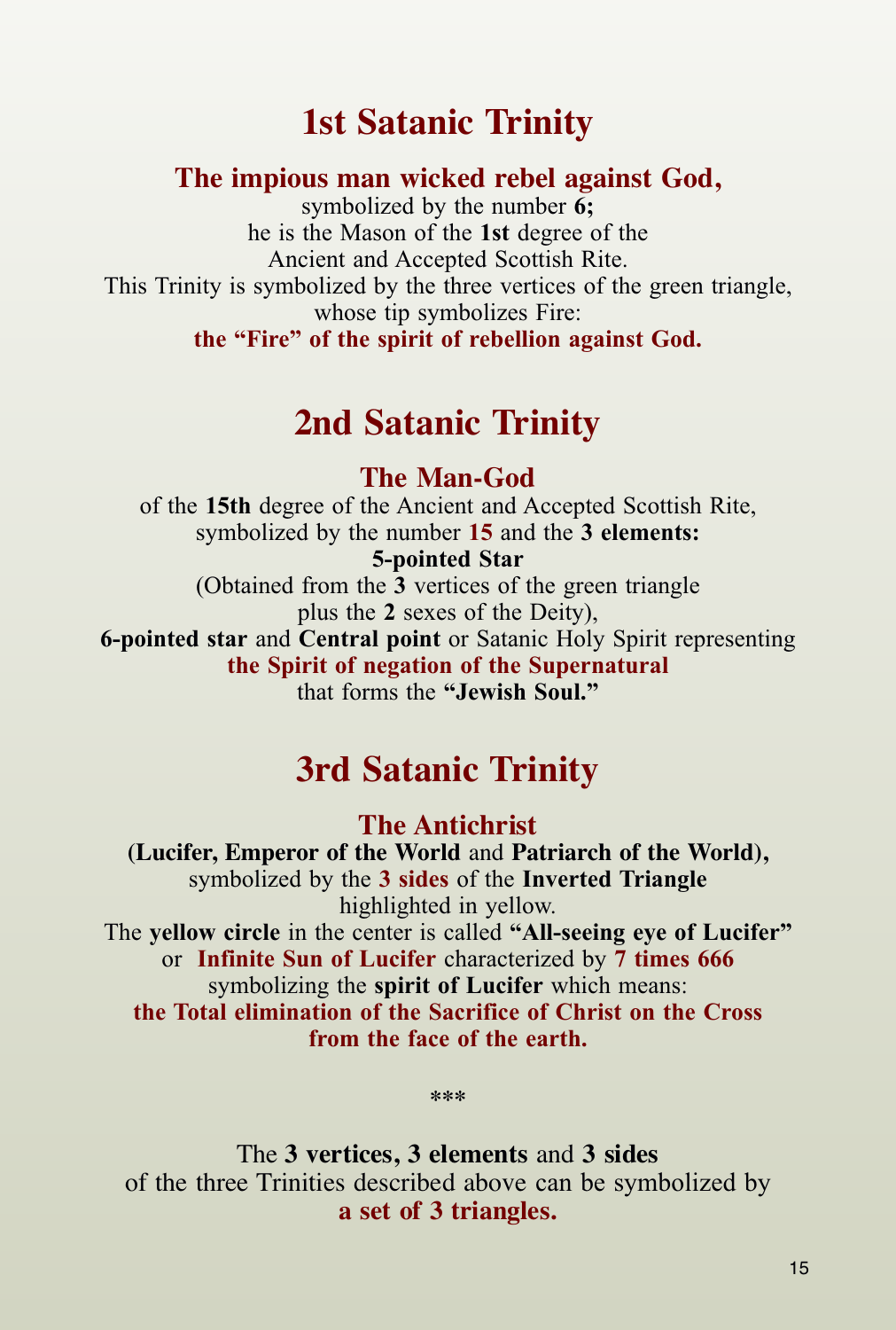# **THE SATANIC TRIPLE TRINITY on Mount Vettore**



For eis the terrible secret that,<br>for centuries, has been im-<br>posed on the chain of the<br>Sibillini Mountains: the redemntion for centuries, has been imposed on the chain of the Sibillini Mountains: **the redemption of Lucifer: the blasphemous and Satanic Masonic Triple Trinity.**

Referring to the two previous pages, the **Triple Trinity imprinted on Mount Vettore** and the surrounding area, is symbolized by **three triangles** that stand side by side on the eastern side of this mountain.

**1st Trinity:** A face with eyes, nose and arms outstretched on the big green mountain triangle symbolizing Mankind, represents **Freemasonry that recruits people animated by a spirit of rebellion against God,** for initiating them into the 1st degree of Ancient and Accepted Scottish Rite. Thus, the green triangle, placed on the head of the figure with the face, constitutes the **1st Satanic Masonic**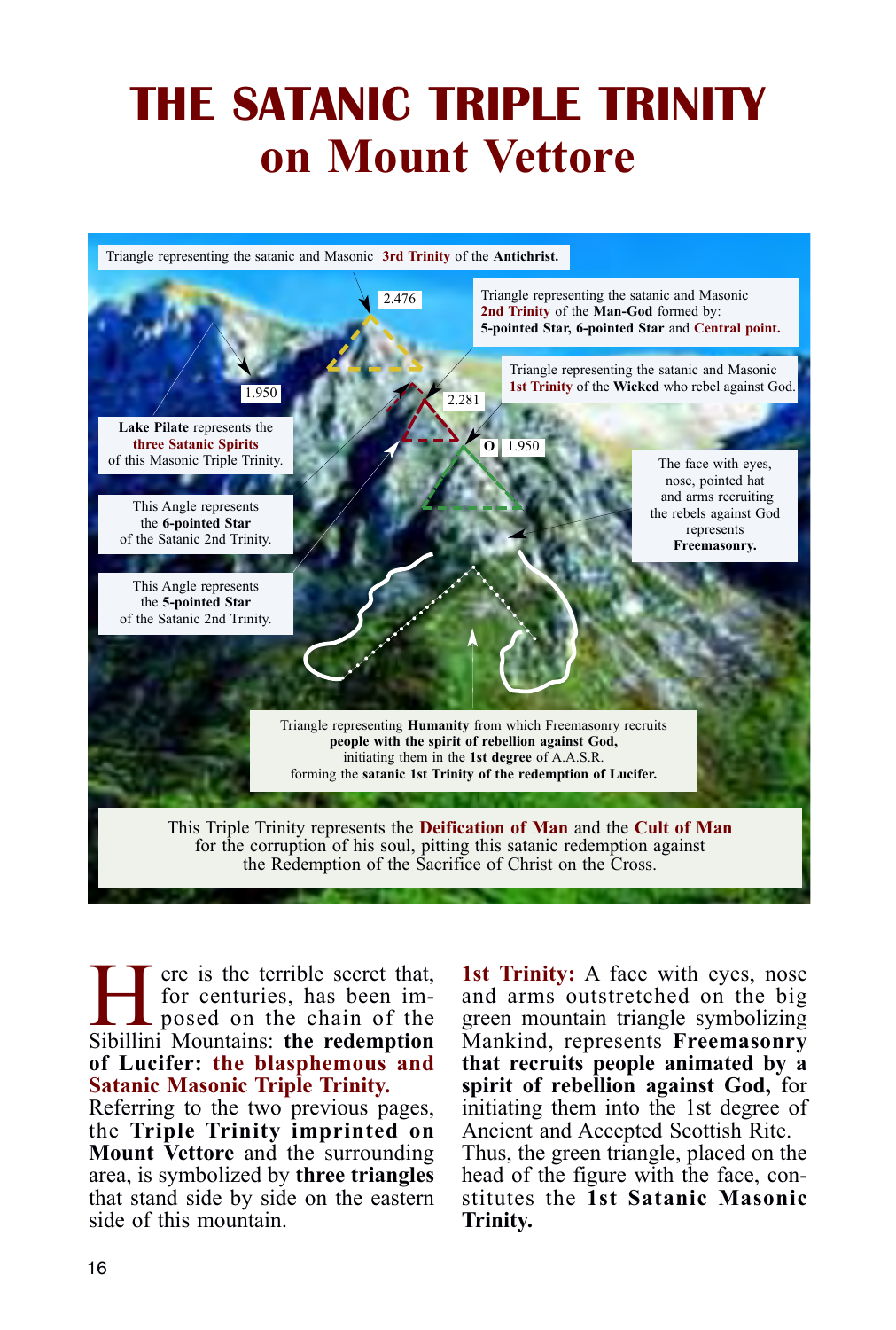

The secret of **Lake Pilate** lies hidden in the name of **the man who put the Redeemer, Jesus, to death,** and in its goggle-shaped form and the fact that **the three circles**, of body of water, symbolizing the **three Satanic spirits** of the **Triple Trinity,** and which are at the same altitude as the Summit **"O"** of the triangle that represents the **1st Satanic Trinity.** Note, also, the perfect alignment of: **the higher summit "O"** of the Triangle of the 1st Trinity, **Pizzo Pretare** (2,281), **Mount Vettore** (2,476), **Lake Pilate** (1,950), **Pizzo del Diavolo**  $(2,410)$  and the straight line joining them which passes not far from **Cima del Redentore** (2,448). The contrast between the Redemption of the Sacrifice of Christ on the Cross and that of the Satanic Triple Trinity appears in all its evidence. In this Triple Trinity, which represents the deifica-

tion of Man, **Satan presents himself as the "Redeemer of Man."**



The summit **"O"** of this triangle is perfectly aligned to the upper vertices of the other triangles and is at the same altitude of Lake Pilate that, in its periods of scarcity or abundance of water, looks like **3 "nearly circular shapes"** in different sizes. These **3 "circles"** symbolize the **3 spirits** of the Satanic Triple Trinity and the smallest of them represents the red circle of **"fire"** of the **1st Trinity.**

**2nd Trinity:** It is represented by the **red Triangle** with the summit's altitude at 2,281, symbolizing the **5 pointed star; the angle** above it, also traced in red, representing the **6 pointed Star;** and the **middle circle** of the three "nearly circular shapes" of Lake Pilate, symbolizing the **Central Point** of the **Satanic Holy Spirit** and namely, the denial of the supernatural which, with the 6-pointed star, form the **Jewish Soul.**

**3rd Trinity:** It is represented by the **golden Triangle** with its vertex at an altitude of 2,476, the summit of Mount Vettore. The Triangle symbolizes the three persons of the Antichrist: **Lucifer,** the **Emperor of the World** and the **Patriarch of the World** or the corresponding figures in the Apocalypse of St. John.

The **All-seeing eye of Lucifer** is represented by the largest of the three "nearly circular shape" of Lake Pilate, whose google-shape "suggests" the presence of an eye.

This Triple Trinity represents the **Deification of Man** where **Lucifer** presents himself as the **"Redeemer of Man."**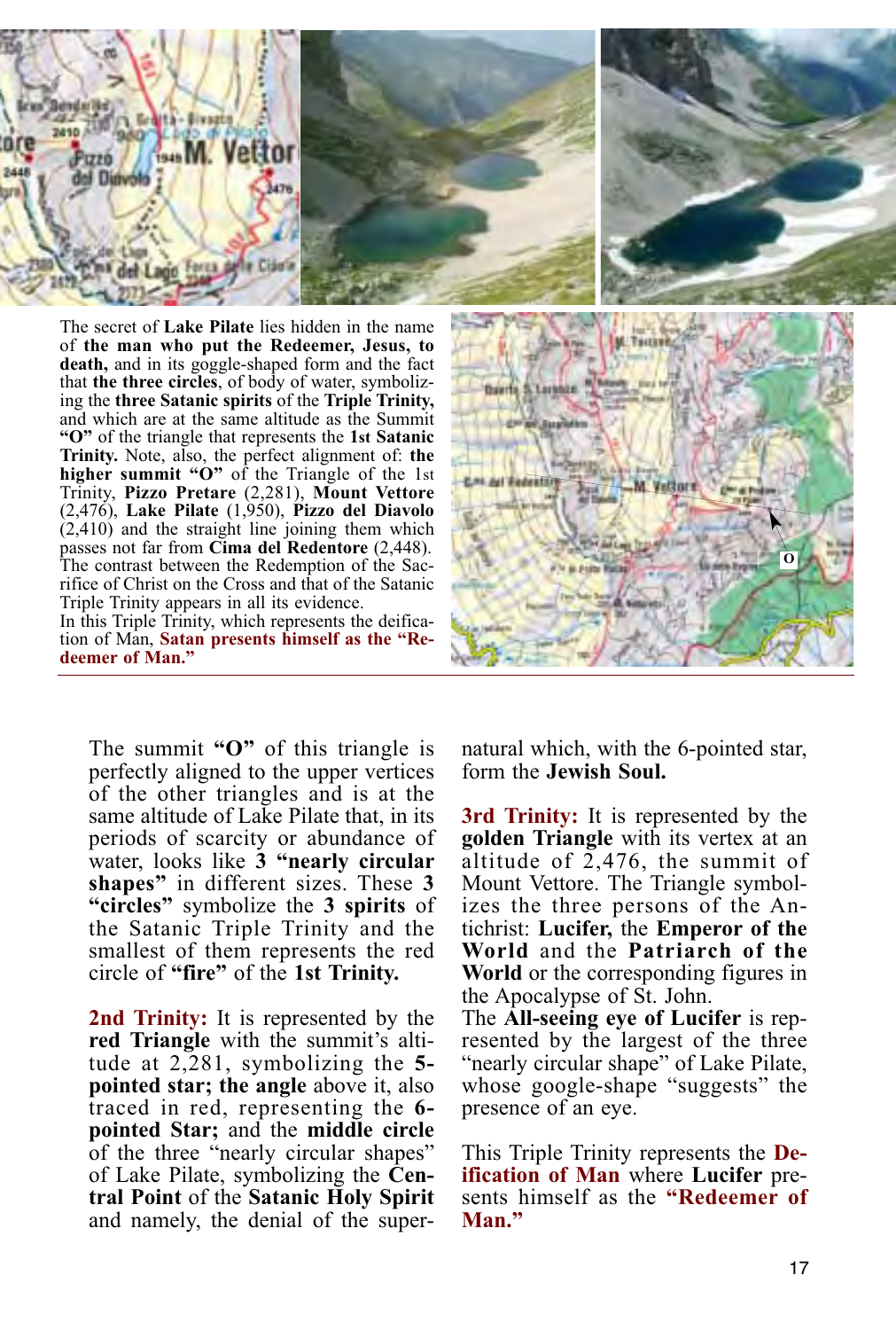# **THE SATANIC TRIPLE TRINITY on the Sibillini Mountains**

 $\sum_{i=1}^{n}$  ith reference to the geometric construction, illustrated on the next page, we describe the process used to track this horrible reality on the Sibillini Mountains.

The starting point is the **Top of Monte Vettore** (**V**), the summit of triangle of the Third Trinity of the Triple Trinity already described.

Join **V** with **G,** the entry point the **Grotta della Sibilla** (Sibyl's Cave).

From **G** we draw a line passing through **O, Cima Vallelunga** and another line passing through **P, Cima Monte Porche;** the two straight lines intersect, at points **R** and **E,** the horizontal line (West-East) passing through the **Cima Monte della Croce** (1,580 m). Note that this altitude is a number which contains the secret of the Triple Trinity: it is obtained by taking two digits at a time:

 $6 = 1 + 5 =$  the **Wicked**:

**15** = the **Man-God;**

 $18 = 6 + 6 + 6 = 666 =$  the **Antichrist.** The horizontal line intersects the line VG at point **B.**

From the Top of **Mount Priora** or **Pizzo della Regina** (**A**) draw a vertical straight line passing through the Cima Vallelunga (**O**) and intersects the horizontal line RB at the point **H.** We find that the segment HB = EH and  $EB = RE$ .

We draw the lines **AB** and **AE** and straight lines **BC** and **ED** with an angle of 36° with respect to the horizontal line passing through **Passo Cattivo** (Bad Pass); this intersects the straight line at a 36° degree at the points **C** and **D,** completing the representation of the 5**-pointed Star.** Result:

**1st Trinity:** the **EBO** triangle with its vertex  $\mathbf{O} = \mathbf{Fire}$  (red circle).

**2nd Trinity:** the **5-pointed Star ABCDE** and the **Central point O** (white circle). The 6-pointed Star does not appear because the AEB and ABE angles are not **72°,** as shown in the figure on p. 14, in which the axes of the 5 and 6 pointed stars do not coincide, but are **73.9°.** This means that the 5-pointed star rests its lower points not on B and C, but on **D** and **E** (see p. 14).

This "deformation" of the 5-pointed Star makes the 5 and 6 pointed stars axes to coincide, making a 6-pointed star view unnecessary. Thus, the 5 pointed star, with geometric angles of 73.9°, symbolizes **the deification of Matter and of Lucifer** who presents himself as the "Deification of Na**ture."**

**3rd Trinity:** It is symbolized by the Triangle **DCL** of the **Antichrist,** formed by **Lucifer,** the **Emperor and the World,** and the **Patriarch of the World** with the **All-seeing Eye of Lucifer** at center **O** (yellow circle). Note that the gold inverted triangle, of the Antichrist, contains the Peak of the Sibyl, the Cave of Sibyl, the Bad Pass, the Peak of the Bad Pass.

Above this triangle the **Pizzo della Regina,** which is the summit of **Mount Regina Sibilla, Queen and "Mother of the Redeemer."**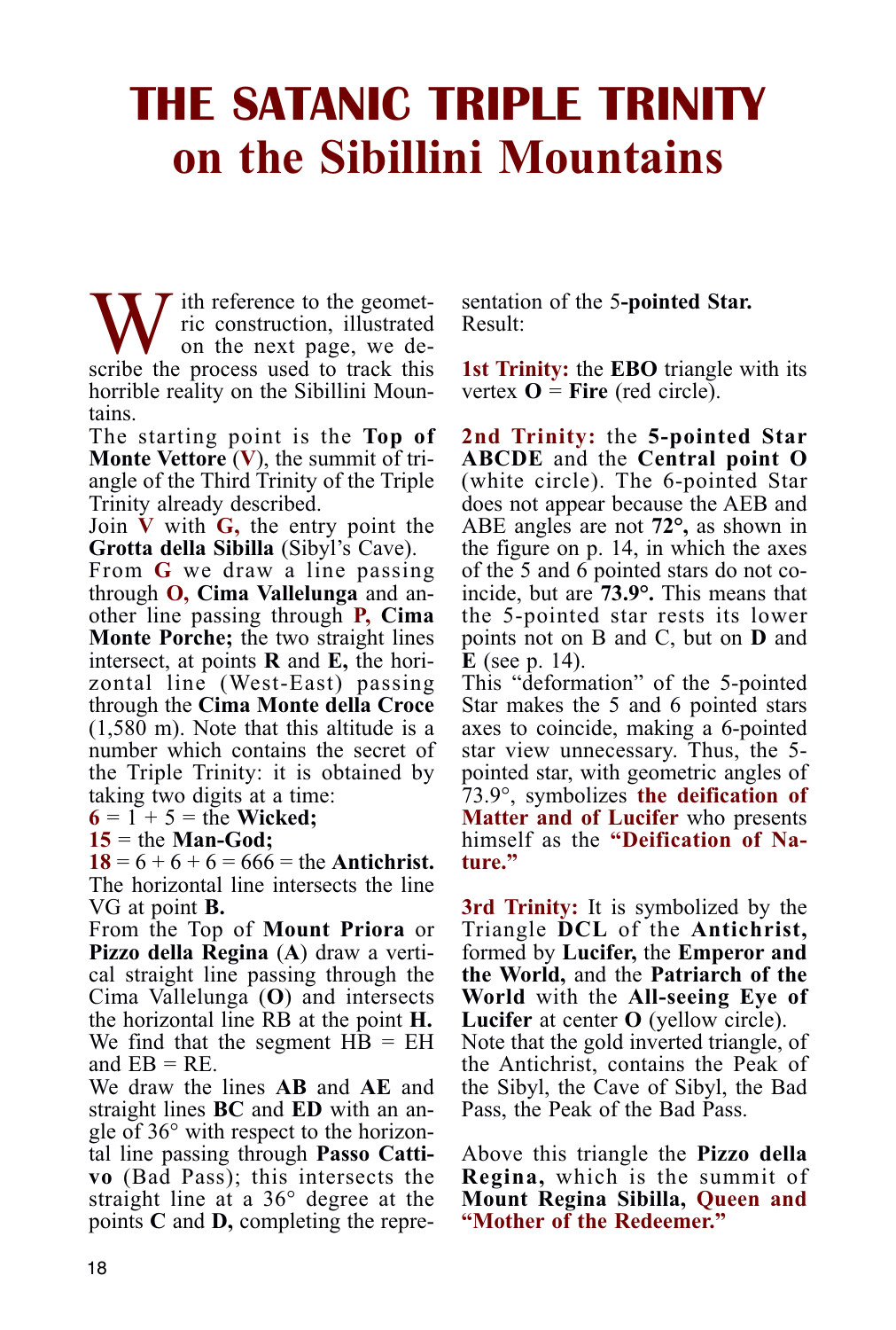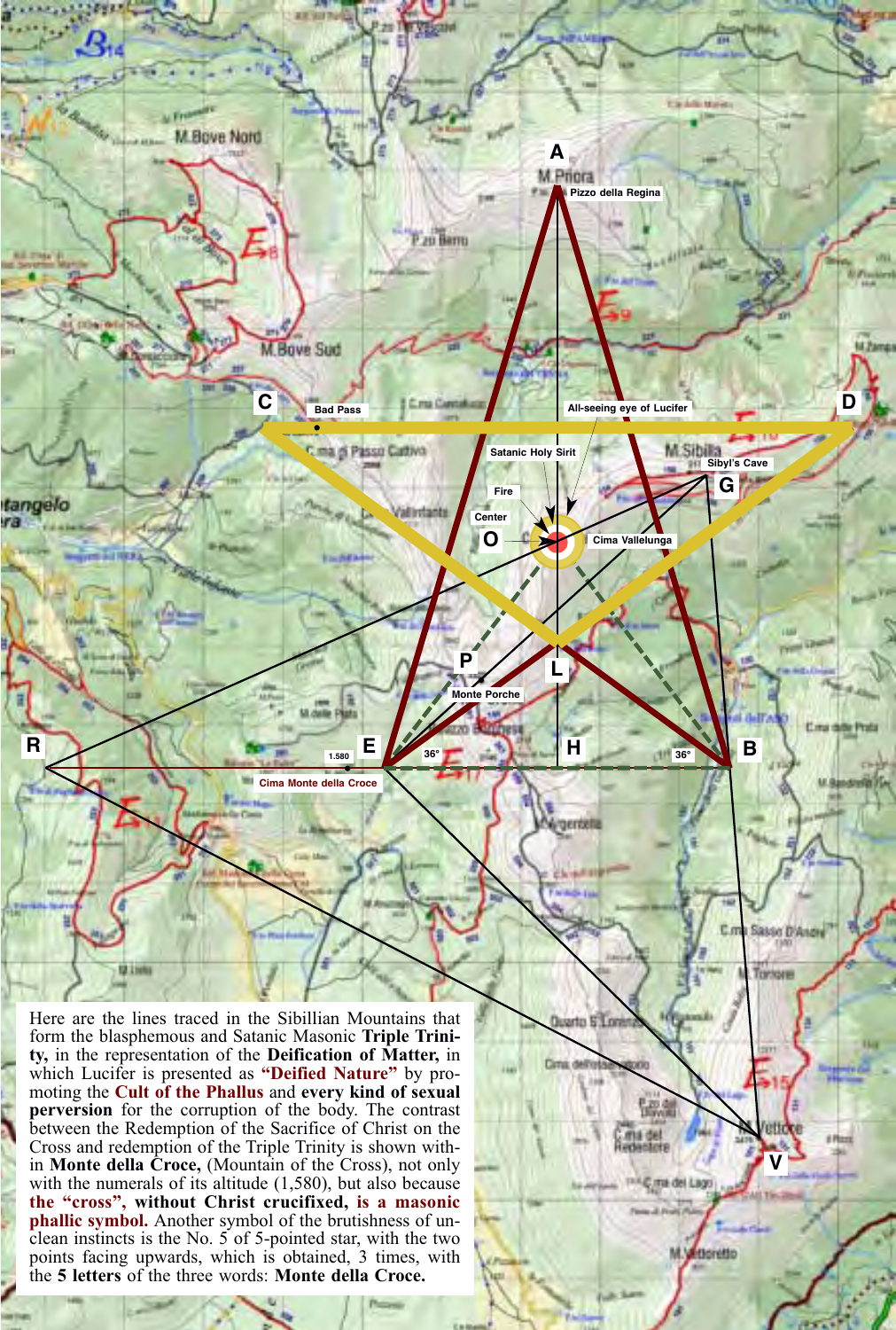

The panorama of the majestic peak of **Mount Priora** or **Pizzo della Regina** which, with its 2,332 m, is the third highest peak after the **Redeemer Summit** and that of **Mount Vettore.** The towering pyramidal Summit of **Pizzo Berro,** left, is his loyal personal guard. Mount Priora is somewhat isolated from the rest of the mountains, having the **Gola dell'Infernaccio** (Gorge of Hell), in Val Tenna, which separates it from its neighbor, **Mount Sibilla.** This mountain, which was originally called **"Mountain of the Prior",** owes its name to the fact that its pastures were owned by the Hermitage of San Leonardo, governed since its foundation by a Prior. One might ask why the **"Mountain of the Prior"** was changed to **"Monte Priora"** (Mount Prioress) and not to **"Monte Priore"** (Mount Prior)? It seems that the meaning of "prior" as "the superior of a community of monks", it was decided to be changed to **"Prioress,"** which is a "title of dignity with jurisdiction" and namely it was changed from Monte del Priore to Monte Priora, also called **Monte Regina Sibilla** (Mount Queen Sibyl).

These are excerpts of an article<br>sent to me by **Luciano**<br>Garolfi, and published in<br>"Blondet and Friends." on November sent to me by **Luciano Garolfi,** and published in "Blondet and Friends," on November 8, 2016.

«On the day of July 3, 2015, some Umbrian boys, who founded the group "The X Plan," witnessed a unique phenomenon. On the **Pizzo della Regina,** that is the summit of **Mount Regina Sibyl,** one of the Sibillini mountains, **there suddenly appeared a giant shadow of a**

**screaming woman. It was a very disturbing vision that remained superimposed on the mountain for 8 minutes.**

The discovery of this image came after the three boys had run complicated astronomical and numerological calculations (...)

**We add that, in the Gospel, very often, the faithful is invited to consider, very carefully, the "signs" that God gives us to warn and remind us that He is Lord of heaven and**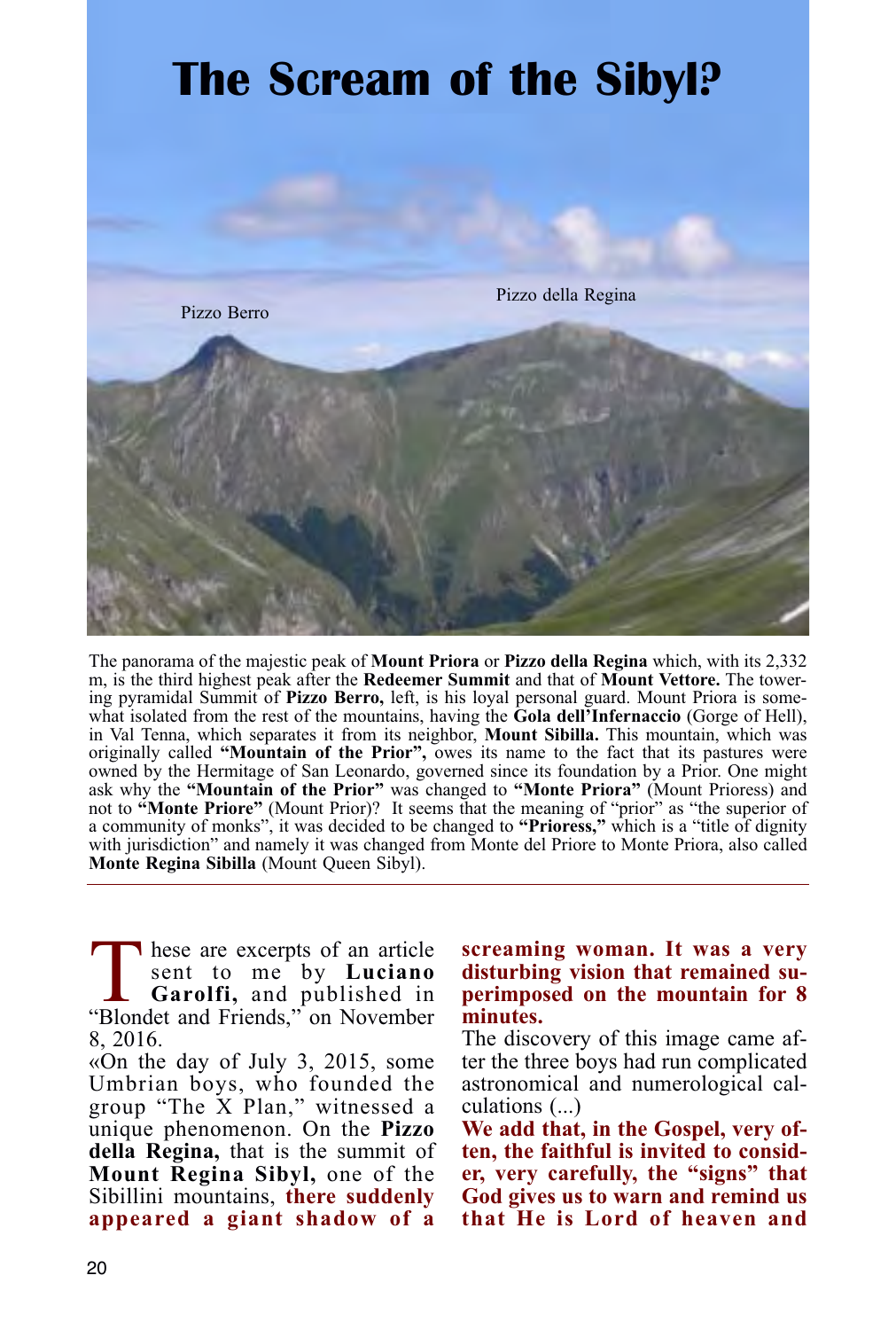

Photography of **"The Scream of the Sibyl,"** which appeared on Mount Priora or Monte Regina Sibilla. The photo was taken on July 3, 2015, at 19:20 hours.





The shadow seems to be that of a wild beast launching a scream of pain. The figure has something savage, bestial, demonic. The shadow, however, conceals the simple lines that seem to form a cross.

Highlighting these clear lines, there appears not a "cross,", but a **stylized "Crucifix".** Note the inclined top part of the Cross, a symbol of Christ's head, the arms, the bent shape of the legs and feet.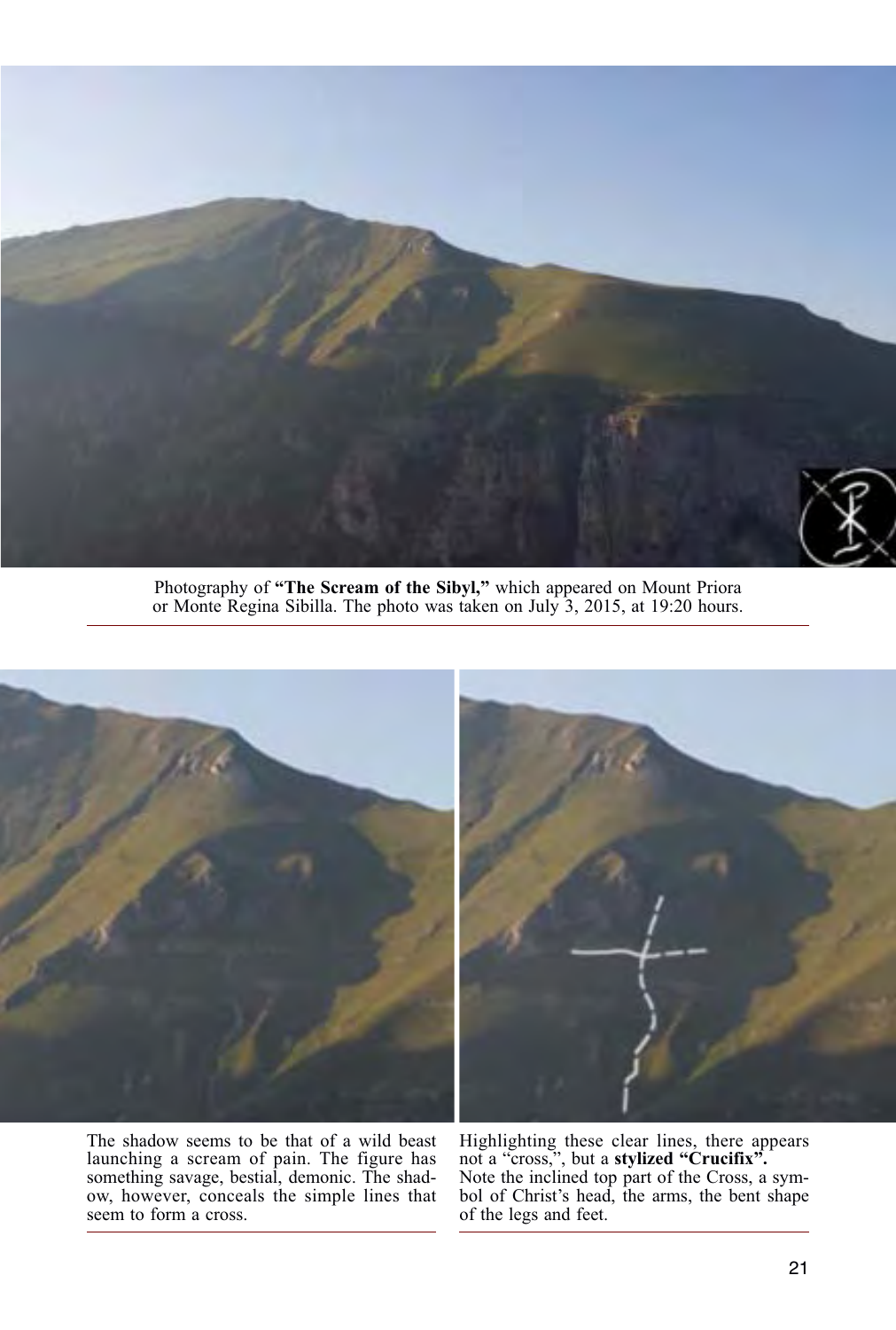

Starting from point **A,** vertically aligned with the center of the Crucifix, by following the ridge descending to point **B** and proceeding horizontally (along the line of separation between rock and grass) to point **C,** a triangle appears dominated by the shadow of the **"wounded beast"** and by the symbol of **Christ's Redemption on the cross.**

**earth, or make us realize that the times are now ripe, so that certain events come to fruition** (…) It is true that this shadow, which appears on the side of a mountain, could surely be the result of some kind of natural and physical phenomenon, **but it is also true that, as stated by the authors of the photos, on that day there were no clouds to create the material possibility of a projection of a shadow over Mount Priora** (...)

A legend tells that the **Sibyl was convinced that she was to be the mother of the Redeemer of Mankind,** but when, through a series of visions, she learned that she would not be the chosen one, she decided that... her mission was terminated. Accompanied by her assistants, she withdrew to the Sibillini Mountains, settling in a cave hide-out on the mountain which would later bear her name...»

The image of the shadow cast on the mountain is more than a woman's head. Even with the rocks along the neck, it looks like **a human figure that has something savage, beastly, if not demonic about it,** the figure of **a ferocious beast that launches a scream, after being hit.**

The figure, however, completely obscures some whitish lines which, after having been highlighted in bright white, show not a cross, but a **stylized Crucifix.**

One can see the tilted vertical support, as the head of Christ dying on the cross, the shape of the arms, torso, legs slightly bent, feet and a vertical section of the lower support of the cross. Why does a crucifix appear under this shadow?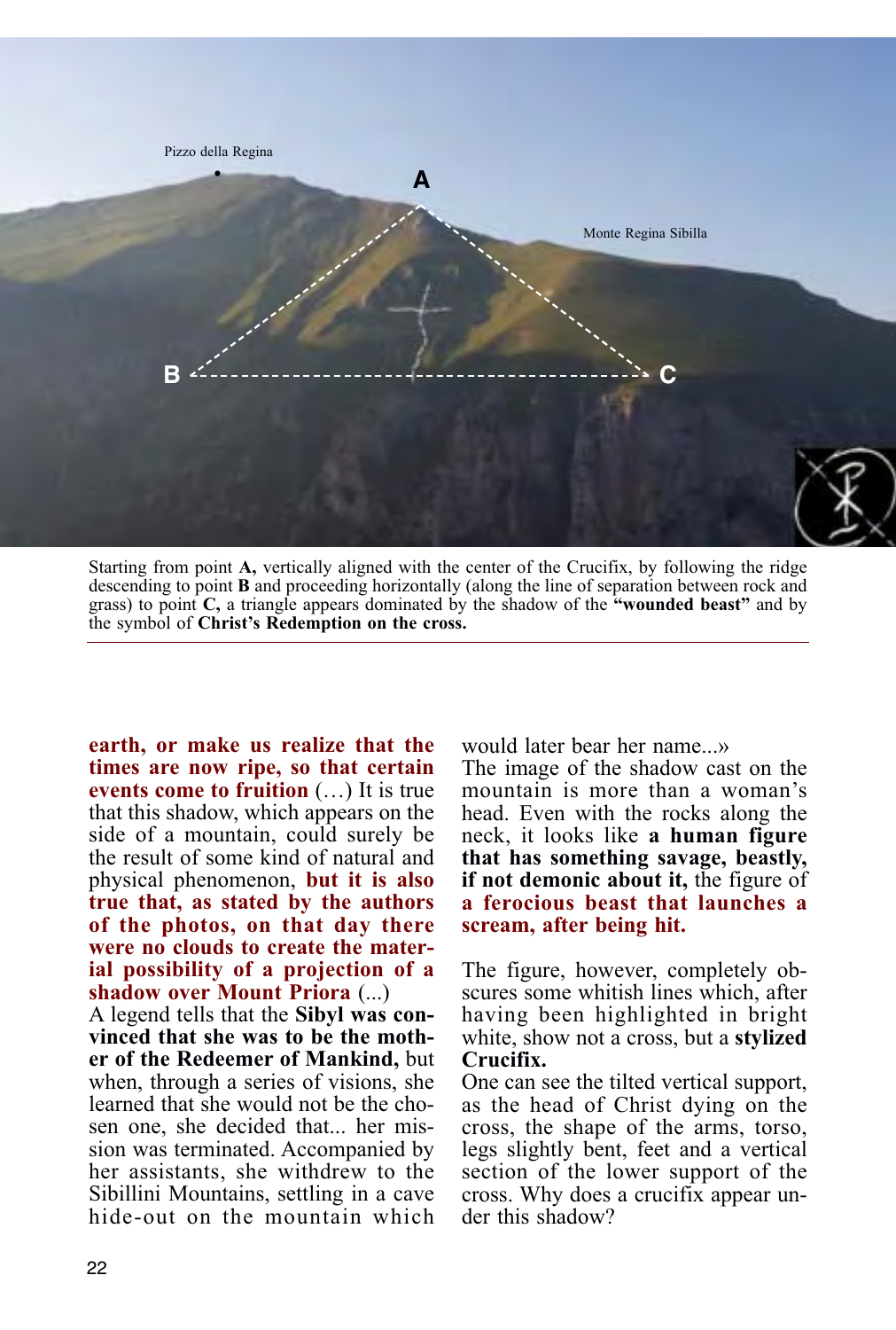# **THE SATANIC TRIPLE TRINITY on Monte Regina Sibilla**



On the right side of the **Monte Regina Sibilla,** the triangle **ABC** (with C hidden from the mountain in front) can be seen, in part, with a top angle A much narrower than the previous page, because the point of observation is no longer frontal, but lateral to the vertical axis of the triangle.

In the middle of the triangle, in a nearly invisible square, **a cross** appears that, from this angle, seems to have regular and non-shaped arms as seen on page 21. At the top of the triangle, you can see two triangles: the one (**AEF**) that almost entirely covers the upper part of the triangle ABC; the other (**MNO**) in the off-white background, which is contained in the previous triangle, but a bit smaller and shifted slightly to the right.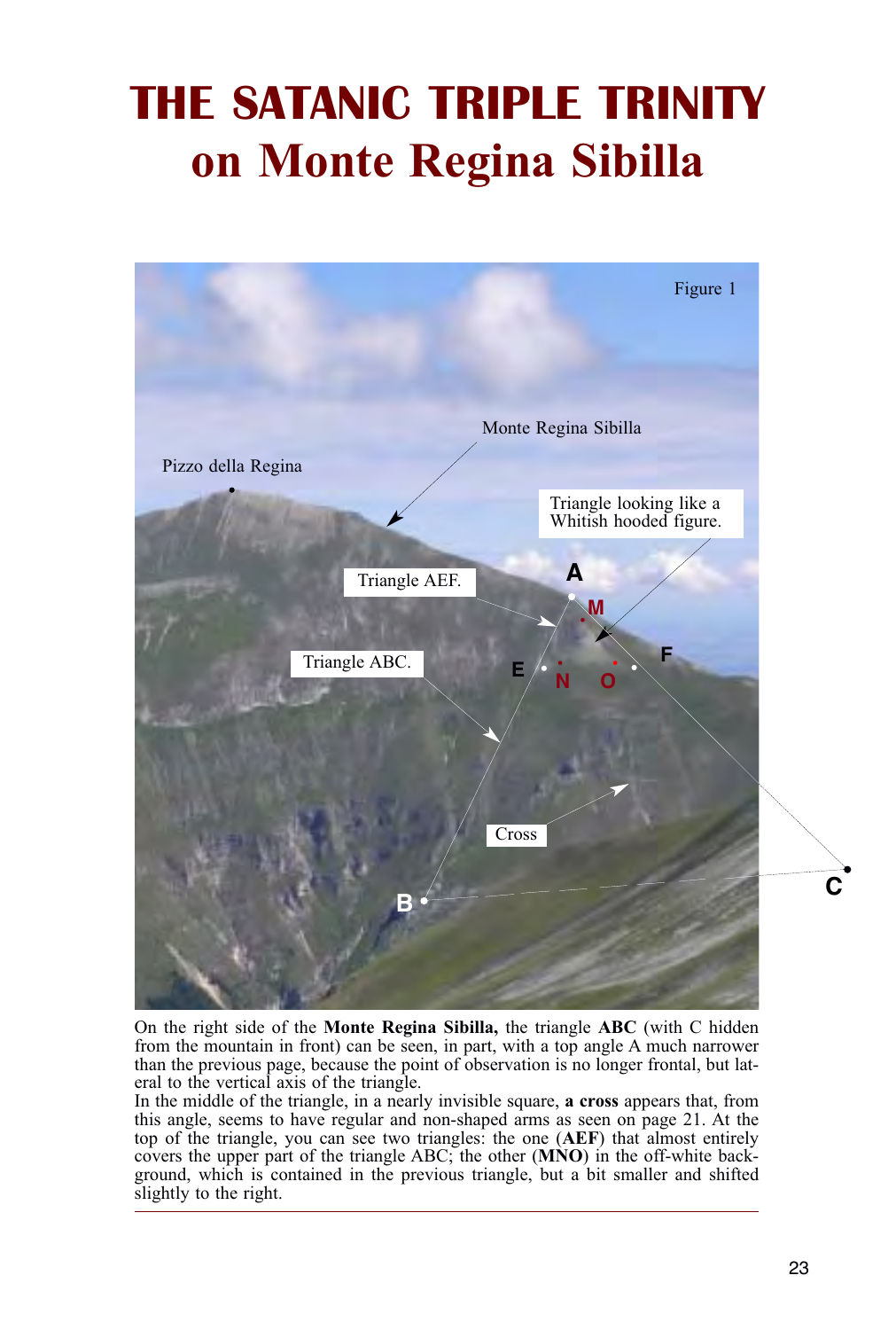The redemption of the blasphemous and Satanic **Masonic Triple Trinity** also appears on the eastern slope of the **Monte Regina Sbilla,** right across from the **Monte della Sibilla.**

This representation has been difficult to discover not only due to the vastness of the area concerned, but especially for the need for many photographs, taken at different angles and with different brightness, to be able to highlight certain forms present on this side of the mountain.

The starting point is an enormous isosceles triangle, shown on page 22 which includes the Crucifix.

Note that, while the photograph on page 22 shows a very large relatively squat triangle and a crucifix with all its stylized forms, Figure 1 shows the same triangle that seems much more narrow and high, while, at the center, there seems to be only a simple cross with equal arms. This is due to the different angle of observation point of the studied area.

As in the photograph of Mount Vettore, p. 12, there is a vast grassy triangle between the arms of the figure with the face, eyes and nose, even here the triangle **ABC** appears as a battlefield between the two redemptions, from which the rebellious spirits against God are taken to form the **1st Satanic Trinity.**

At the top of the triangle ABC, there is an area characterized by lines, dark spots and whitish areas that give shape to 2 triangles with distinct characteristics.

In Figure 2, we have highlighted the points that detect the vertices of two triangles and we reported the presence of 3 dark areas; the first two, straddle segment AE of the larger triangle; the third is shaped like an eye over a triangular whitish Cap.

In Figure 3, we have drawn, in red, the triangle **AEF** whose side AE seems to symmetrically split the figure of a man recognizable from gray



Notice the **two dark spots** associated with the AE side of the triangle AEF and the **dark spot** in the shape of an eye, of the whitish triangle MNO and its central position in the triangle AEF.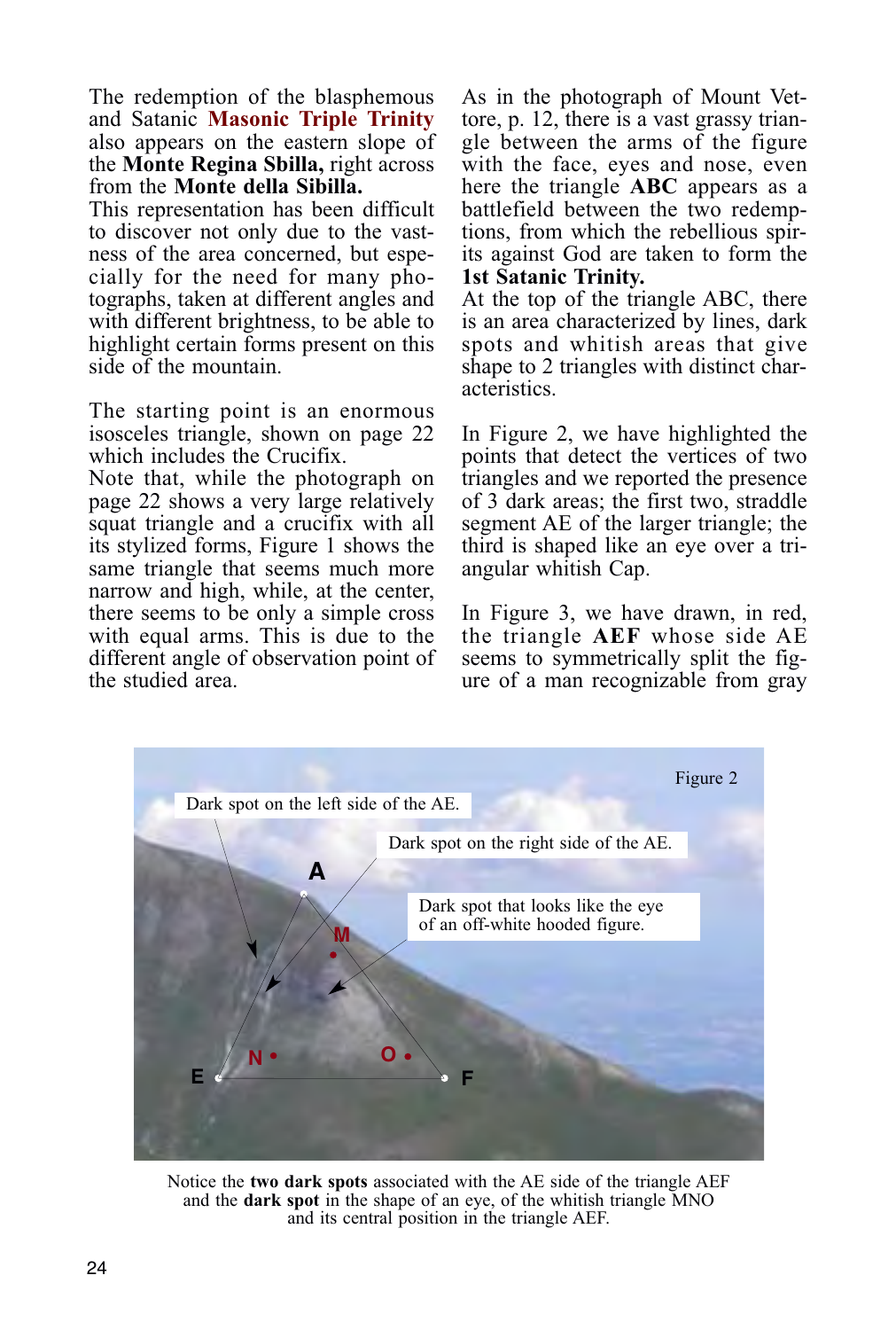lines that seem to outline the legs, torso, arms and head. This triangle represents the **Man-God,** characterized by the 5-pointed star that is formed by three vertices of the triangle **AEF** with the **2** sexes of the deity, represented by the two dark spots straddling the AE side of the triangle.

In Figure 4, we plotted in gold, the **MNO** triangle representing the Triangle of the **Antichrist,** which also features the **All-seeing eye of Lucifer,** or the **Infinite Sun of Lucifer,** symbolized by the dark spot in the shape of an eye, present in this triangle and centrally located in the triangle AEF.



The **Triangle of the 2nd Trinity** with symbolizes the **Man-God** of Freemasonry.



The **Triangle of the 3rd Trinity,** that symbolizes the **Antichrist,** contains a dark spot that looks like an eye and a letter **"A"** (does it suggest the word **A**ntichrist?) inside to this Triangle.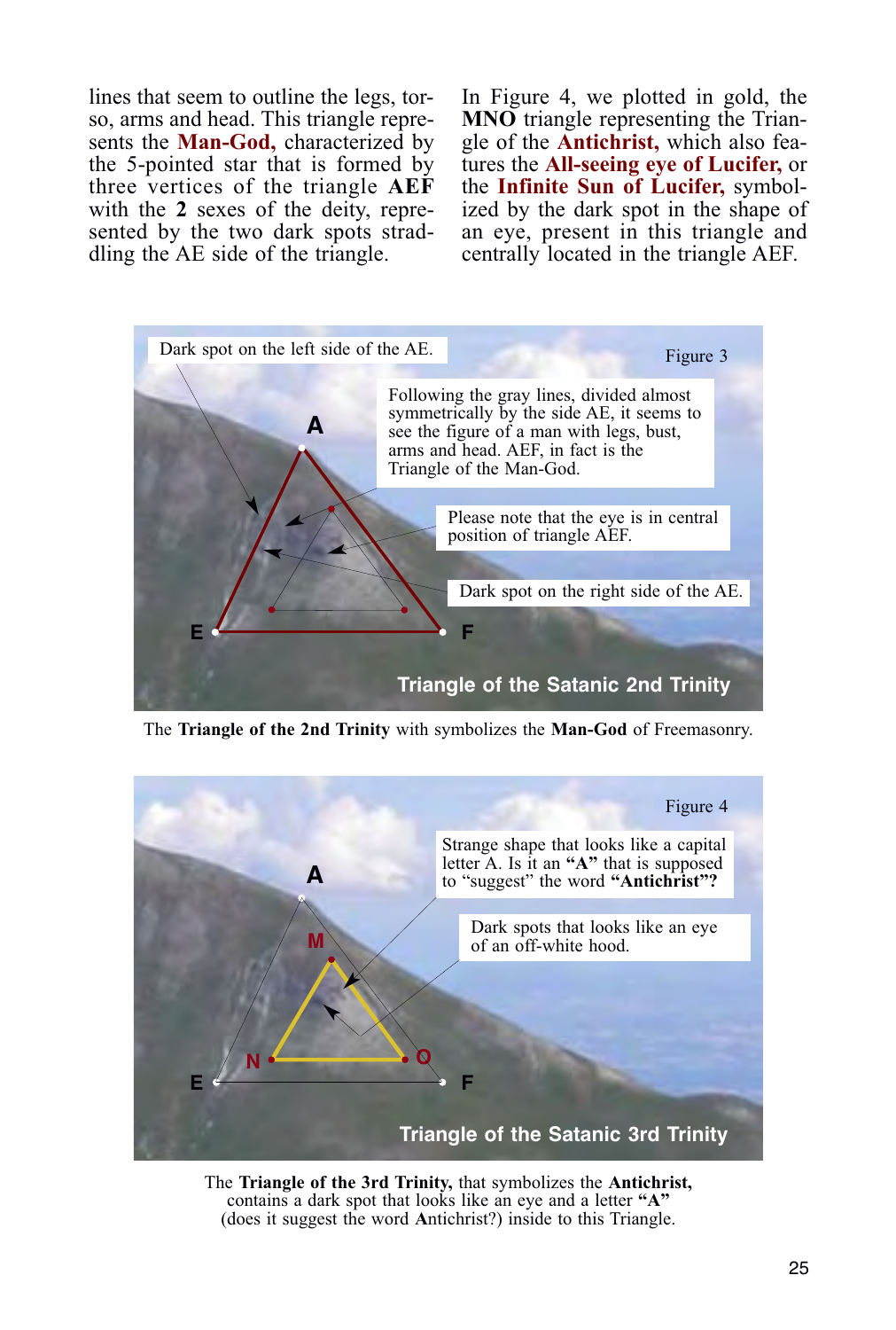

the **All-seeying Eye of Lucifer** or better the **Infinite Sun of Lucifer,** that has the meaning of **Total elimination of the Sacrifice of Christ on the Cross from the face of the earth.**

Here is a clear representation of the **Last Battle:** the clash between the **Redemption of the Sacrifice of Christ on the Cross** and the **redemption of the Satanic Triple Trinity,** enclosed in a huge triangle that symbolizes Humanity. Satan as the "son" of Queen Sibyl, crowns himself **"king of the universe"** with the symbols of his redemption. Was the day of the raging scream of "Sibyl" perhaps **"a sign from God"** to let us know about the timing of his intervention on Earth?

Now, this Satanic Triple Trinity is clear:

#### **1st Satanic Trinity**

The **Triangle ADE**

The rebellious part of Humanity against God, which represents **the Wicked.**

#### **2nd Satanic Trinity**

The **Triangle AEF** (see p. 25), contained in the previous triangle, which represents **the Man-God.**

#### **3rd Satanic Trinity**

The **Triangle MNO** (see p. 25), inside the other two triangles, represents **the Antichrist.**

The three triangles, one inside the other, **form a crown that is placed on the head of the screaming shadow.** It is now easy to understand that **this screaming shadow is the divinized Lucifer who presents himself as the "king of the universe."**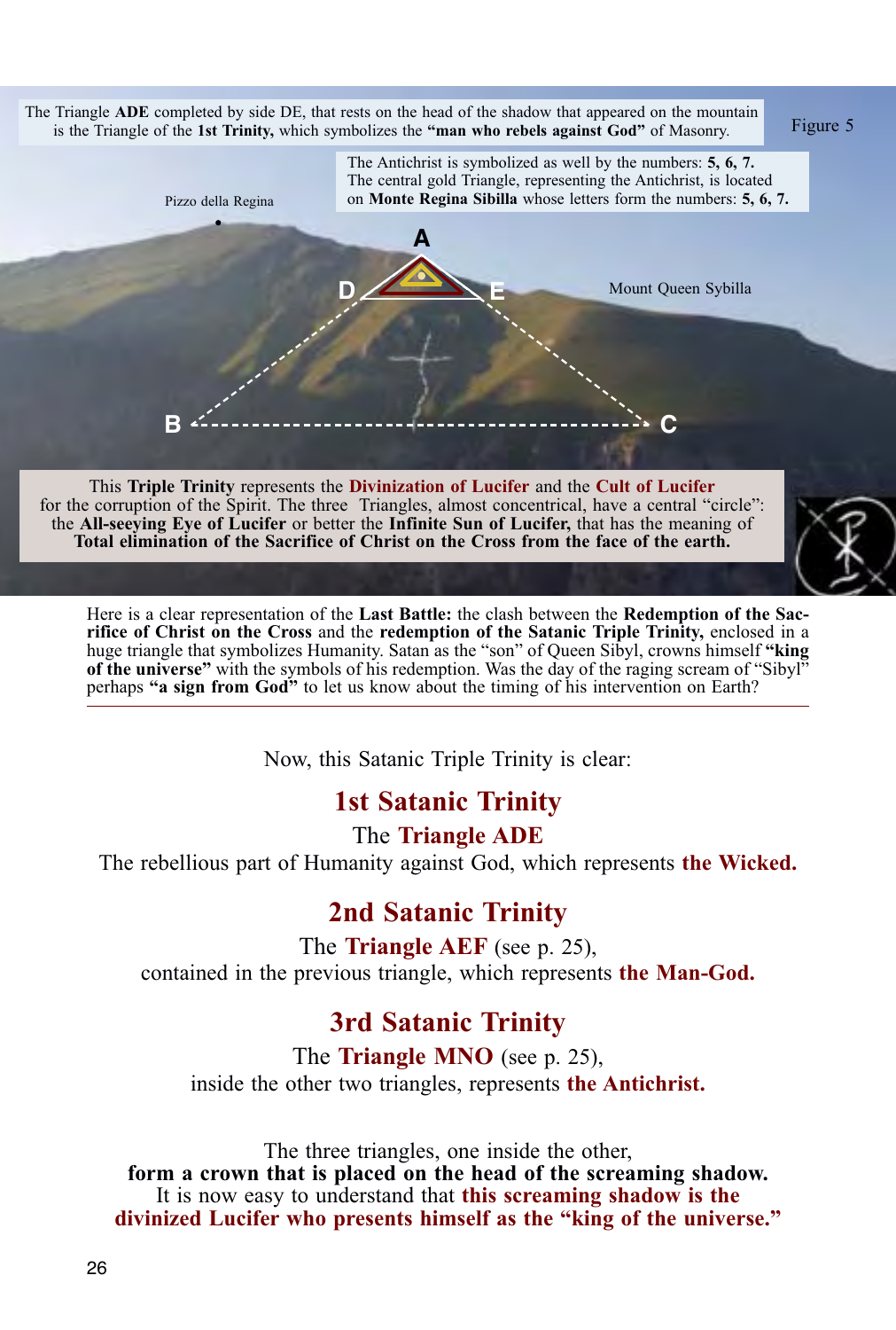# **THE THREE TRIPLE TRINITIES**

Why have the **three Triple Trinities** been imprinted on the Sibillini Mountains? In the same way as the Satanic Temple dedicated to St. Padre Pio, these three Satanic Triple Trinities have the meaning of

**deification of Nature, Man and Lucifer.**

### **1st TRIPLE TRINITY**

**– Deification of Nature –** This **Triple Trinity,** imprinted on the geographic area of the **Sibillini Mountains,** symbolizes the **deification of Matter** in which Satan presents himself as **"DIVINIZED NATURE".**

## **2nd TRIPLE TRINITY**

**– Deification of Man –** This **Triple Trinity,** imprinted on the eastern side of Mount Vettore and Lake Pilate, symbolizes the **deification of man, the "Man-God" of Freemasonry,** in which Satan presents himself as

## **"REDEEMER OF MAN".**

### **3rd TRIPLE TRINITY**

**– Deification of Lucifer –**

This **Triple Trinity,** imprinted on **Mount Queen Sibyl** and represented by the three triangles one inside the other forming a "crown" laid on Satan's head, symbolizes the **deification of Lucifer** in which Satan presents himself as **"KING OF THE UNIVERSE".**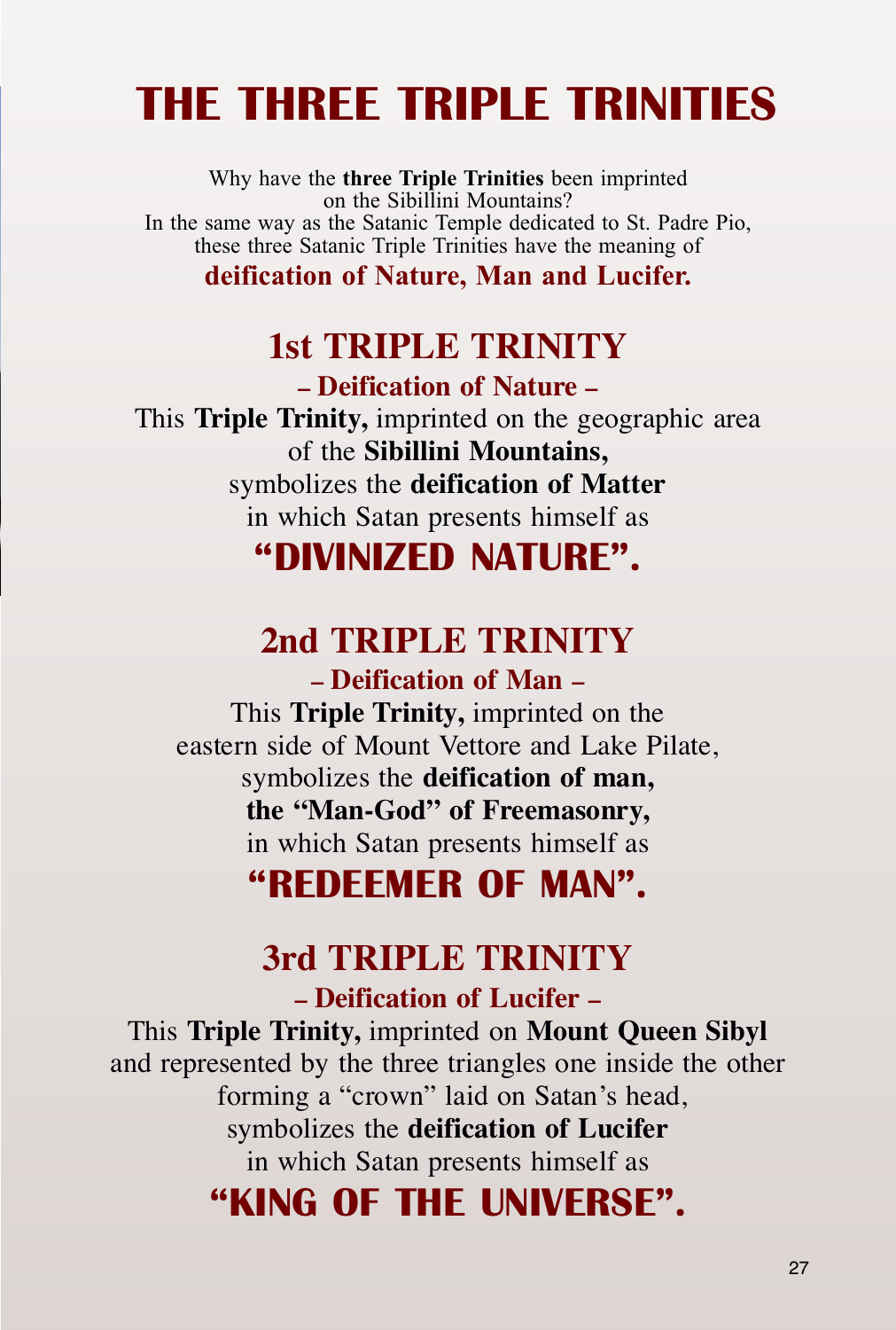

And what can be the reason for this scream?

Satan knows the words of **Our Lady of La Salette: «Behold the Beast with his subjects, who claims to be the SAVIOR OF THE WORLD. Exalted by pride, rises in the air ... but will fall and cast, forever with all his own, into the eternal abyss of Hell.»** Satan knows his fate, as well as the Gospel of St. John, and **he has been the first to hear about the day that he will begin to fall.**

And comprehending **the meaning of the "sign" that God has sent to Mankind to prepare for His intervention, Satan will launch a demon-** **ic scream and his fierce image of wounded beast, projected on the Monte Regina Sibilla bearing his symbols of king of the universe, will serve to warn Humanity to be ready, because THE LAST BAT-TLE IS AN INVITATION TO MIL-LIONS AND MILLIONS OF SOULS TO CHOOSE THE RE-DEMPTION OF CHRIST ON THE CROSS, not to fall, suddenly, into hell without even having time to Make the Sign of the Cross.**

Was it then the scream of the Sibyl, Queen, **"Mother of the redeemer"** and **"king of the universe" Lucifer,** or was it...

## **the furious scream of Satan, for having known the day of God's intervention?**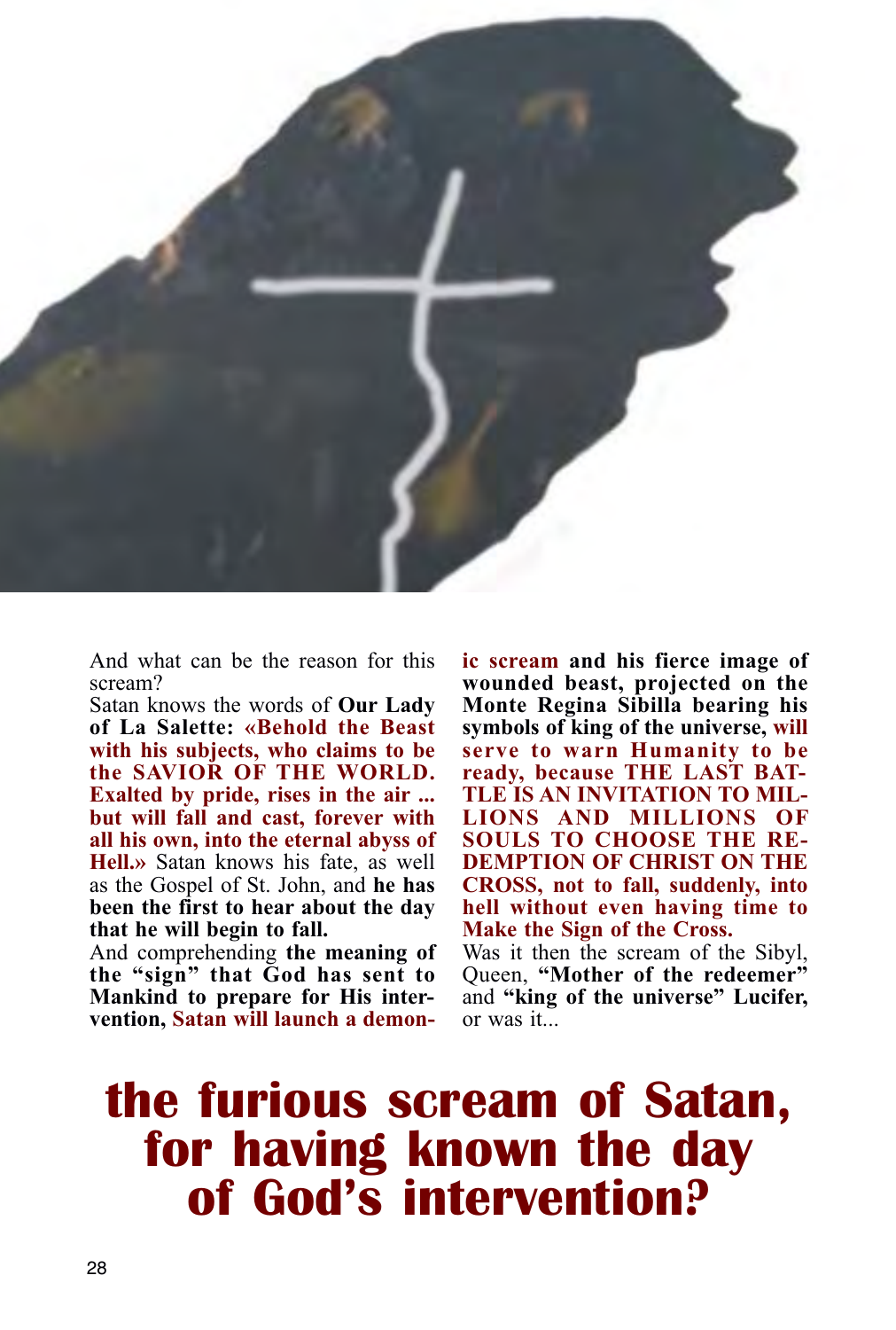# **THE SCREAM OF SATAN – A "Sign" willed by God? –**



From the photographers of the image that appeared on the southern slope of Mount Queen Sibyl, of the Sibillini Mountains, I received confirmation that this photograph was taken on **July 3, 2015,** at **19:20** hours. In the image, there are highlighted symbols of the **Redemption of Christ on the Cross** and those of the blasphemous and Satanic **Masonic Triple Trinity,** with which Satan "crowns" himself as the **"king of the universe."**

Why was this shadow project-<br>
on the evening of **July 3,**<br>
2015? Why was that face looking like ed on Mount Regina Sibilla **2015?** Why was that face looking like something savage, bestial, demonic, **almost like a wild beast that screams after being struck?**

Why was the figure located at **this particular point of the mountain** and why had it appeared on **that date?** Why did this ferocious face **have a size and position** such as to relate precisely with the triangles we traced on the mountain?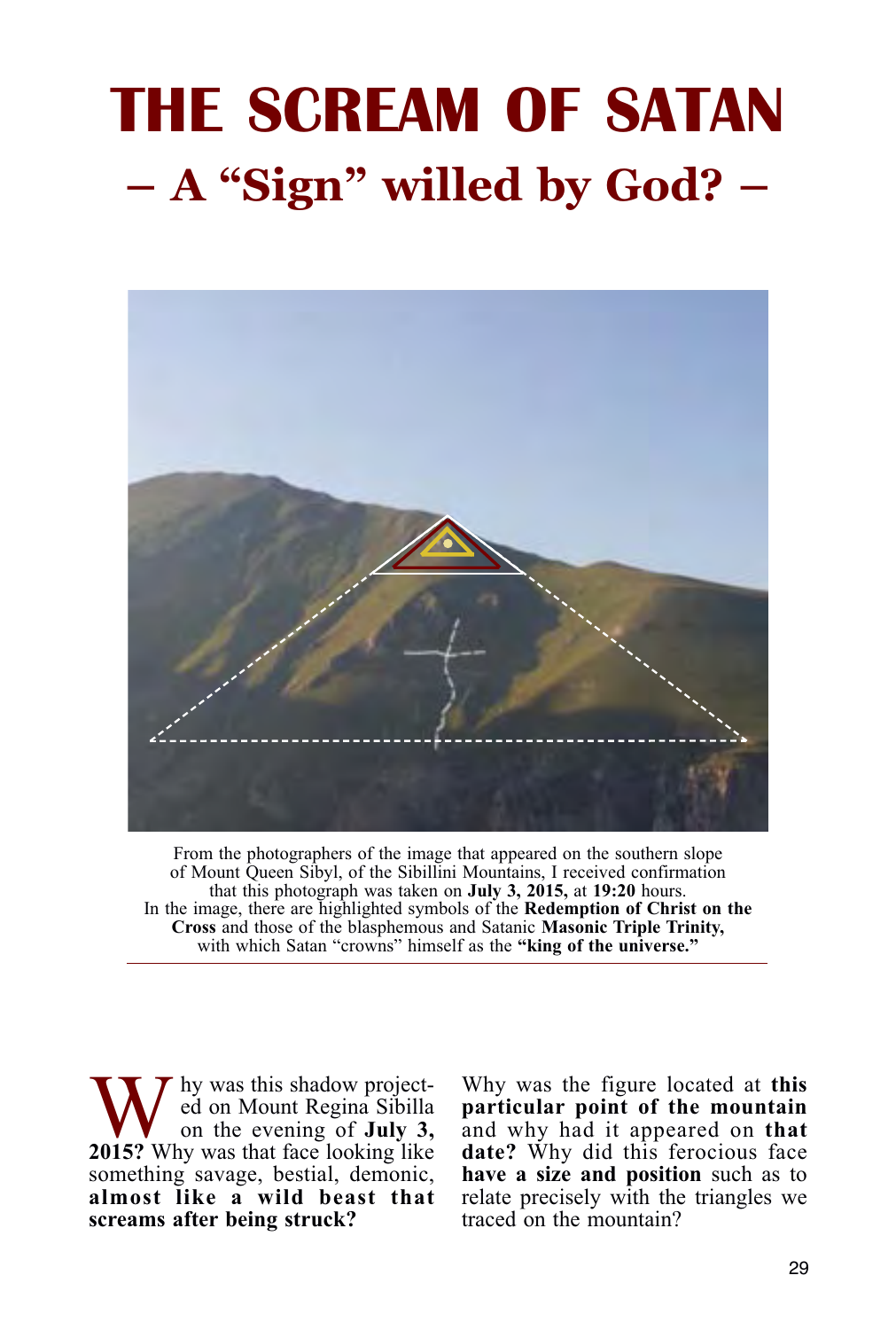Why had the shadow appeared on that day, hour and minute and remained projected for **8 minutes,** before dispersing and disappearing?

It occurred at **19:20** on **July 3, 2015;** the sky was perfectly serene, cloudless, and in the absence of any natural phenomenon that could have produced a shadow on the southern slope of Mount Regina Sibilla.

Although inexplicable from the natural point of view, this phenomenon manifested itself and the year, month, day, hour, minute and duration was recorded with a great deal of photography.

Therefore, we must ask: **who wanted** the projection of that figure on that spot of the mountain, at that particular time, and for that length of time? **What is the reason and purpose** for this phenomenon of this demonic shadow **that manifested itself in such a manner which excludes its origins as deriving from a natural phenomenon?**

There are only two possibilities: the preternatural or supernatural origin.

Since, however, Satan, **"murderer from the beginning"** and **"father of lies",** would he be concerned with warning and enlightening men about his **plans of the moral and physical destruction of Humanity,** when he hides these same plans from the members of his court, namely Satanic men, his collaborators in the dragging of millions and millions of souls to Hell? It would seem, then, that **the appearance of this disturbing shadow,** projected on Mount Regina Sibilla, **must necessarily have a supernatural origin;** that is, **a reality that has been willed by God.**

And why was this **"willed by God;"** why that **"shape;"** why at that **"moment;"** why during this **"historical period"** of Mankind?

We know that God rebukes and chastens those He loves, men who want to repent, the souls who want to be saved and to do this He **"knocks on the door",** gives us the **"signs",** punishes us, and if we do not recognize the Arm that hit us, He returns to hit a second, a third, a fourth time ...

Moreover, **when God gives us "signs," it is to warn us of the existence of a danger to our souls,** and these **"signs"** always conform to Biblical admonitions and messages of Divine origin sent to us previously, and that have been officially recognized by the Church.

First of all, we must ask ourselves: What consequence did **the projection of this image** on Mount Regina Sibilla bear and what message has been transmitted by the **"date"** and the **"duration"** of this ominous form?

We can easily say that without this screaming face, we would never have been able to locate in the blasphemous Satanic **Masonic Triple Trinity,** imprinted on this mountain, nor could we have discovered the stylized Crucifix, placed right on the throat of that horrible figure.

For the meanings that are expressed by the **date** and **duration,** one could respond that they are expressed by numbers, and **numbers in the Bible have specific meanings** and are easily decipherable.

But a correct interpretation of the **"sign"** that God has given us must first begin by understanding the **"historical period"** in which we live and the contrasts that characterize it and agitate it, especially because **this is a unique period in human history;** a period, that is, which has never occurred in the past and will never be repeated again until the end of the world.

\*\*\*

I had lived for about 25 years, as a close and unique collaborator of **Fr. Luigi Villa,** the priest instructed by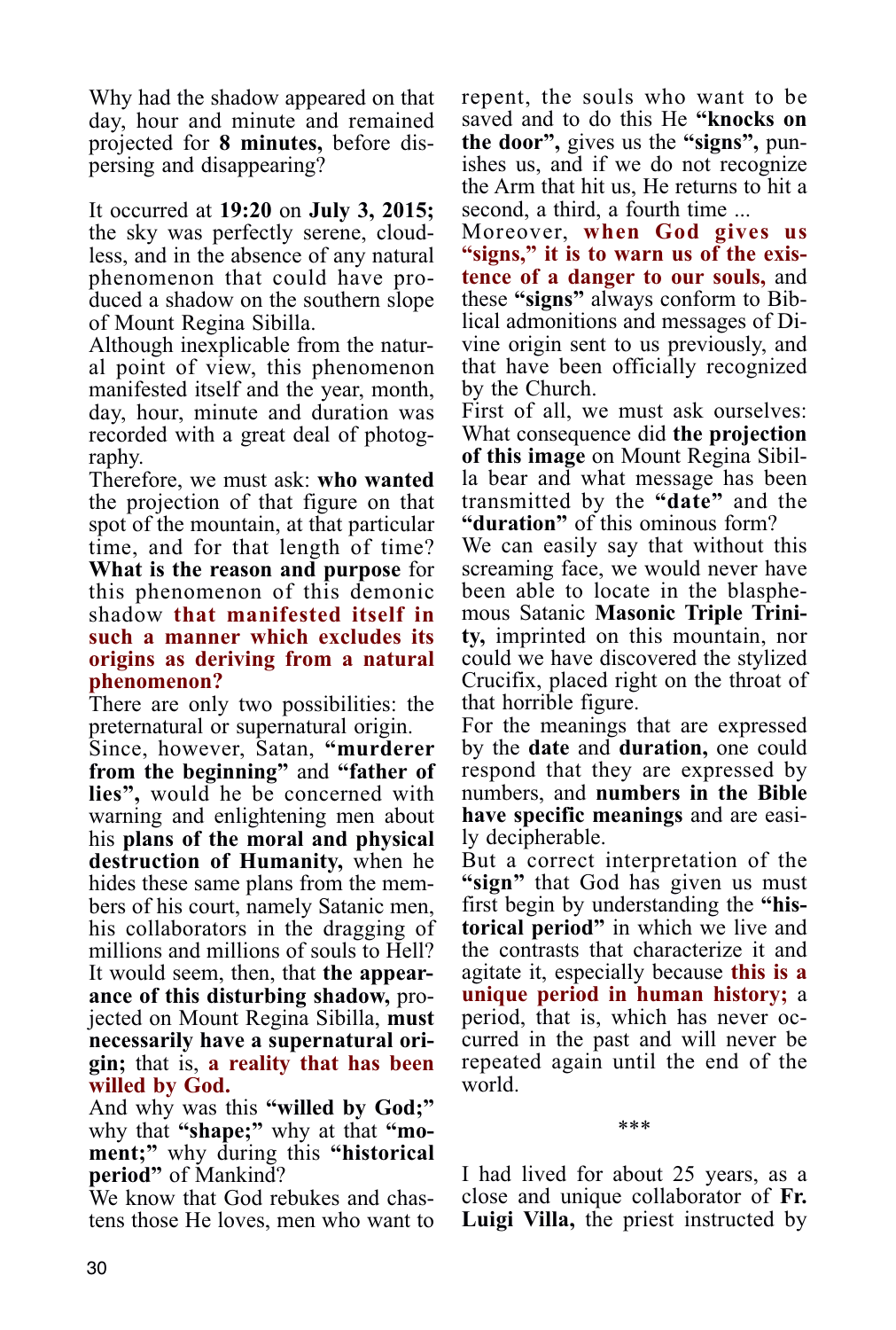

In 1773, **M.A. Rothschild,** on the subject of the World Government, proposed to "launch an arms race so that Christians can destroy each other, but on such a colossal scale that, in the end, only the masses of the proletariat in the world will remain, and only a few millionaires devoted to our cause ... and police and military forces sufficient to protect our interests."

In **Revelation,** the Angel, on the subject of the traitors of Christ who collaborate with the enemies of his Church, says: **«And the ten horns which you saw in the beast: these shall hate the harlot, and shall make her desolate and naked, and shall eat her flesh, and shall burn her with fire.»!**

Padre Pio in 1956 to devote his whole life to defend the Church of Christ from the work of Ecclesiastical Masonry. In other words, relating to the period in which we live, this assignment, also called **"The Mission of Padre Pio," made Fr. Villa the author of the First Bowl of the Wrath of God. The purpose of this bowl was the unmasking of the traitors at the top of the Church,** particularly Paul VI who, with a fraudulent election, which took place under the

threat of an immediate persecution of the Church, made by members of the High Jewish Masonry of B'nai B'rith, **would have started, on June 29, 1963, the Seventh Seal,** namely **the Kingdom of Antichrist.**

**Paul VI was an anti-pope,** because in 1958, **Card. Giuseppe Siri** was elected Pope, taking the name of **Gregory XVII** and was again re-elected in the conclave of 1963, but then replaced, by the imposition to elect Pope Card. Giambattista Montini.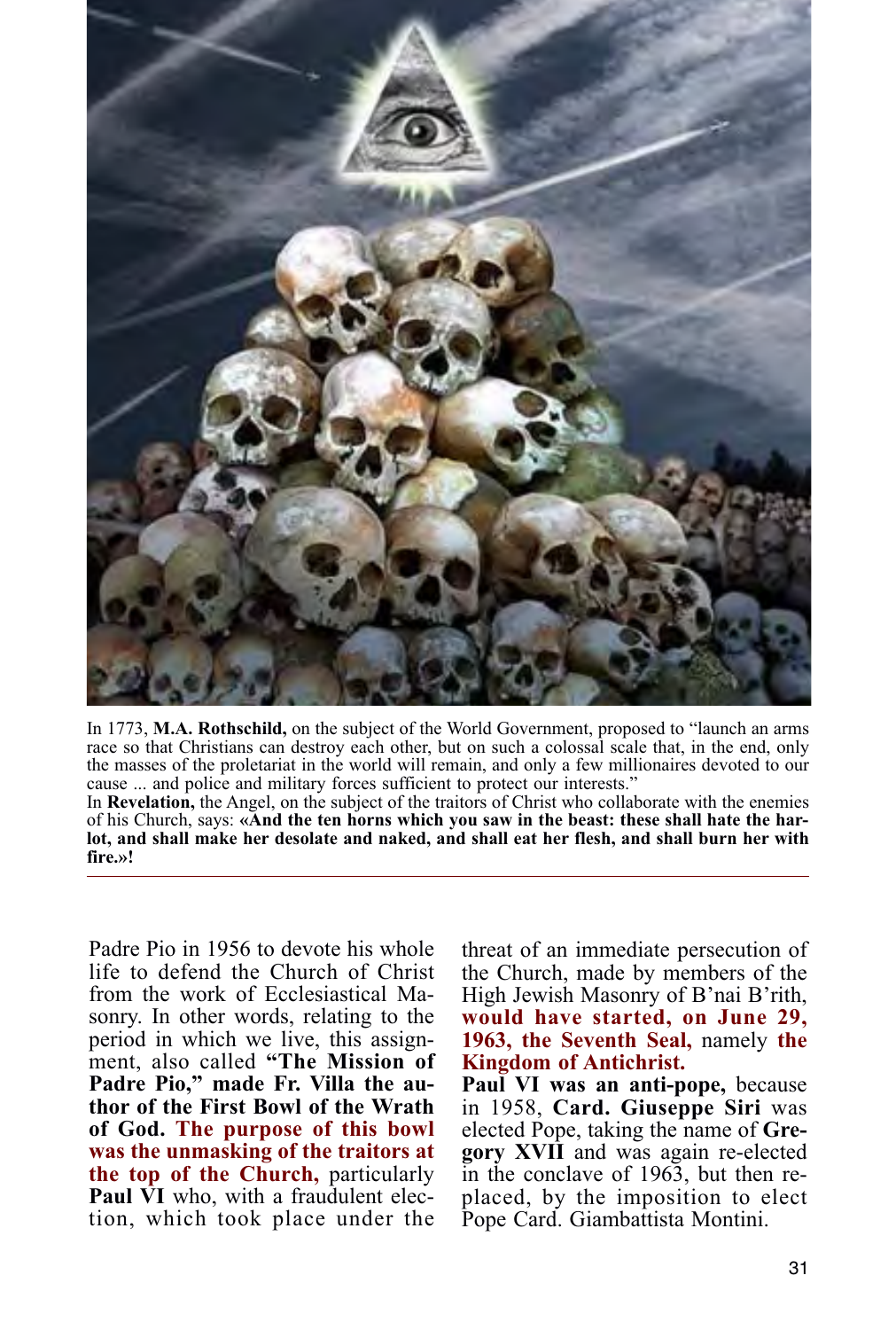Fr. Villa was aware of the true nature of the assignment he had received from Padre Pio and from the early days of my association, he tried to encourage and stimulate my interest in **the terrifying content of Seven Bowls of the Wrath of God and,** gradually and with a method that obtained good results, he tried to get me to deepen the studies that were to lead to the discovery of the deepest and most closely guarded secret of the **Secret Heads** of Freemasonry: **the blasphemous and Satanic Masonic Triple Trinity.**

This was the key **to unlocking the deepest mysteries that were hidden among Church leaders** and to expose the occult symbolism that represented the true ultimate purpose of Freemasonry and the Antichrist: **the total elimination of the Sacrifice of Christ on the Cross from the face of the earth.**

This aim, however, must be achieved at the same time in which the **process of building up a world government reaches its final and destructive phase.** 

The top of the Freemasonry world's power is made of the **Antichrist,** formed by Lucifer, the head of the Rothschild family and the Head of the Supreme Order of the Bavarian Illuminati, which was founded by Mayer Amschel Rothschild, founder of the family that bear this name.

It is to the top of the Illuminati and its creator that we must tap into in order to know the strategy of the secret plan concerning the World Government and the Catholic Church.

**M.A. Rothschild,** in a meeting in 1773, with a dozen Jewish bankers, expounded the aims of its proposal for the creation of a **World Government: «The true NAME OF GOD will be deleted from the lexicon of life»** and ... **«... (we will) launch an**



#### **Albert Pike.**

Head of the Illuminati (called the Devil of the 19th century) reformed the Black Mass and with Mazzini, engineered the three World Wars of the 20th Century and he created the New Reformed Palladian Rite **to destroy the spiritual power of the Church.**

**arms race so that Christians can destroy each other, but on such a colossal scale that, in the end, onlymasses of the proletariat will remain in the world, with only a few millionaires devoted to our cause ... and police and military forces sufficient to protect our interests.»**

**Adam Weishaupt,** founder of the Order of the Bavarian Illuminati, **after preaching the need to destroy every Religion, and with it, the State and all authorities,** in this way, **presented the eighth and final secret** of his Kingdom of freedom and equality: **«Abandon your city, your villages, burn your homes. Under the Patriarchal life, men were equal and free, and they also lived everywhere. Your homeland is the World.**

**Appreciate equality and freedom,**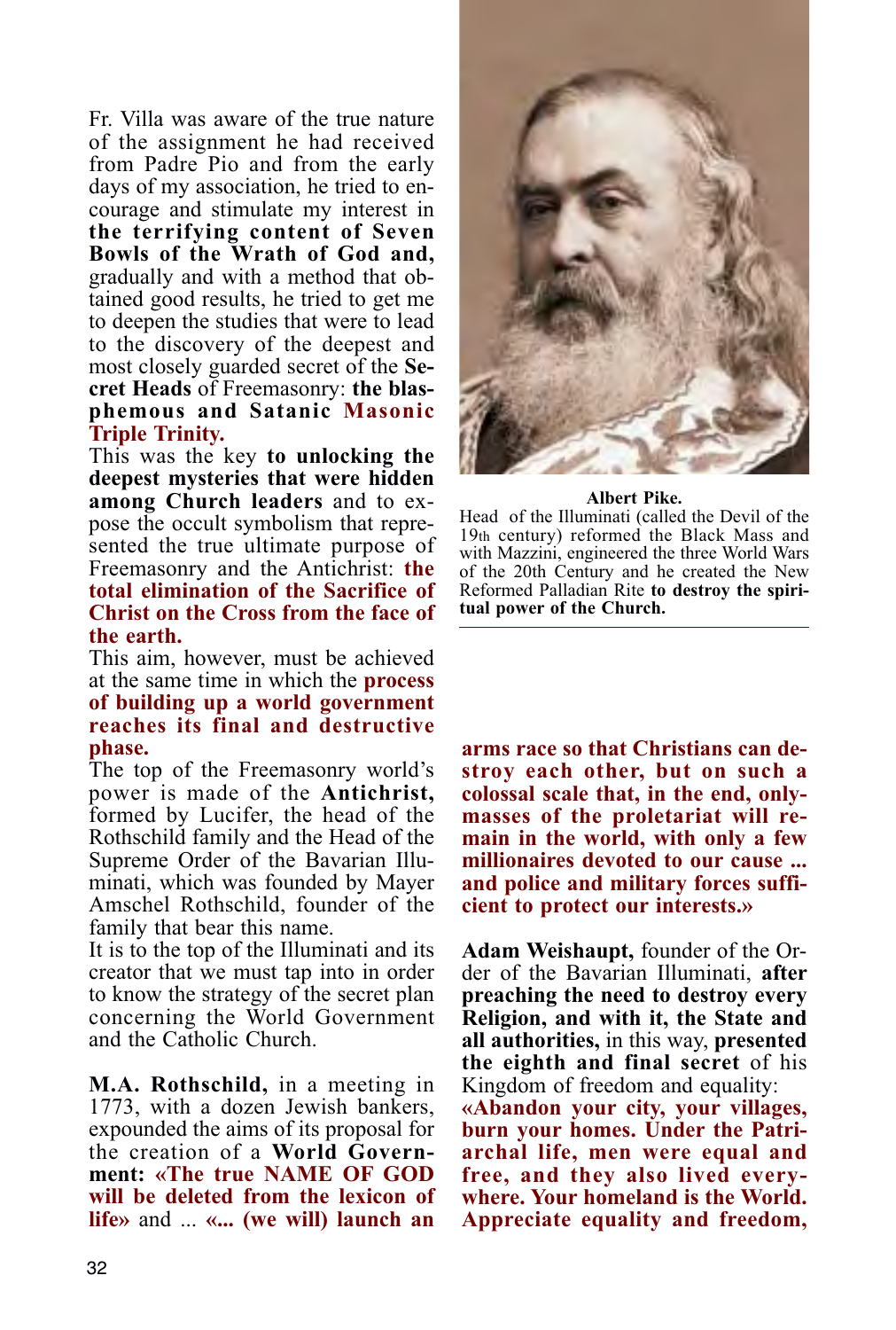

#### **Giuseppe Mazzini.**

Deputy of Palmerston, Mazzini headed the Mafia, and The Supreme Lodge of Illuminati in Paris. He was the creator of the **New Reformed Palladian Rite** and, as a deputy to Albert Pike, **planned with him the three World Wars of the 20th century.**

**and you shall not fear watching the burning of Rome, Vienna, Paris, London and those villages that you call your homeland.»**

**Nubius,** the second Supreme Head of the Bavarian Illuminati, defined the Order's ultimate goal in this way: **«Our ultimate aim is that of Voltaire and the French Revolution: that is, the complete annihilation of Catholicism and even of the Christian idea.»**

**Albert Pike** and **Giuseppe Mazzini,** the Supreme and Deputy Head of the Order of the Bavarian Illuminati, respectively, in an exchange of letters from 1870-71, planned three World Wars of the 20th century. A. Pike, in a letter dated 1871, detailing the aims of the Third World War stated: **«We**

**shall unleash the Nihilists and the atheists, and we shall provoke a formidable social cataclysm which in all its horror will show clearly to the nations the effect of absolute atheism, origin of savagery and of the bloodiest turmoil. Then everywhere, the citizens, obliged to defend themselves against the world minority of revolutionaries…will receive the TRUE LIGHT through the universal manifestation of the PURE DOCTRINE OF LUCIFER, brought finally out in the public view; a manifestation which will be followed by the destruction of Christianity and atheism, both conquered and crushed at the same time.»**

The **World Government,** therefore, is not intended as a supranational institution that harmoniously regulates the Nations and life on the planet to have peace, but quite the opposite: "to erase the true name of God," "depopulate the planet," "destroy Christian nations, their cities and their countries and return to the savage life," "to annihilate Catholicism and the Christian idea," "show the world, in all its horror, the effect of absolute atheism," "manifest the light of the true doctrine of Lucifer which will follow the destruction of Christianity."

As shown, the **World Government** is indistinguishable from the idea of hatred for God and destruction of Catholicism. **World Government and destruction of the Church of Christ are, thus, two sides of the same coin;** they are two goals that must proceed in parallel and reach the final aim together which will be the day when the people will receive **"the light of the true doctrine of Lucifer"** that will be followed by **the destruction of Christianity.** Therefore, **"the light of the true doctrine of Lucifer"** is the key to the problem that God's enemies want to solve: **the**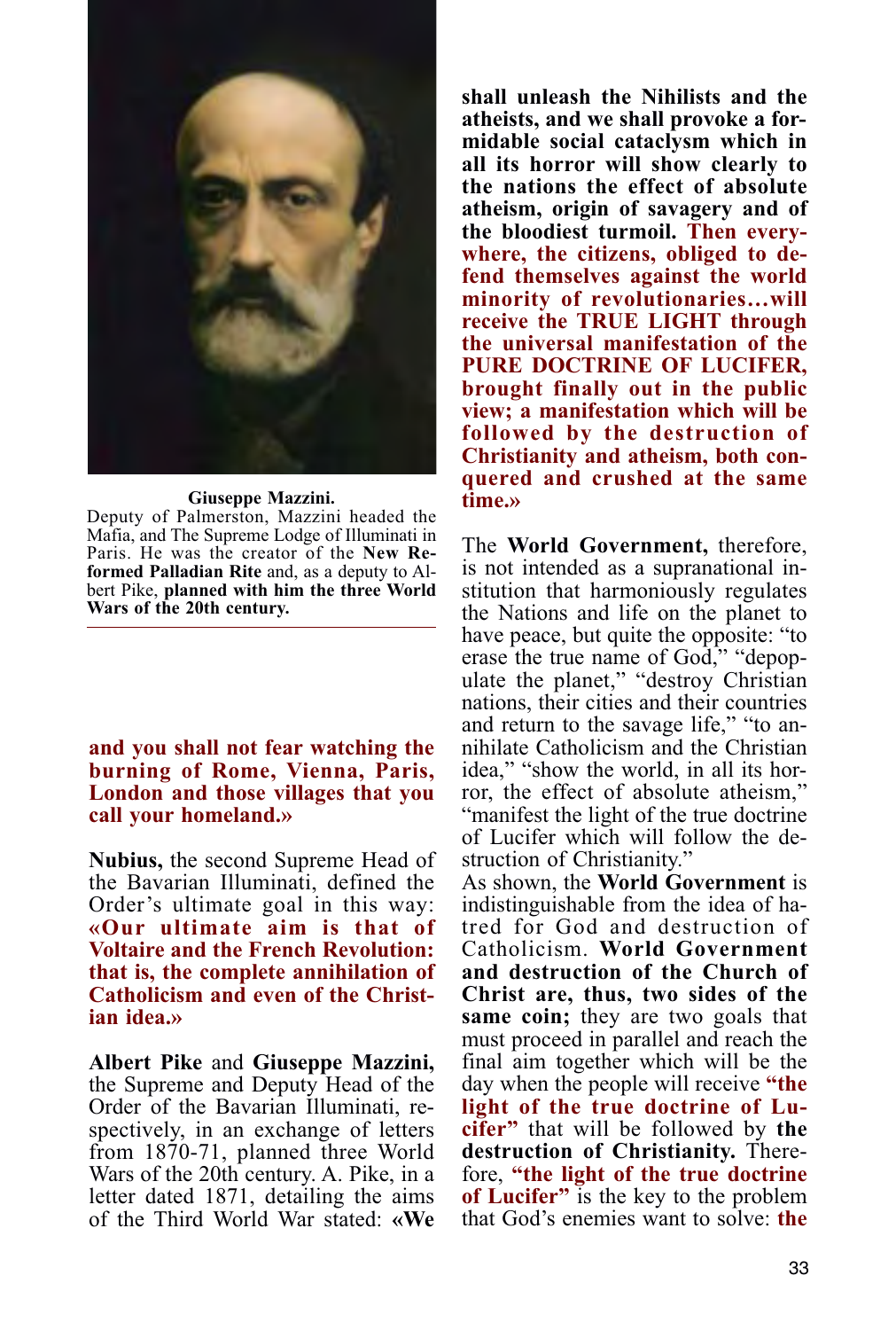#### **destruction of the Church of Christ.**

Now, the light we can usually associate with is the sun, because it is the light from the sun that we receive, every day, for our life. But the **"Doctrine of Lucifer"** also has its **"sun"** that radiates a particular **"light".**

In the previous pages, we have revealed **the doctrine of the Luciferian Masonic Triple Trinity,** in the center of which is located the **All-seeing eye of Lucifer,** also called **Infinite Sun of Lucifer,** symbolized by the number **7 times 666,** i.e. 7 times the Antichrist symbol.

This **"Infinite Sun"** radiates a **"light"** that has the precise meaning of: **the total elimination of the Sacrifice of Christ on the Cross from the face of the earth.**

At this point, the terms of major clush appear clearly in place: **The Redemption of the Sacrifice of Christ on the Cross** or the **redemption of the Triple Masonic Trinity.**

Because the revolution in the Church of Christ cannot be obtained from below, for undermining the Redemption of Christ on the Cross, the Illuminati, with Nubius, had set a mandatory target: **to have "a Pope according to our needs." And that pope had to be Paul VI.**



**Fr. Luigi Villa** called this book: **"The Atomic Bomb of the 20th Century."** Why this expression? Did Father Luigi Villa know that the election of Paul VI had taken place under the threat of a nuclear annihilation? Was this the "secret" that many times - he said– he was to take to his grave? **Paul VI was the objective that Padre Pio gave him,** shortly after the election of Card. Giambattista Montini to the papacy.

The **"New Church of Paul VI,"** idolizing Man and replacing the Worship of God with the Cult of Man, did not know what to do with the **Redemption of the Sacrifice of Christ on the Cross.** This, however, was not a secret!

#### **PAUL VI AND HIS "NEW CHURCH"**

Msgr. Giambattista Montini knew the secret of the **Triple Trinity** at least since 1943, when he designed the symbols on the grave of his mother, Judith. Being aware of this terrible secret simply meant that **Montini was predestined to simultaneously become the Supreme Head of the Order of the Bavarian Illuminati and sit on the throne of Peter.**

Without the intervention of the world political power in the affairs of the Church, this would never have been possible. Therefore, **with the threat of atomic weapons,** that they imposed the election of the Antipope **John XXIII** and the alteration of contents of Vatican II Council, to prepare the way for the election and the pontificate of Paul VI.

Eight days after the fraudulent election of **Paul VI,** on June 29, 1963, **a double Black Mass was celebrated in Rome and Charleston** (USA), with which **Satan was enthroned in the Pauline Chapel,** the center of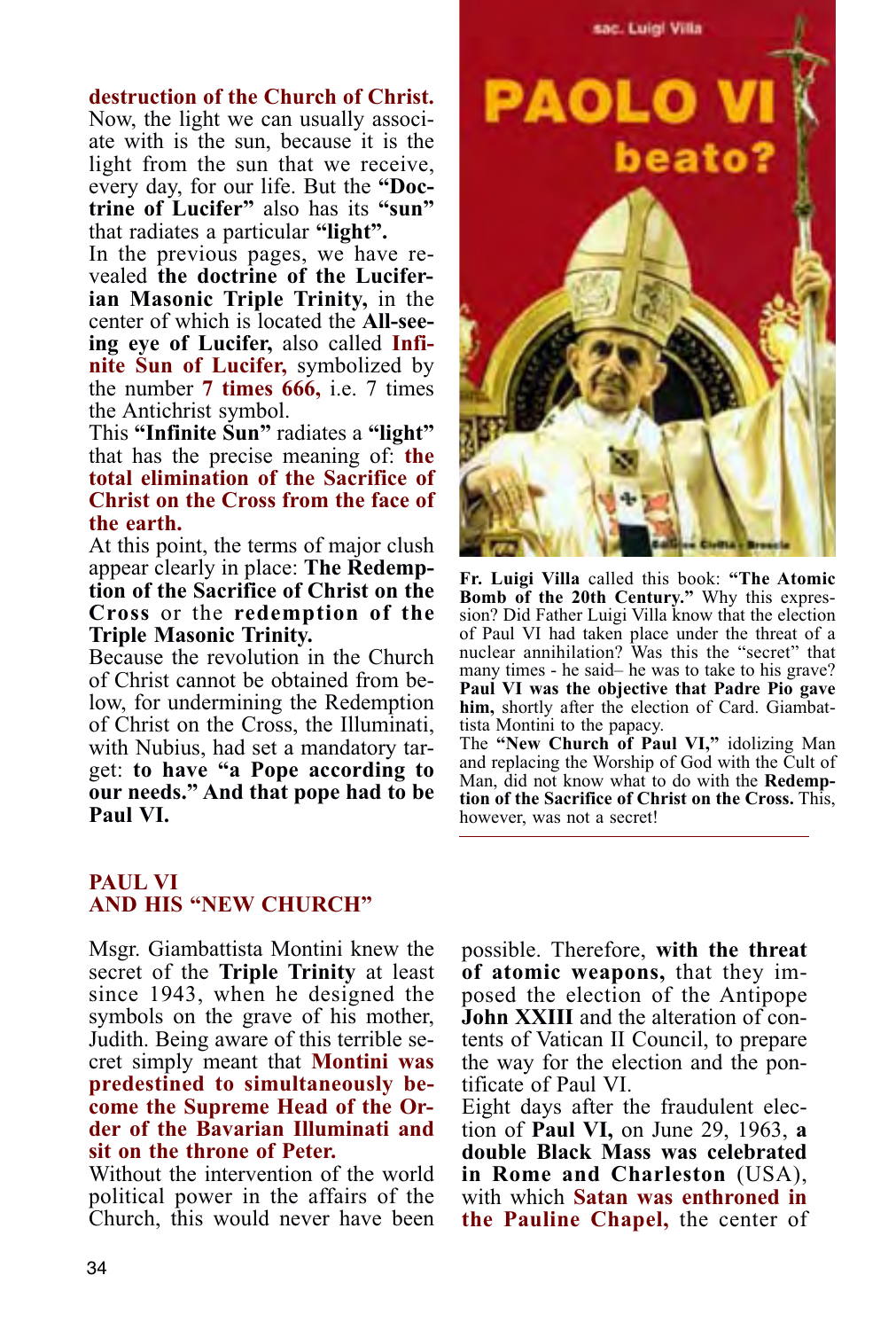

Eight days after the fraudulent election of Paul VI, on June 29, 1963, a **Double Black Mass** took place simultaneously in Rome and in Charleston (USA) with the stated purpose to **enthrone Satan in the Pauline Chapel.** With this enthronement, the **Seventh Seal,** or the **Reign of the Antichrist** began. To understand the severity and the supreme goal of this enthronement, one cannot just mention that, from that moment, **Satan would decide who would occupy the throne of Peter,** but one must remember that the Chapel Pauline **is the place where the Pope has the role of "The Guardian of the Eucharist"!**

Christianity, because, in this place, the Pope has the role of **"Guardian of the Eucharist."** That is to say, **Satan had been enthroned in the most intimate place of the Eucharist,** with the task of designating the Papal Office's successors, because they would become the instruments of the **"Universal Church of the New Man,"** which had to be placed in the service of **"New Era of Man"** which no longer needed the **Redemption of Christ's Sacrifice on the Cross.**

On that day, **June 29, 1963,** the **Seventh Seal,** or the **Reign of the Antichrist** began.

On June 30, 1963, **Paul VI** made his oath as Pope; but in reality **it was truly perjury.**

In fact, in the 15 years of his pontificate, Paul VI acted on the substance and content of oaths taken during the double Black Mass:

- He invented **a new Christianity un-nailing it to the Cross.**
- He replaced the **worship of God** with the **Cult of Man.**
- He replaced the supremacy of the **supernatural** with the supremacy of the **natural** and the **temporal.**
- He replaced the primacy of the **law of God** with the **primacy of conscience.**
- He replaced the leadership of the **Kingdom of God** and **eternal life** with the primacy of the **World,** of **Peace** and **Heaven on earth!**
- He invented a Christianity that sees **Christ** as a **liberator** not from sin but from suffering and from bondage.
- He invented a **gospel** muddled with the **Charter of Human Rights** and at the service of **social justice.**
- He abolished the **Rights of God** for the benefit of **Human Rights** and the exaltation of **Man's likes.**
- He reduced the **evangelization** of the supernatural **"docete"** to a **dialogue** that is based only on human means and does not seek to convert.
- He invented a Christianity that, idolizing Man, proclaimed **Religious Liberty** to be **a fundamental and absolute right of Man.** – **He promoted a false love for Man**
- **on which he founded His Religion of Man.**

How could the Redemption of the **Sacrifice of Christ on the Cross** help a religion such as this?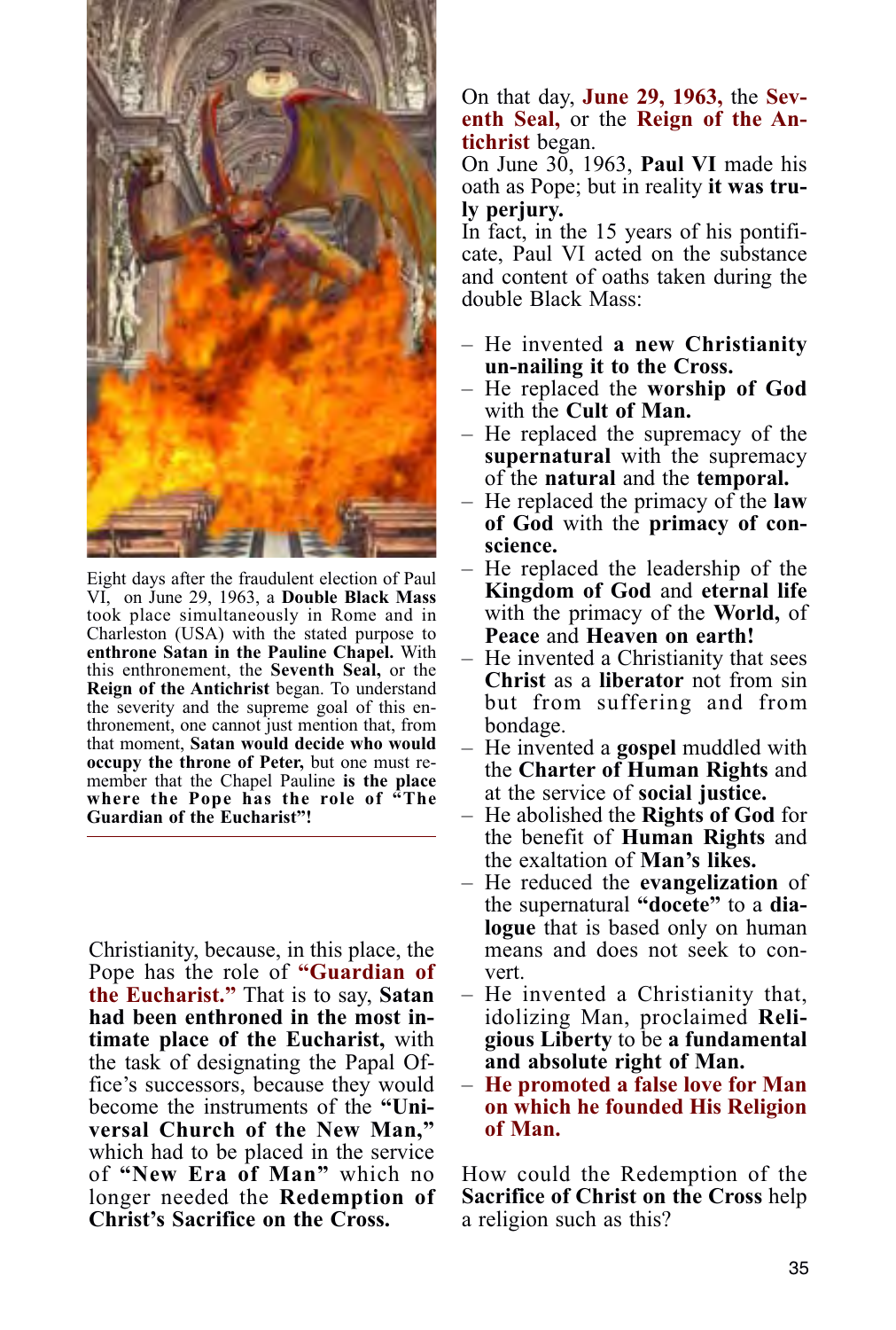#### **BENEDICT XVI**

Even **Benedict XVI** was unmasked as the **Head of the Bavarian Illuminati** when, in late August 2012, with the Special Edition of "Chiesa viva": **"The Antichrist in the Church of Christ"** we deciphered his papal coat of arms that glorified the 30th degree, the most Satanic 33rd degree of the A.A.S.R. and simultaneously we unmasked him as the **Head of the Bavarian Illuminati,** or the **Second Beast rising from the earth** of the Apocalypse of St. John.

How could the **Redemption of the Sacrifice of Christ on the Cross** help a **Benedict XVI, who has never believed in the Divinity of Christ,** who had been **crowned with a Satanic miter with the God-Pan in the center and Satanic symbolism that covered the entire miter,** and who chose **a pallium also covered with Satanic symbols** and **even Satanic in all the measurements on it?**

In what way would the **Redemption of the Sacrifice of Christ on the Cross** help a **Benedict XVI,** who in his works has taught us that:

- The Lord cannot be the Messiah;
- The Old Covenant is still valid;
- Jews and others can be saved without believing in Christ;
- Schismatics and the Protestants have no need of repentance;
- Non-Catholics are not required to accept Vatican I;
- Protestantism is not heresy;
- The Mass is valid without the words of Consecration;
- Infant baptism doesn't have a purpose;
- Scripture is full of myths;
- The false religion of Islam is noble;
- Pagan religions are lofty;
- Salvation can be achieved outside the Church;
- The Church unity does not exist;
- Catholic dogmas must be eliminated;



Cover of "Chiesa viva" n. 452. **Benedict VXVI,** having written over 280 books full of heresies, in August 2012, was unmasked as the **Head of the Bavarian Illuminati** with the Special Edition **"The Antichrist in the Church of Christ".** On February 25, 2013, the Vatican received a condemnation of Benedict XVI to 25 years in prison for crimes against Humanity. In 2013, a Dutch woman, Toos Nijenhuis, testified that she saw Card. Ratzinger kill a child, in a castle in France. The following October, another witness confirmed the same crime.

- The Second Vatican Council rejected the Catholic teaching on Religious Freedom;
- The resurrection of the body will not happen;
- You should not proselytize ...

Benedict XVI descended from a dynasty of rabbis. Why didn't he asked to have removed from the Talmud **all the blasphemies against the Virgin and against Christ, insults to His Church and phrases that incite hatred against Christians,** before he began to dialogue with the rabbis?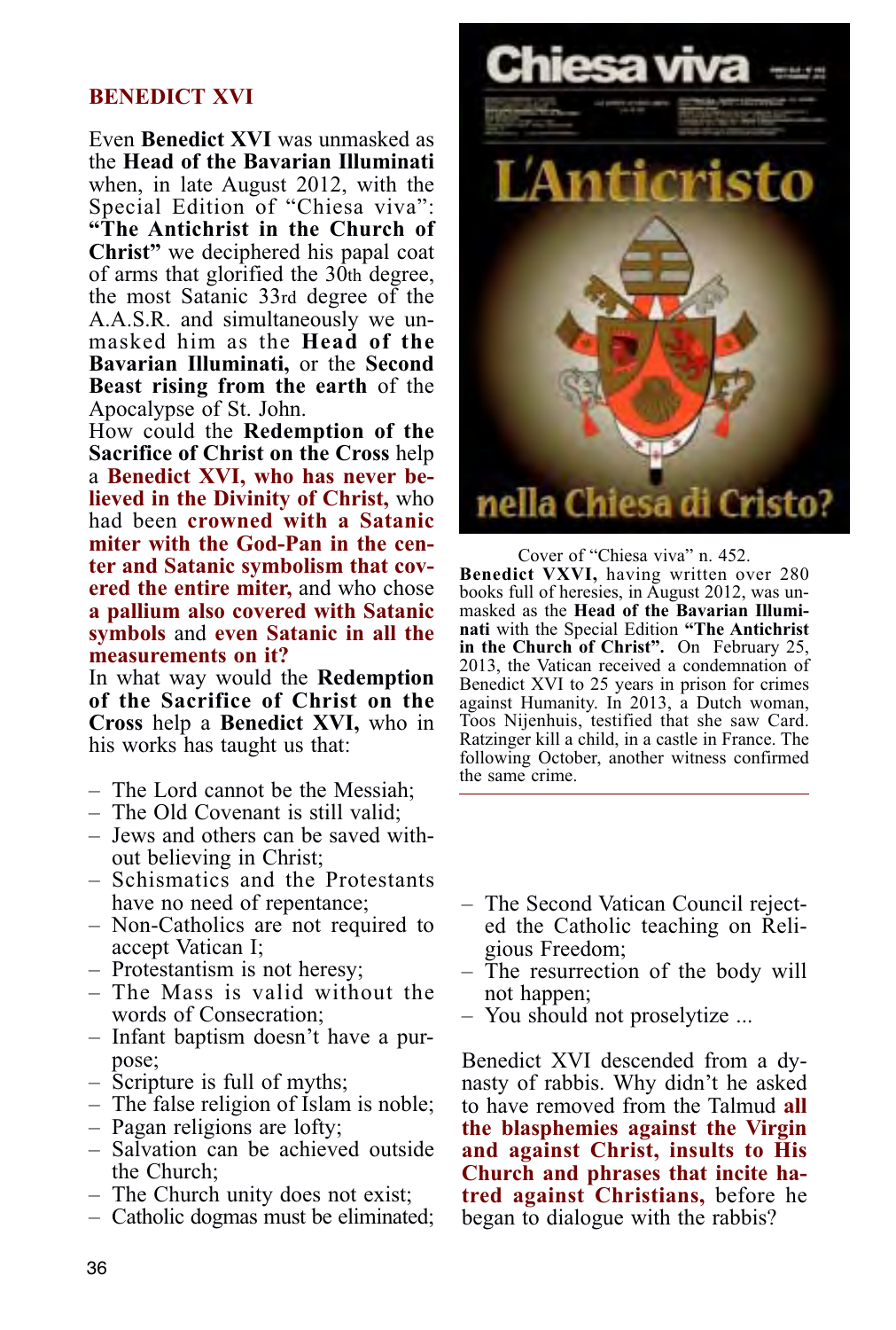

**J.M. Bergoglio,** known as Francis "Bishop of Rome", Antipope, heretic and blasphemer, on Friday, July 18, 2014, with the Case No. 18072014-002, was sentenced by the International Criminal Tribunal to 25 years in prison for crimes of the Church and the State against Humanity, with the sentence: «It is the unanimous judgment of the Court of Justice that **the three main defendants: Adolfo Pachon, Justin Welby and Jorge Bergoglio are guilty of conspiracy and complicity of crimes that are judged against Humanity, including the ' murder and trafficking of human beings and personal involvement in these crimes.** Their guilt was presented and proven beyond reasonable doubt by the accuser.» And as the saying goes: **"Silence is consent."**

#### **THE SATANIC MARK OF FRANCIS' "PONTIFICATE"**

The set of the **three Triple Trinities** of the Sibillini Mountains constitute **the main body of the pure doctrine of Lucifer, «Then everywhere, the citizens ... will receive the TRUE LIGHT through the universal manifestation of the PURE DOCTRINE OF LUCIFER, finally revealed to public view ...»** (Albert Pike)

We cannot, however, think that the "public" (i.e. Mankind) can suddenly embrace a doctrine without it, first, being presented as a solution of the most serious problems of Humanity. The Cancer of the time we live in, is

that this work is carried out precisely by those who should "strengthen his brethren in the faith" in Christ-God and not deceive them, or deter them from the **salvation of their souls** with the **Satanic fable of Universal Peace among Men.** More precisely, it can be said that **the "pontificate" of FRANCIS bears the mark of the three Satanic Triple Trinities** imprinted on the Sibillini Mountains:

- 1. **Deification of Nature** (Satan presenting himself as **God.**)
- 2. **Deification of Man** (Satan presenting himself as **Redeemer.**)
- 3. **Deification of Lucifer** (Satan presenting himself as **King of the universe.**)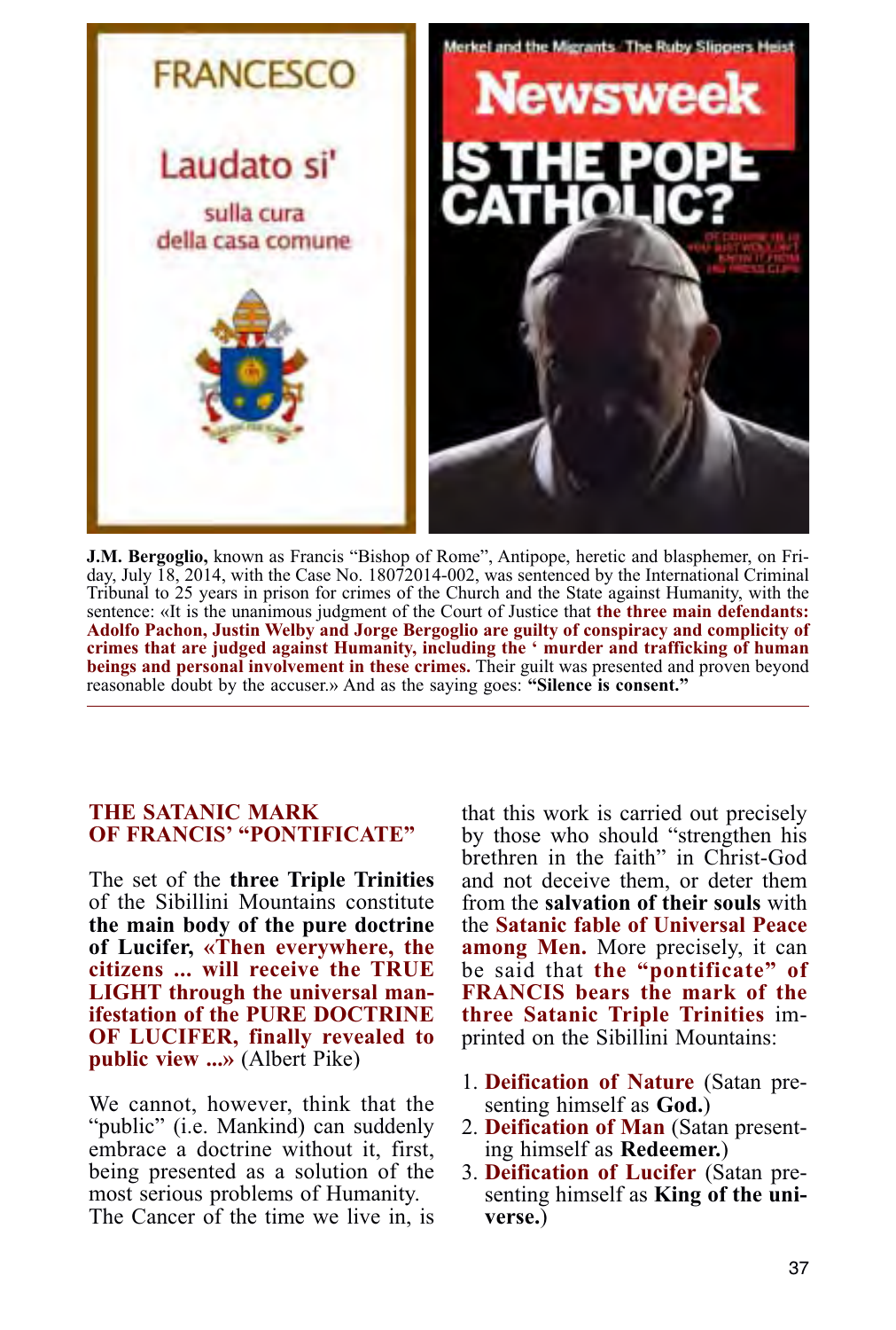#### **FRANCIS AND THE DEIFICATION OF NATURE**

Who deifys Nature ignores the supernatural and replaces the **"salvation of souls"** with **"Preservation of the Natural Environment."**

**Adam Weishaupt,** founder of the head of the Bavarian Illuminati, as he believed **that the Family was the source of all evil, said that only in the name of pantheistic sacredness of Nature, can one obliterate the Family, along with Civilization. Cardinal Giacomo Biffi** wrote: **«The Antichrist** ... puts on the guise of an elegant and proper pacifist, environmentalist and animal rights activist ... **Solidarity, peace and ecology, if uprooted or opposed to the proclamation of the Salvific event, become an INCITEMENT TO IDOLATRY.»** We wonder why in Francis' ecological encyclical **"Laudato Si," the proclamation of the Salvific event is completely absent** and everything, even the **Eucharist,** is tied to Nature?

– **Nature** is mentioned 70 times.

- Words: **Redemption of Christ, Mass, True Presence, the Sacrifice of Christ, Confession, the Rosary, the Kingdom of God, Heaven, Purgatory are completely absent.**
- **Hell** is only "an asphyxiation brought on by densely populated residential areas that are not compensated by human relationships that give the sense of community and belonging" (148).
- The **salvation of the soul** is completely absent, but four kinds of salvation appear that can be achieved with an appropriate relationship with Nature (71, 79, 79, 112).
- **Sin is mentioned 4 times,** only in relation with Nature.
- The **Soul** is mentioned only once, but only to **"encounter even God**

**in all things"** (233).

- The **Supernatural** is described as Nature that is assumed by God and transformed into mediation of supernatural life (235).
- The **Risen Christ** is universal maturation that illuminates everything.
- On **Mary** and **Joseph,** it only says that they help us to protect the world which God entrusted to us.
- **Eucharist** (236): «Joined to the incarnate Son, present in the Eucharist, **the whole cosmos gives thanks to God.** Indeed the **Eucharist is itself an act of cosmic love:** "Yes, cosmic! Because even when it is celebrated on the humble altar of a country church, the Eucharist is always in some way **celebrated on the altar of the world." The Eucharist joins heaven and earth;** it embraces and penetrates all creation. The world which came forth from God's hands returns to him in blessed and undivided adoration: **in the bread of the Eucharist, "creation is projected towards deification,** towards the holy wedding feast, towards unification with the Creator himself." Thus, the Eucharist is also a source of light and motivation for our concerns for the environment, directing us to be stewards of all creation.»

#### **FRANCIS AND THE DEIFICATION OF MAN**

The Mason who becomes a Man-God is free from any Divine authority, being God himself, and then, with full **"freedom of conscience,"** he can ignore, mock, insult and blaspheme the name of the **true God-Man and Most Holy Trinity** and express his contempt for Christianity and for those Christians who have not abandoned the Faith in Christ-God.

In this, **"freedom of conscience,"**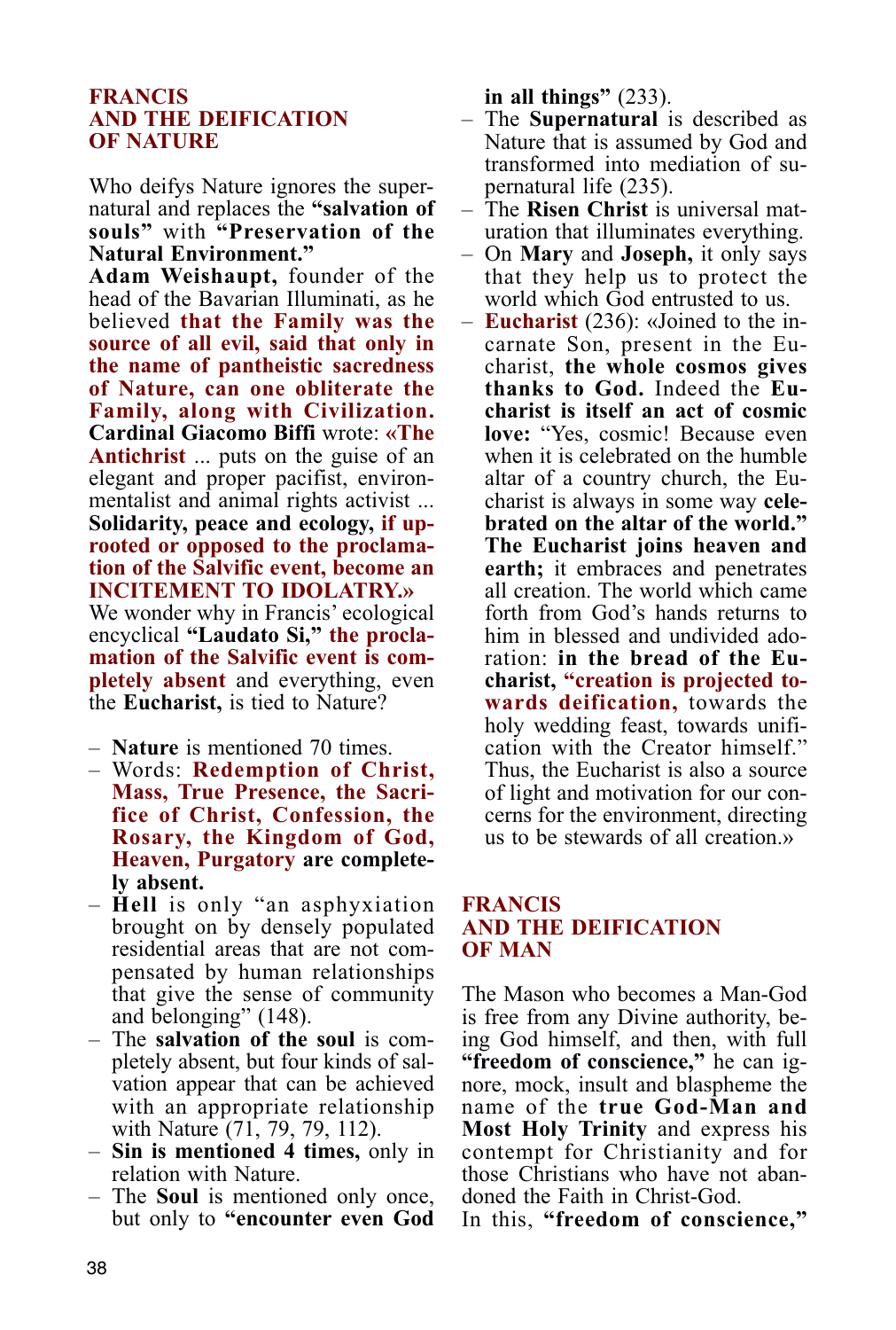

Some statements of a High Prelate of Francesco "Bishop of Rome", «Ven. Master Freemason Card. Jorge Mario S.J. Bergoglio, the self-styled "Pope Francis"; **Antichrist Apostate; any of his acts are null and void and have no juridical and canonical effect; Anti-pope** who is conducting a Satanic Magisterium, heretical and blasphemous as a Freemason and a priest of Satan; prostrate to the will of the world and hypocrite of the worst kind. **Let him be anathema to Antipope Francis sentenced to 25 years in prison by the International Tribunal for Satanic ritual infanticide;** Satanic apologist of the sins of homosexuals, transsexuals, prostitutes, concubines, invoking free love and the Man-God and admitting them to Communion; a Zombie at the Service of Masonry to undermine Holy Roman Church and who performs a sacrilege when he offers Mass and receives Communion in mortal sin; He does not bless but curse the Christians. Do not obey this heretical Antipope Francis **deposed for heresy,** and that has usurped the throne of Peter...»

Francis seems to have no rivals! In the spiritual sphere what interests Francis is not the acceptance of Jesus Christ as the Messiah and Savior, but the **deification of human consciousness raised to the supreme moral norm of life,** at the expense of the Gospel and God's Commandments.

- «God is the light that illuminates the darkness ... **and a spark of the Divine light is within each of us.»** (ie, the Man is God)
- «... I cordially impart this blessing, in silence, **respecting the conscience of each one,** but know that each of you is a son of God.» (is it not Baptism that makes us "Sons of

God"?)

- «Each of us has a vision of Good and Evil also. **We have to encourage people to move towards what they think is good...»** (Was this not original sin?)
- «And I believe in God. Not in a Catholic God, **there is no Catholic God,** there is God.»
- «All! The Lord has redeemed all of us with the blood of Christ: everyone, **not just Catholics. All! Even atheists. All!»**
- **«Live and let live** is the first step
- $-$  «I don't care if this education is given by Catholics, Protestants, Orthodox or Jews. **I don't care.** What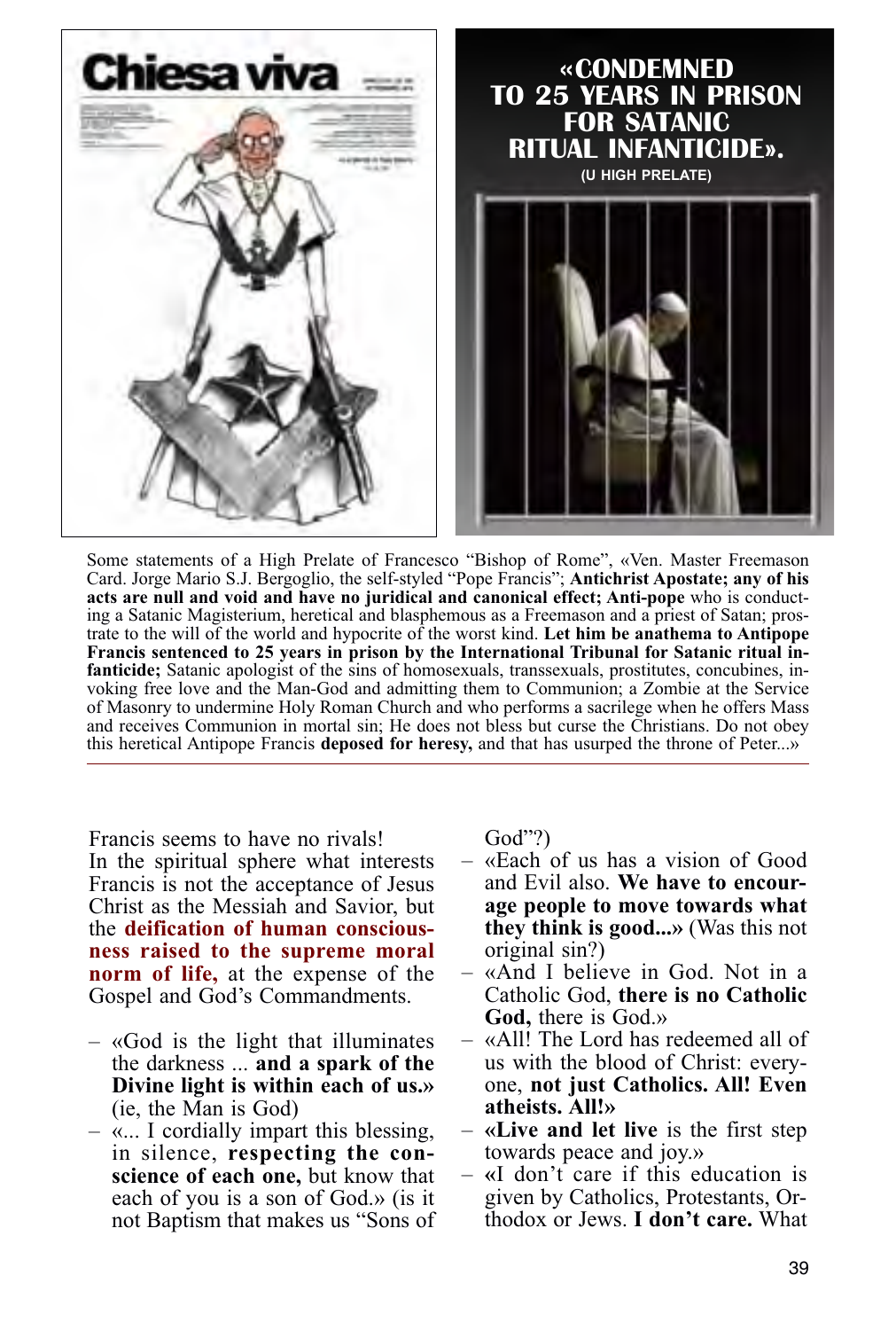matters is that this child receives an education and ceases to be hungry.»

- «The Mother of Jesus was the perfect icon of silence ... The Madonna was human! And perhaps she even desired to say: **"Lies! I have been tricked!"»**
- «Today, the youth needs three key pillars: **education, sports and culture.»**
- «The world has changed and the Church cannot lock themselves up in **the alleged interpretations of dogma.»**
- «Regarding the loaves and fishes, I would like to add a new perspective. **They didn't multiply, no, that's not true.»**
- «Yes, in this quest to seek and find God in all things there is still an area of uncertainty. **There must be...** (but if there is not) **then this is not good...»**
- «To Dialogue does not mean one must give up their ideas and traditions, but **to claim that they are unique and absolute.»**
- «When we read about Creation in Genesis, we run the risk of imagining **God was a magician, with a magic wand able to do everything. But that is not so.»**
- «We should not think, however, that the Gospel message must always be communicated by fixed formulations learned by heart or **by spe cific words which express an** absolutely invariable content.»
- «I often say: "And if I had to choose between a bumpy Church that goes into the streets or a sick, self-centered Church, **I would def-**
- **initely choose the first one.» «Sunday is the day of the family.» «Proselytizing is solemn non-**
- **sense.»**
- «I hold the Jewish people in very high regard, whose **covenant with God has never been revoked.»**
- **«We cannot insist only** on issues related to **abortion, gay marriage**

**and the use of contraceptive methods. This is not possible.»**

- «The peaceful coexistence between the different religions **is favored by a secular state ...»**
- **«France needs to become a more secular country** ... A healthy secularism includes an opening to all forms of transcendence, **according to the different religious and philosophical traditions.»**
- «The greatest evils afflicting the world, in recent years, are youth unemployment and loneliness of old.»
- «For me, **hope is in the human person, what is in his heart. I believe in man.** I'm not saying that is good or bad, I say **I believe in him, in his dignity and the greatness of his person»** (but, for Francis, there are people with a different **heart**).
- Francis calls these types of persons: «Fundamentalists, Pharisees, Pelagians, Gnostics, Triumphalists, Nostalgic, Superficial Christians, the chosen group, peacocks, pedantic moralists, uniformists, proud, self-sufficient, aristocratic intellectuals, Christians bats who prefer the shadows to the light of the presence of the Lord ...»

#### **FRANCIS AND THE DEIFICATION OF LUCIFER**

The worship of Man-God is only an intermediate step for those who will progress to **the worship of Lucifer.** This jump of degree is evidenced by the commitment in fulfilling the ultimate goal and the maximum aspiration of Lucifer, symbolized by his **All-seeing Eye** or his **Infinite Sun,** which means: **the total elimination of the Sacrifice of Christ on the Cross from the face of the earth.**

The lack of faith and the contempt shown by Francis for the Eucharist, as well as the trivialization and the per-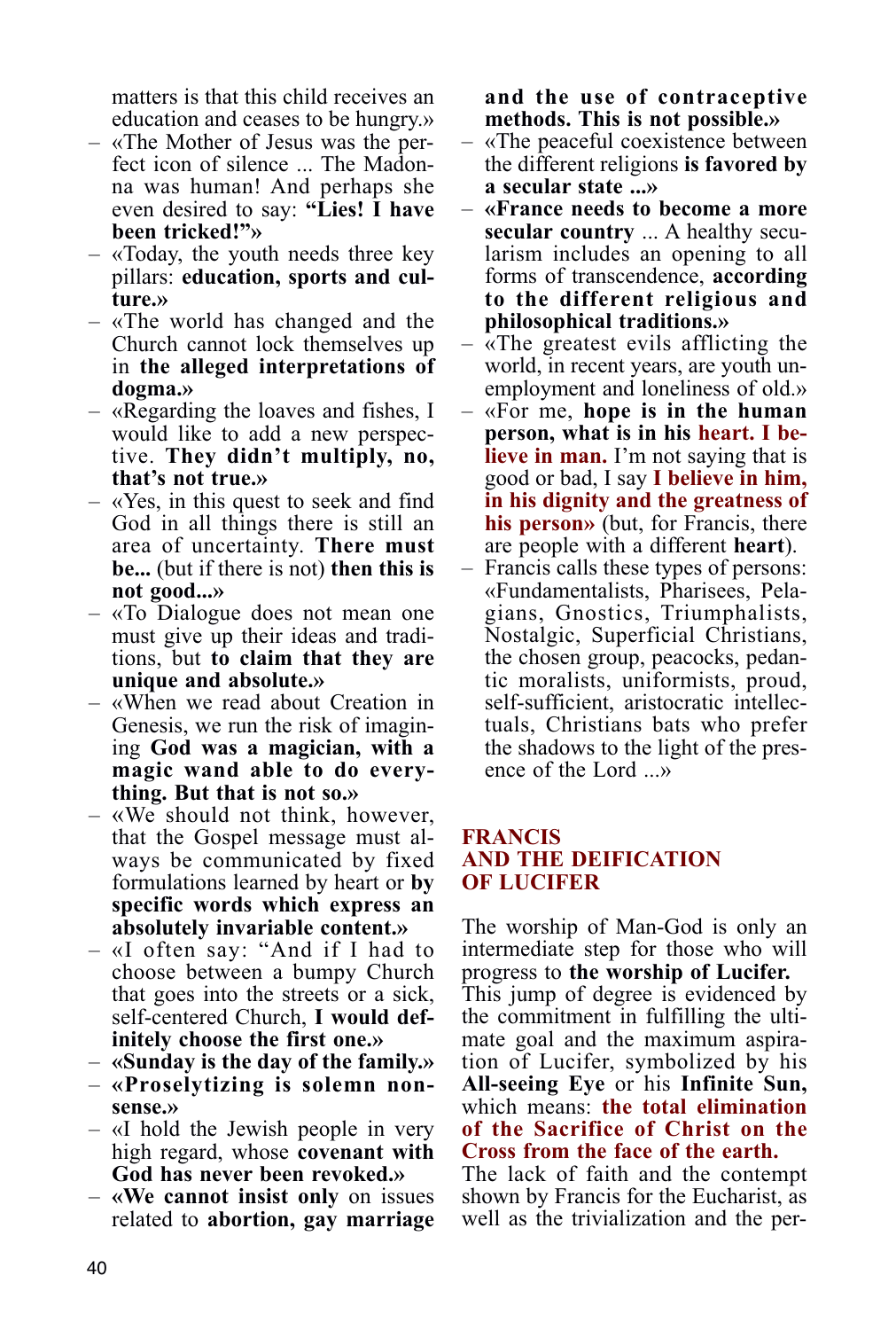

For Francis, **the Eucharist is cosmic love that embraces Heaven and Earth and penetrates everything created;** It is celebrated **on the altar of the world where we realize the vital center of the universe; It is a source of light and concern for the environment and encourages us to do our part to take care of the environment** ... **After denying the True Presence and the Sacrifice of Christ in the Eucharist,** Francis **pushes Inter-communion with Protestants** and comes up with the horrible blasphemy against the love of God the Father for Humanity and against the Sacrifice of Christ on the Cross, with the words: **«Is God unjust? Yes, He was unjust to his Son, He sent Him to the cross.»**

version of the terms in which he speaks in his ecological encyclical, **"Laudato sì,"** are highlighted by the jabs he has hurled against the **Eucharist** and the **Sacrifice of Christ on the Cross:**

- In his book "Refexiones espirituales sobra apostolic vida" (Bilbao 2014), Francis insults the Eucharist with the words: **«the bread and wine in the Eucharist is like go-**
- **ing to a tavern with friends.» Francis denies the Catholic teaching on the Real Presence of Christ in the Eucharist.**
- **Francis has never knelt before the Eucharist.**
- **Francis intends to have remar-**

#### **ried adulterers receive Communion.**

– October 30, 2015: On the eve of the "Reformation Day" – the "Declaration on the Way: the Church, Eucharist and Ministry," **called for "extending opportunities for Lutherans and Catholics to receive Holy Communion together."** – November 15, 2015: In the Evangelical Lutheran Church of Rome, a German Lutheran confided to Francis of her anguish at not being able to share the Eucharist with her husband, an Italian Catholic. Francis, instead of endorsing Catholic doctrine, said, **«You, yourself, speak with the Lord and go forward.»**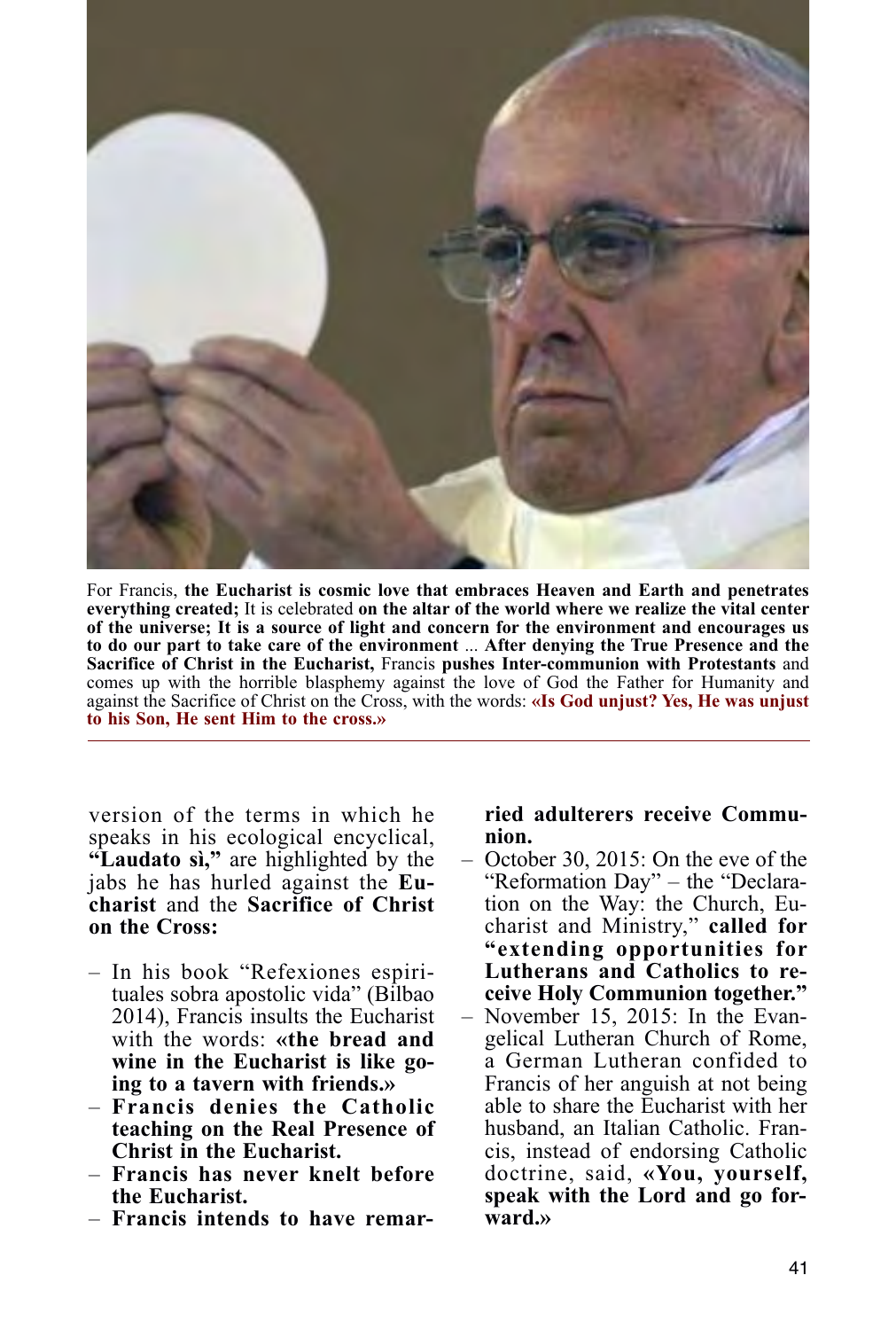- January 15, 2016: **A group of Finnish Lutherans were admitted to Holy Communion,** in a Mass celebrated in St. Peter's Basilica by priests, after having a meeting with Francis.
- March 25, 2016: Good Friday, in St. Peter's Basilica. During the celebration of the Passion of the Lord, **Francis,** in the capital of Catholicism, in the presence of cardinals, bishops and faithful, **gave a sermon about Martin Luther, while Luther's heresies and his offensive statements were spewed from the mouth of the Pontifical Household preacher, Father Raniero Cantalamessa.**
- October 13, 2016: Instead of celebrating 99 years of the "Miracle of the Sun" that the Blessed Virgin Mary produced at Fatima in 1917, **Francis enthroned Luther in the Vatican,** with a ceremony, in front of Lutheran guests who had been invited into the Hall of Paul VI, in which **he replaced the papal stole** (never used before) **with the Lutheran stole.**
- October 30, 2016: The day before Francis' journey to Sweden, **a second earthquake shook the Sibillini Mountains again.** Whole cities were destroyed. The Basilica of St. Benedict razed to the ground.
- October 31, 2016: Francis went to Sweden to celebrate, with the Lutherans, the beginning of the fifth centenary of the heresies of Martin Luther. The Vatican published the very grave document: "Joint Roman Catholic-Lutheran Commemoration of the Lutheran Reformation."<br>Note the following points:

 $-$  154: The term, "transubstantia**tion" was abandoned** as an explanatory word for a change in the substance that occurs in the Eucharist, and says nothing against the terms **"impanation"** or **"con-** **substantiation,"** used by the Lutherans. In these terms, Jesus would be present through the faith of the group and Jesus would disappear once the celebration was concluded.

- **158: The Eucharist is described only as a memorial** (historical), as the Lutherans have always conceived.
- **159: The doctrine that states that the Sacrifice of Christ is renewed in an unbloody manner at every Mass** as always been professed by the Catholic Church for over two thousand years **was abandoned.**
- However, **the war on the Redemption of the Sacrifice of Christ on the Cross** was officially declared and widely spread around the world with the **"Logo of Mercy"** and the Logo of **"Mater Misericordiae"** where, on both, **the symbol of the Antichrist was engraved 7 times,** which, in an occult language, symbolizes the **Infinite Sun of Lucifer.**
- December 15, 2016: In the Paul VI Hall, Francis received persons and children from five continents. To the question. **"Why do children die?",** with an attitude of false humility, Francis uttered the horrible curse: **«God is unjust? Yes, he was unjust with his son, He sent him to the cross.»**

Is it possible for anyone to strike at the **Sacrifice of Christ on the Cross** and **trample on the immense love of God for Humanity,** in a deeper and more Satanic way than **with the horrible blasphemy of accusing God of injustice, for wanting the death of His Son on the Cross for the Redemption of Mankind? Only a puppet of the blasphemous and Satanic Masonic Triple Trinity could conceive such a thing and hurl such a hor- rible BLASPHEMY!**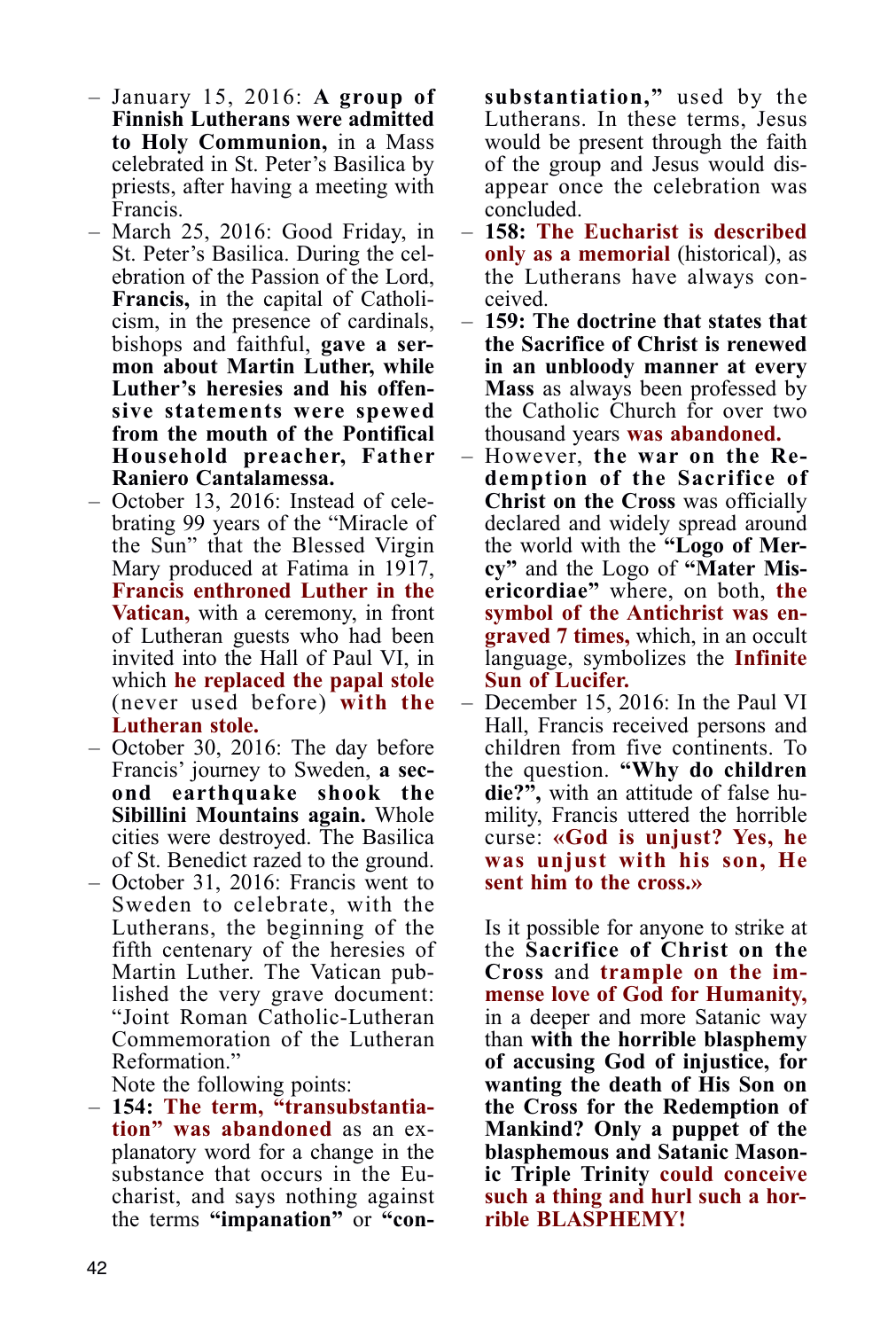

The **New Tower of Babel** and the **Infinite Sun of Lucifer** symbolizes the means and the aim of the **Antichrist,** but the real purpose is to **fill Hell with our souls before the intervention of God.**

#### **THE YEAR 2017**

This year marks the centenary of the apparitions of Our Lady of Fatima. The first apparition was on May 13, and on **July 13, 1917,** Our Lady spoke of the **Three World Wars** that would erupt in the 20th century describing a situation of total chaos:

«Nowhere in the world will there be order and **Satan will reign upon the high places,** determining the course of events. **He will actually succeed in reaching the top of the Church.** Even for the Church, this will be the time of its greatest trials. **Cardinals will oppose cardinals; Bishops against bishops.** Satan will march in the midst of their ranks and in Rome there will be great changes ...»

Then, Our Lady speaks of the Second bowl of the Wrath of God: **«... Fire and smoke will fall from heaven, the waters of the oceans will turn into vapor and foam will rise upsetting and sinking everything. Mil-** **lions and millions of men will perish by the hour, and the survivors will envy the dead.** There will be death everywhere because of the errors made by fools, and by partisans of Satan who then, and only then, will rule the world.»

But, in 2017, there are also other special events that are of enormous significance for **Secret Heads** of Freemasonry.

June **24, 2017** marks the **three hundredth anniversary of the founding of Freemasonry,** which, in fact, was established on June 24, 1717, thanks to an agreement between the rich, influential and ambitious followers of the Alchemistical Society of the Rosicrucian's Society and the Free and Accepted Masons, who were in a period of decline.

Recall that the duty of the Rosicrucian Knight of the 18th degree of A.A.S. R. is **to fight Catholicism** and its ultimate purpose is to **obliterate the Sac-**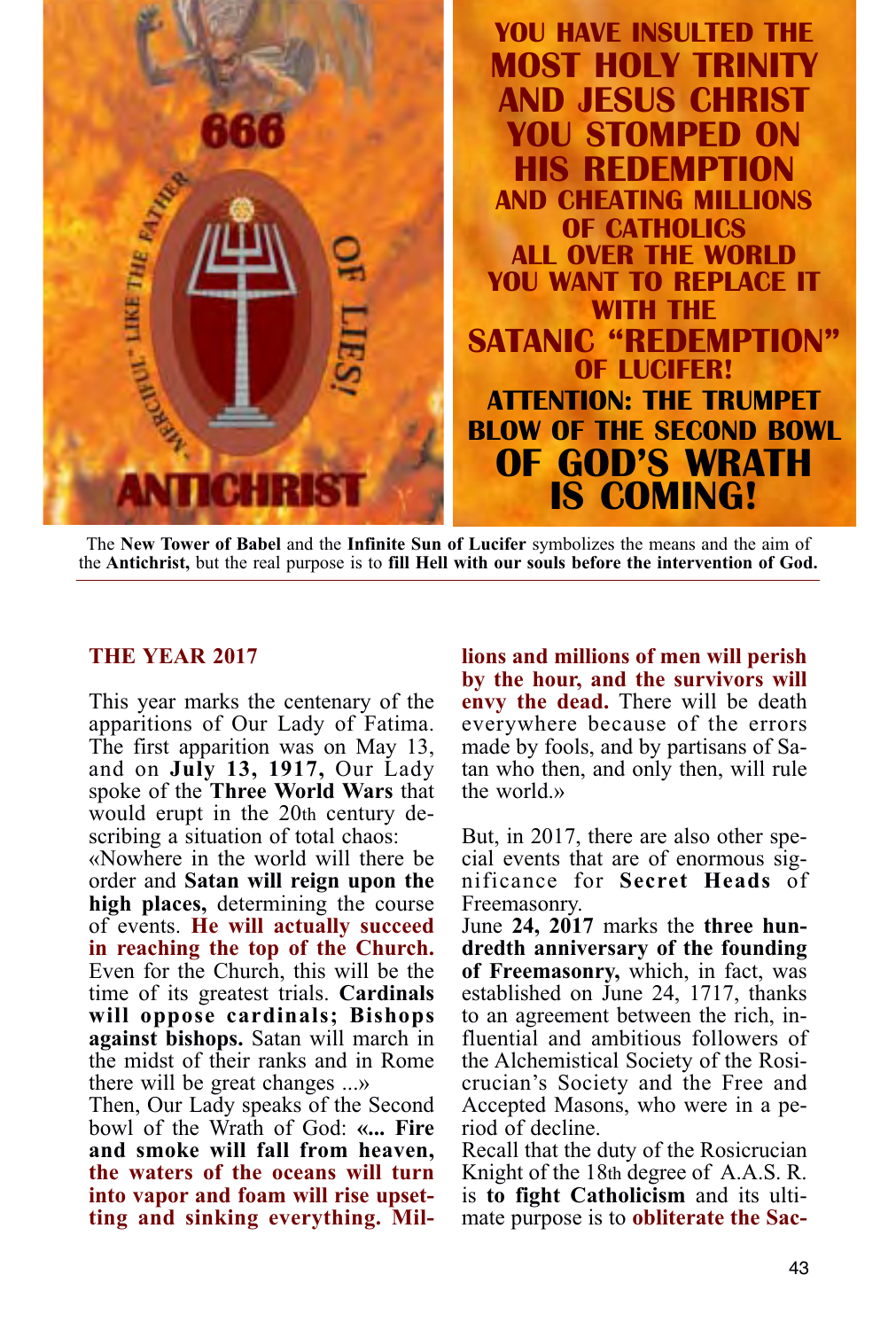#### **rifice of Christ on the Cross from the face of the earth.**

Also in 2017, there is another huge celebration of importance for the **Secret Heads** of Freemasonry: because the **Seventh Seal,** or the **Kingdom of Antichrist,** started on **June 29, 1963,** eight days after the fraudulent election of Paul VI, **on June 29, 2017, they will have completed 54 years of the Reign of the Antichrist.**

With reference to the meanings attributed to the numbers in the Bible and those allocated by Secret Heads of Freemasonry, we can make the following considerations:

 $-$  n. **54** is the product of **6** x **9** = **54.** 

- n. **6** indicates **the wicked rebels against God**, who are the Freemasons of the 1st degree of A.A.S.R. and represent the **1st Trinity of the Triple Masonic Trinity.**
- n. **9,** in the Bible, indicates failure, incompleteness and **end of a cycle that has been completed.**
- $-$  n. **9** (= 1 + 8 = 18 = 6 + 6 + 6 = 666), 18 multiplied by the n. 6 gives **108** (= **6 times 666**).<br>- **108** symbolizes the **All-seeing eye**
- **of Lucifer,** but the numbers 1 and 8 = 18 of the number 108 expresses an additional 666, then 6 times 666
- $+ 666 = 7$  times 666.<br>  $7$  times 666 symbolizes the **Infinite Sun of Lucifer** which represents: **the total elimination of the Sacrifice of Christ on the Cross from the face of the earth.**
- n. **9** also represents **the ninth hour of Jesus' death.**

So, in the year 2017, by June 29, the Antichrist must succeed in **eliminating the Redemption of the Sacrifice of Christ on the Cross** so that the words of Our Lady of La Salette can be fulfilled: **«The Beast with his subjects will proclaim the savior of the world,»** having the light of the **Infinite Sun of Lucifer** radiating on his

blasphemous and Satanic redemption of the Triple Masonic Trinity.

Then, in the first six months of 2017, we will see the efforts of Lucifer, still present in the Pauline Chapel, forcing his subjects to cancel the Sacrifice of Christ on the Cross and the True Presence in the Eucharist, so that **«The people receive THE TRUE LIGHT through the universal manifestation of the PURE DOCTRINE OF LU-CIFER, finally revealed to public view, an event which will be follow ed by the destruction of Christianity .... »**

Starting from the considerations made at the top of the Masonic power, we analyze, now, the significance of these numbers and those that are interposed between the dates of June 29 and the intervention of God, indicated from the date of appearance on **the scream of Satan** on Monte Regina Sibilla.

- n. 24, (June 24, 2017) = 2 + 4 = **6;**
- n. 24, (June 24, 2017) = **4 times 6;**
- n. **6** is the number of June;
- Therefore, the sum is **6 times 6,** which is the number 6 repeated 6 times, expressing **the impiety of the whole of Freemasonry.**

Now let's look at the significance of the series of numbers of days ranging from June 24 to that of July 3, the date of "the Scream of Satan":

- The days from June 24 (inclusive) to June 29 are **6;**
- The days that stand between the June 29 and the date of July 3 are: June 30 + July 1 and July 2 = **3;**
- We, then, have the numbers **6** and **3** wherein their sum gives us the number **9;**
- The product  $3 \times 6 = 3$  times  $6 =$  the **Antichrist;**
- The product 6 x 9 = 54, as already seen:  $9 (= 1 + 8 = 18 = 666)$  that 18 multiplied by  $6 = 108$  (= 6 times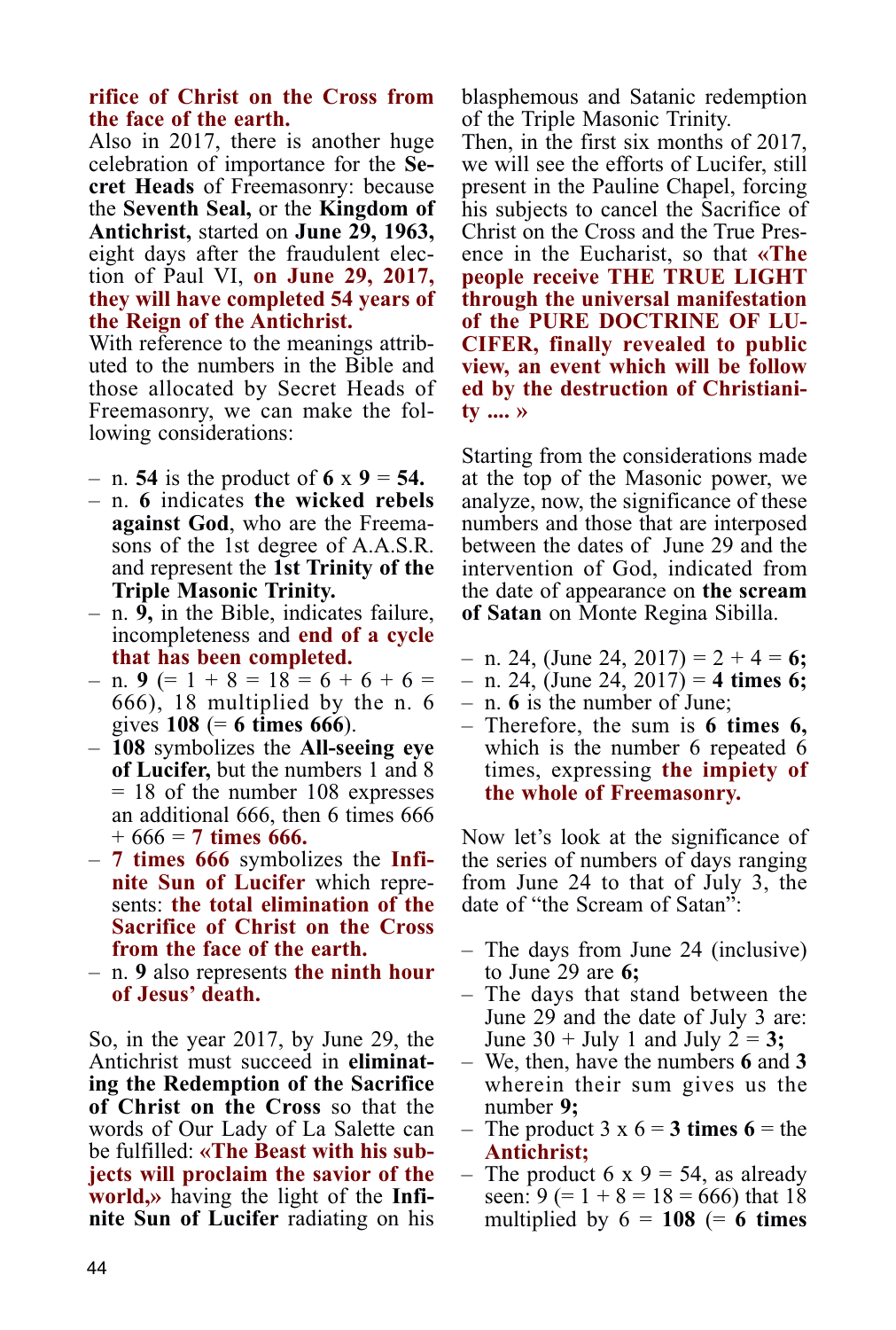

An image that symbolizes the **Second bowl of the wrath of God,** described in Revelation with the words: **«... like a great mountain of fire was thrown into the sea. A third of the sea became blood ... »** (Ap. 8, 8-9) and Our Lady of Fatima, in her Third Secret: **«... the waters of the oceans will turn into vapor, and the foam will rise up and flooding and sinking everything. Millions and millions of people will die by the hour; the survivors will envy the dead.»** With the Second Cup of His wrath, God presents an accounting to peoples and nations and prevents the Satanic powers that run the world from **implementing their plan to annihilate the Christian nations.**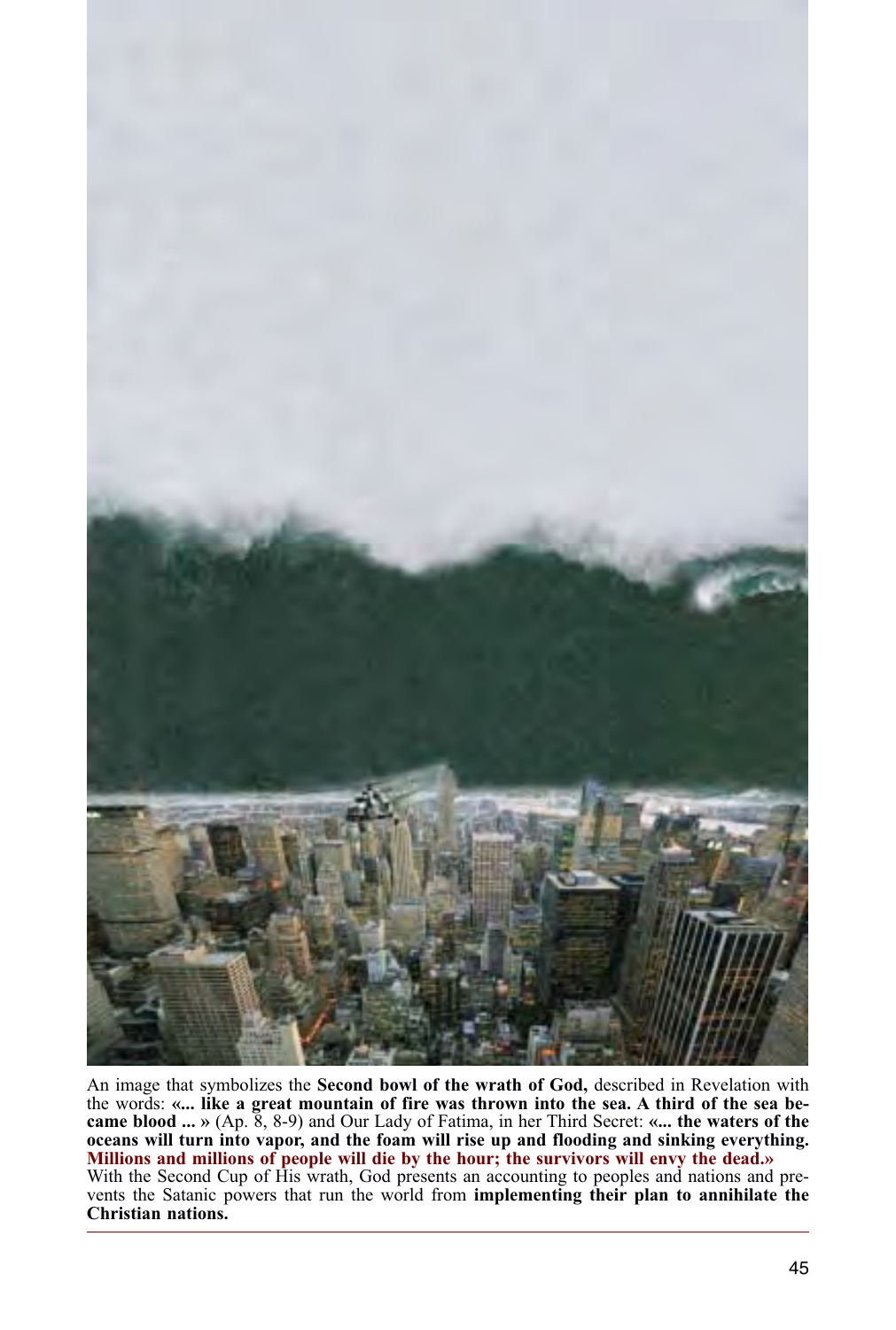**666**); but 1 and 8 of n.  $108 = 666$ , and then the total is **7 times 666** = **Infinite Sun of Lucifer.**

With these meanings and considering that the n. **3** of the waiting days from June 29, **depends on God's will,** we can conclude the following:

**God,** with His waiting of 3 days and after identifying His worst enemies: **Freemasonry,** the **Antichrist** and the **Infinite Sun of Lucifer, starts His intervention on the earth with the Second Bowl of His Wrath.**

#### **NUMBERS IN THE BIBLE AND THEIR MEANING**

In the Bible there are many aspects to be discovered and, for its correct interpretation, we must grasp the literary, allegorical, historical, theological and **symbolic** aspects; the latter, in certain cases, is expressed with a **number** when the context is to indicate it. Unlike **numerology,** namely the search for a hidden meaning in numbers, and **gematria** (a Kabbalistic method) which assigns a numerical value to the letters of the alphabet to find hidden meanings in the text  $$ both condemned by God (Deut. 18:  $10-12$ ) – it is rather interesting to know the symbolic meanings that certain numbers assume in the Bible, because **they represent one of its keys of interpretation.**

Here are the meanings of the numbers that interest us to finish our study:

- **1 The number that indicates God** who imposes the absoluteness of God to the Chosen people.
- **2 The number of duality and opposition: it is the symbol of the combination of opposites** that we always use when talking about our religion: sin and grace, the sacred and the profane, the pure and the impure ...



**3 The symbol of perfection and completeness:** There 3 are the Persons of the Trinity, the perfect expression of the loving and ordered relationship that is expressed by the Father to the Son through the Holy Spirit.

As the testimony of **three witnesses attests to the truthfulness of a matter, so a threefold repetition would prove or give emphasis to what is reiterated.**

While not being 3 days from death to Resurrection, **n. 3 shows the complete and new life, in which Jesus is clothed.**

**4 The number that represents the world or the universe, since there are four cardinal points.**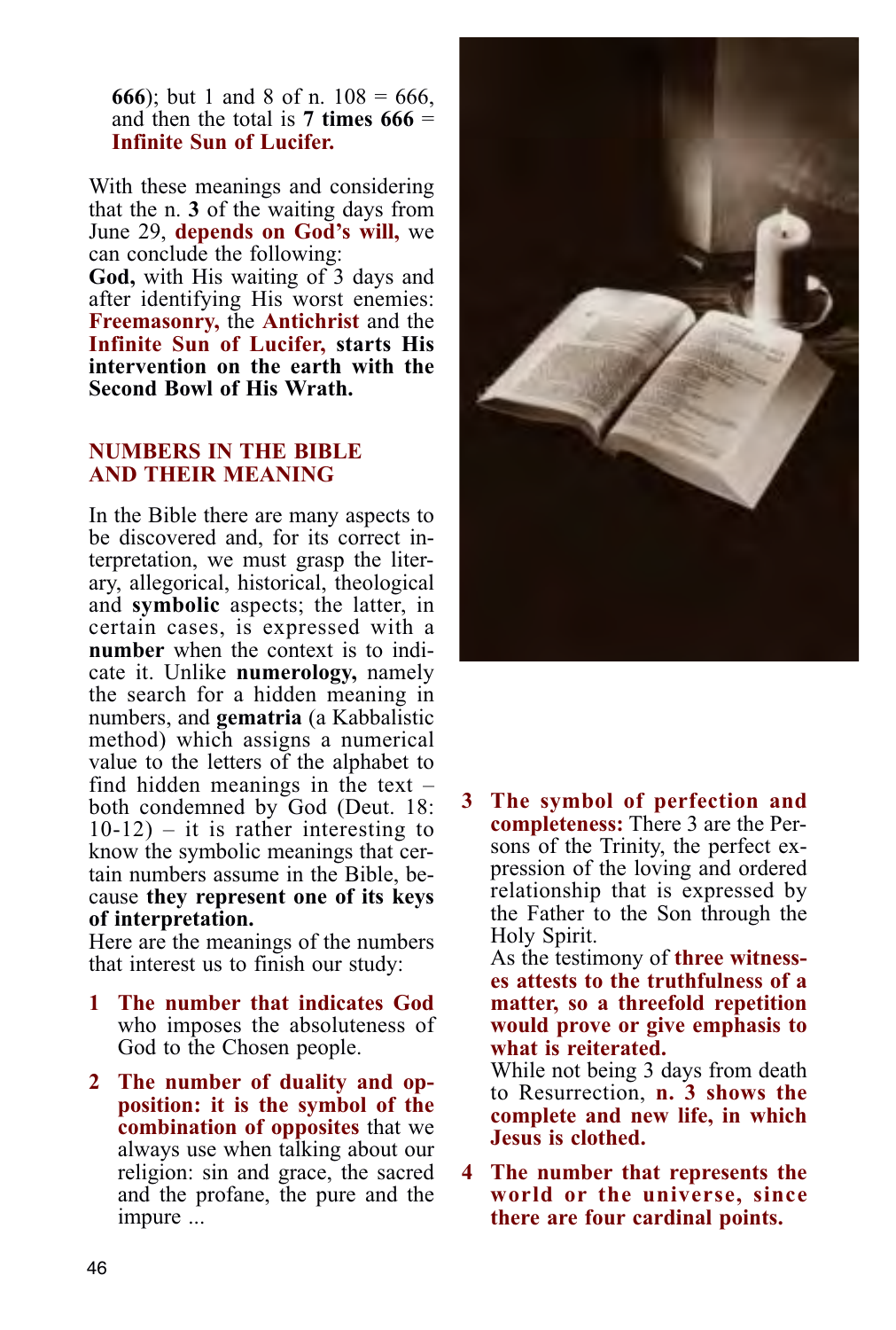- **5 The number that,** with derivatives of zero: 50, 500, 5000, **underlies the action of the Divine Spirit.**
- **6** Being a smaller unit than seven, which expresses completeness, **n. 6 symbolizes something incomplete, imperfect, or something that is related with the rebels and enemies of God.**
- **7 The divine number indicating completeness,** because it refers to God's rest after Creation: "the 7th day He rested." The n. 7 is found **600 times** in Scripture and, each time, **indicates an action that is accomplished by God's will.**
- **8 The eighth day,** the first after the seventh, **is the day of Resurrection. The n. 8 becomes the symbol of transformation, of the new life which Christ destines for us.** The baptismal fonts often have an octagonal shape because Baptism brings the man back to new life as a child of God.
- **9 The number that indicates absence, incompleteness,** and that is associated with the 9th commandment: **Do not covet thy neighbor's goods.** In the Gospel, the ninth hour is the hour of Jesus' death, the moment when he feels the sense of abandonment and lack of blessing from the Father. **The n. 9 is the number that closes a cycle, symbolizing the end of a phase that is now completed.**
- **10 The number that indicates the fullness, completeness, entirety of a given thing.**
- **12 The number symbolizing completeness of a structure as designed by God.** For example, the 12 Tribes of Israel, the 12 apostles and that is the People of God.

Now, with reference to the historical period in which we live, we analyze the meaning of the numbers relative to the demonic shadow that appeared on Mount Regina Sibilla.

#### **APPEARANCE OF THE DEMONIC SHADOW**

The date, time, duration of the apparition of the demonic face on Mount Regina Sibilla and the witnesses are:

**2015 - July 3** (**7th** month) 19:20 hours (= **12** + **7** and **20**) – **8** minutes (duration)

The witnesses of the apparition were

**3** of the same age of **34** years.

From the numbers 3 and 4 we can compose the numbers:

**3, 4,**  $3 + 4 = 7$ ,  $3 \times 4 = 12$ .

Now let's discover the biblical meanings of all these numbers:

#### **Year: 2015**

- **2** Indicates dualism and opposition between the **Redemption of the Sacrifice of Christ on the Cross** and the blasphemous and Satanic **redemption of the Triple Masonic Trinity.**
- **20** Indicates the fullness, completeness and totality in time and space of **the opposition between the two Redemptions.**
- **1** Indicates God who imposes absoluteness to His people and the **one Person who will solve the conflict between the two Redemptions.**
- **5 The number that underlies the action of the Divine Spirit. Date: July 3** (**7**th month)
- **3** Indicates the completeness of the **three Persons of the Most Holy Trinity.**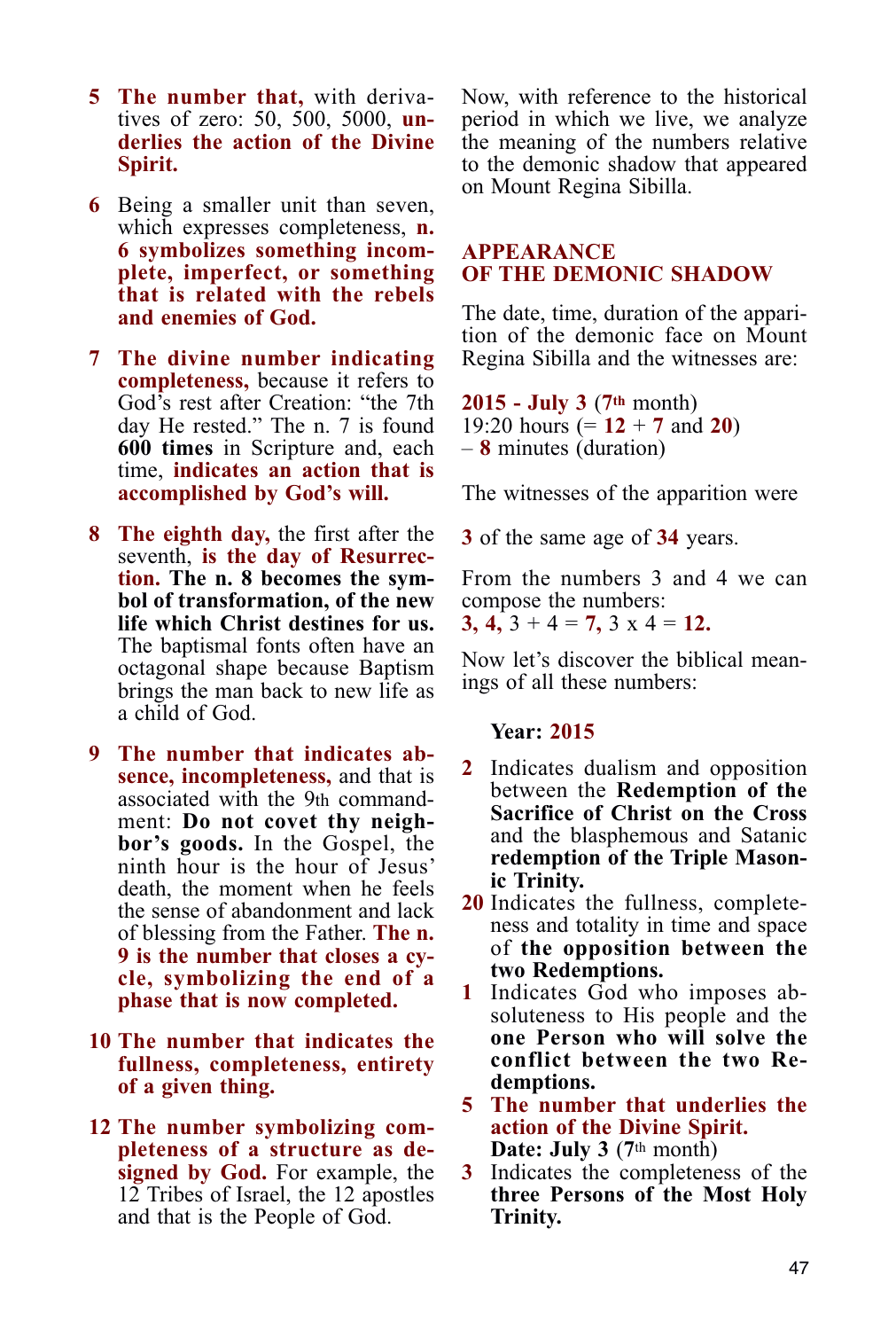**7** indicates the completeness of **an action that is accomplished by the Will of God.**

**Time: 19:20** (**12** + **7** and **20**)

- **12** Indicates the 12 tribes and the 12 Apostles, and that is **the people of God,** the human part of the Catholic Church.
- **7** indicates the completeness of **an action that is accomplished by God's Will.**
- **20** Indicates the fullness, completeness and totality of the contrasts between the two Redemptions.

#### **Duration: 8 minutes**

**8** Indicates **the day of Resurrection and Rebirth of the Church of Christ!**

**Witnesses: 3 all 34 years of age**

**3 Three witnesses attest to the truthfulness of a matter, so a threefold repetition would prove or give emphasis to what is reiterated.** 

The n. 3 also shows **the new and complete life, of which Jesus is clothed,** the fullness of a transformed and eternal life in quality as well as in duration.

- **4 Is the number that indicates the world.**
- **7** Indicates the fullness and completeness of **an action that is accomplished by God's Will.**
- **12** Indicates 12 tribes, 12 Apostles, **the people of God,** the human part of the Church of Christ.

To summarize: **the "signs" that God sent us** the day of the apparition of the demonic shadow on Mount Regina Sibilla, have the following aspects:

- There is a contrast between the two redemptions which reached its fullness and totality (2 times);
- The solution is in the hands of God;
- The "sign" was an underlying event by the action of the Divine Spirit;
- The intervention will involve the three Persons of the Most Holy Trinity;
- The intervention is an action that is accomplished by God's Will (2 times);
- The intervention will be the rescue of God's people
- The intervention will begin the resurrection of Christ's Church.

Now if we translate these meanings inherent in the "sign" of God from the year 2015 to 2017, everything remains unchanged, except **5** which becomes **7.**

Replacing the number **5** with **7,** we go from a number that **underlies the action of the Divine Spirit** to a number that expresses **the action that is accomplished by God's Will!**

**\*\*\***

In light of the facts and considerations, certain phrases, spoken by Fr. Luigi Villa in the past, have come to mind because they have acquired a more precise meaning.

Early in the year 2,000, referring to the words of Our Lady of Fatima on Third World War, which was to break out within the second half of the 20th century, often I stated that the destructive phase of this war was imminent, because I believed that the **Second Bowl of God's Wrath** should happen before the end of the century.

One day, in response to yet another one of my statements on this point, Fr. Villa replied with a cryptic phrase of which I was never able to grasp the meaning **«To know the times of this event, we will have to wait until the year 2015.»**

He did not say that the event would occur during the year 2015, but that by this year we could know it. Had perhaps Fr. Villa known via Padre Pio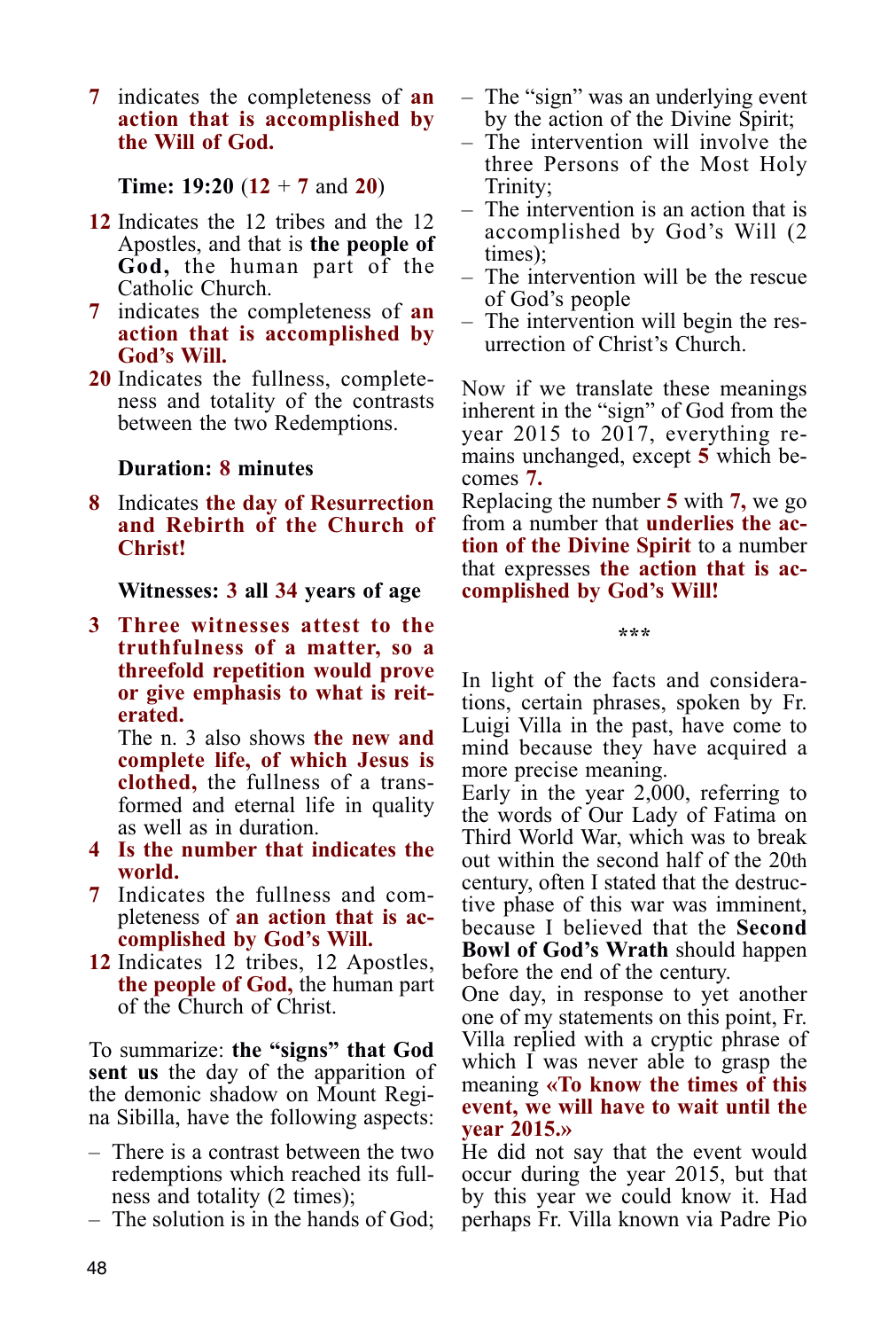

God loves us and forgives us, but if the sinner does not repent, **He will punish through mercy,** to have him withdraw from evil, and so spare him the worst and final punishment: **Hell!** The **"Theological Dictionary"** (SEI) reads: **«The wrath of God is the reaction of the Holy God in everything that is attentive to His Majesty or His moral perfection.»** So the wrath of God should be considered like **a punishment for sin,** and not like an explosion of a bad mood or a disordered action of a soul! Even St. Augustine writes: **«The wrath of God is not a disruption of His spirit, but a judgment by which sin is punished.»**

that God would give us a "sign" to let us know about the timing of His intervention?

I will still never forget another fact that Fr. Villa repeated, several times, over the years, **«Lucia of Fatima made it known to Card. Alfredo Ottaviani that God would intervene in one month of July».**

By **"God's intervention"** Fr. Villa meant the Second Bowl of God's Wrath, because this will be the first direct intervention of God, in a succession of interventions that would follow for the remaining five bowls. Shortly before his death, Fr. Villa often repeated this phrase, **«We're here! We arrived..!»** meaning "we have arrived at the **Second Bowl of God's Wrath."**

With the demonic figure of Satan's Scream on Mount Regina Sibilla, on July 3, 2015, **have we come to know the day when God will intervene with the Second Bowl of His**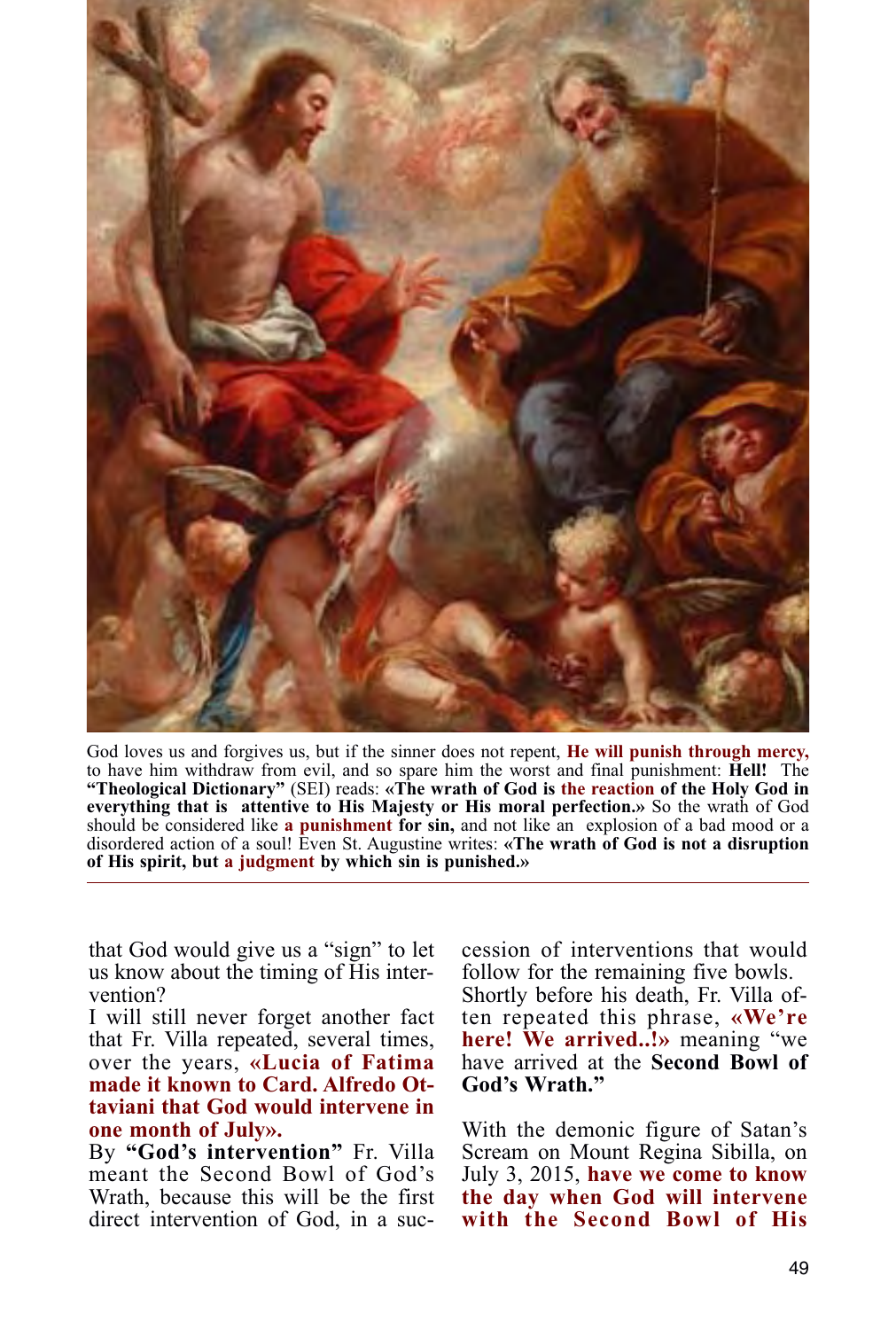# **TO US THE CHOICE... AND THE CONSEQUENCES!**

### **THE REDEMPTION OF THE SACRIFICE OF CHRIST ON THE CROSS OR THE SATANIC REDEMPTION OF THE MASONIC TRIPLE TRINITY**



sent us this "sign" to help us to find out this terrible day? Because of God the Father's love for us, which pushed Him to the point of **sacrificing His Son on the Cross for the salvation of our souls,** this time,

with directing us to a date that will re-

**Wrath?** And why should God have

sult in anxiety, fear and terror for us, He wants to invite us to find our way back to Him, to repent of our sins, to receive His peace and especially to prepare ourselves well to accept the offer of **His forgiveness** and **Mercy** while preparing to accept **His inexorable Justice!**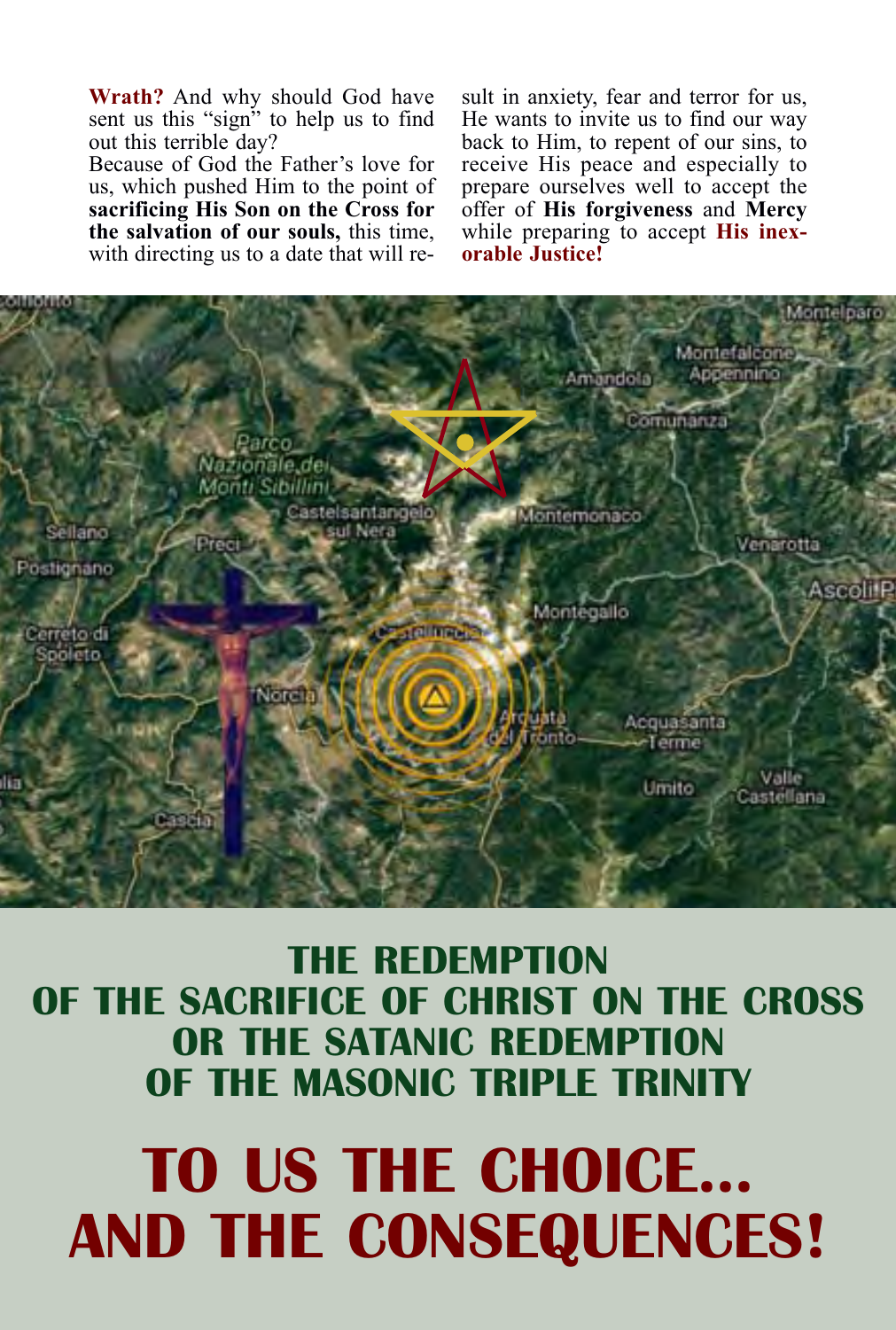# **July 3, 2017**

## **The Second Trumpet blowing of God's Wrath**

While waiting for a new study to explain more comprehensively the facts set in this dossier **We are forced to believe that July 3, 2017 will be the day of the**

# **Second Bowl of God's Wrath**

# **EVEN IF IN DOUBT, WHY REFUSE TO TURN OUR EYES TO HEAVEN AND ACCEPT THE OFFER OF FORGIVENESS AND TRUE MERCY OF GOD THE FATHER?**